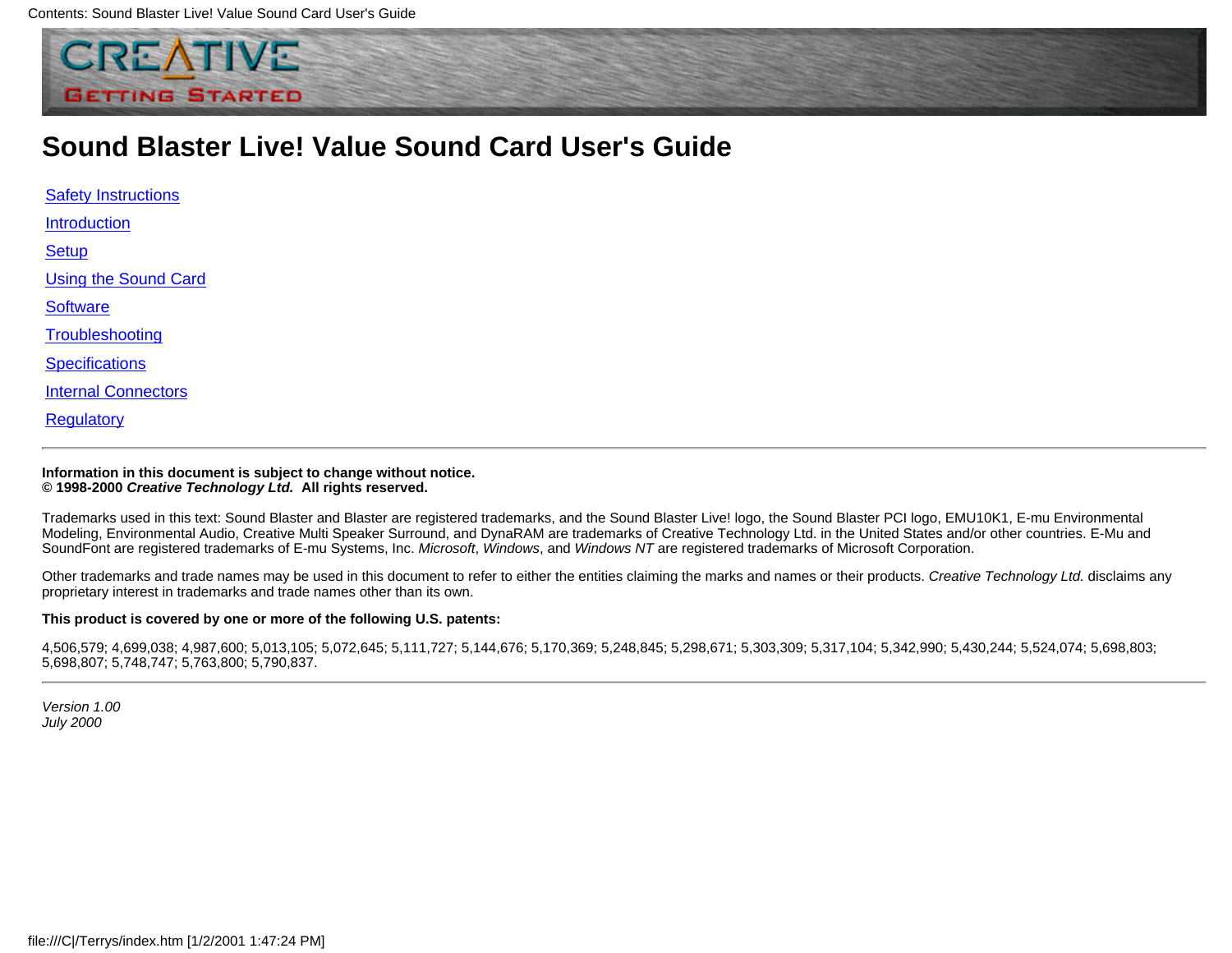<span id="page-1-0"></span>Using the Sound Card: Sound Blaster Live! Value Sound Card User's Guide

[Back to Contents Page](#page-0-0)

# **Using the Sound Card: Sound Blaster Live! Value Sound Card User's Guide**

[Using Sound Blaster Live! Value](#page-47-0)

- [Running MS-DOS games in Microsoft Windows](#page-54-0)
- [Selecting the Best Audio Options in a Game](#page-55-0)
- [Understanding the Installation Program in Windows 98 Second Edition](#page-57-0)
- [Understanding the System Resource Settings](#page-43-0)
- [Understanding the Environment Variables](#page-2-0)
- [Determining Resources](#page-41-0)
- [MS-DOS Mode Utilities](#page-7-0)
- [Changing Audio Card Settings](#page-45-0)
- [Creative Diagnostics](#page-59-0)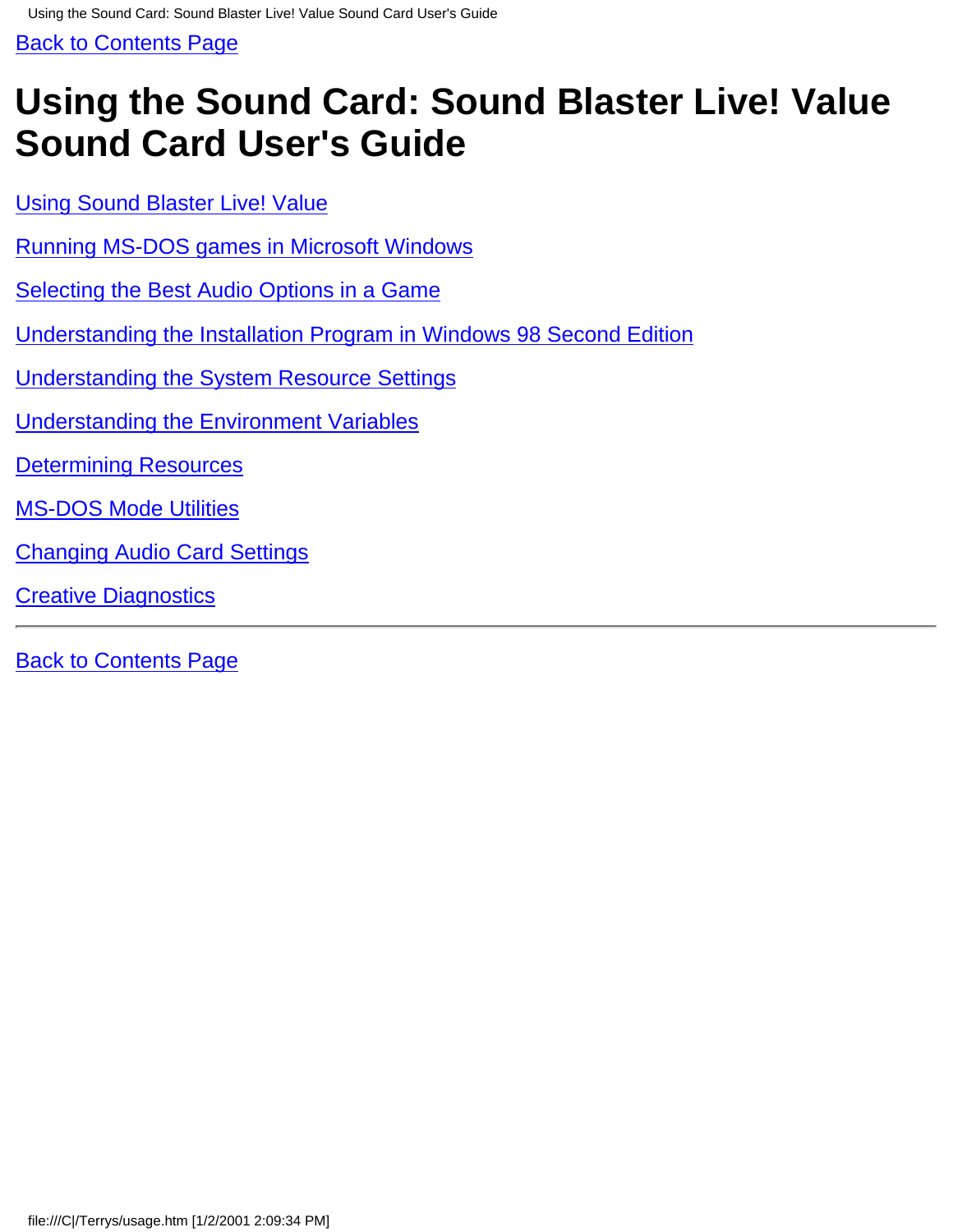# <span id="page-2-0"></span>**Understanding the Environment Variables: Sound Blaster Live! Value Sound Card User's Guide**

Overview • CTSYN Environment Variable • BLASTER Environment Variable

### **Overview**

Environment variables are used to pass hardware configuration information to the software in your system. For MS-DOS, your audio card includes the following:

- CTSYN Environment Variable
- BLASTER Environment Variable

### **CTSYN Environment Variable**

The CTSYN environment variable points to the location of the CTSYN.INI file, which usually resides in the Windows directory. The syntax for this variable is as follows:

CTSYN=path

where path is the location of the CTSYN.INI file.

## **BLASTER Environment Variable**

The BLASTER environment variable specifies the base I/O address, IRQ line, and DMA channels of the SB interface. Its syntax is:

BLASTER=A220 I5 D1 H5 P330 T6

The parameters in the command are as follows.

| <b>This</b><br><b>Parameter</b> | <b>Specifies</b>                                |
|---------------------------------|-------------------------------------------------|
| Axxx                            | SB interface's base I/O address.                |
| $\mathsf{I}$                    | IRQ line used by the audio interface.           |
| Dx                              | First DMA channel used by the audio interface.  |
| Hx                              | Second DMA channel used by the audio interface. |
| Pxxx                            | MPU-401 UART interface's base I/O address.      |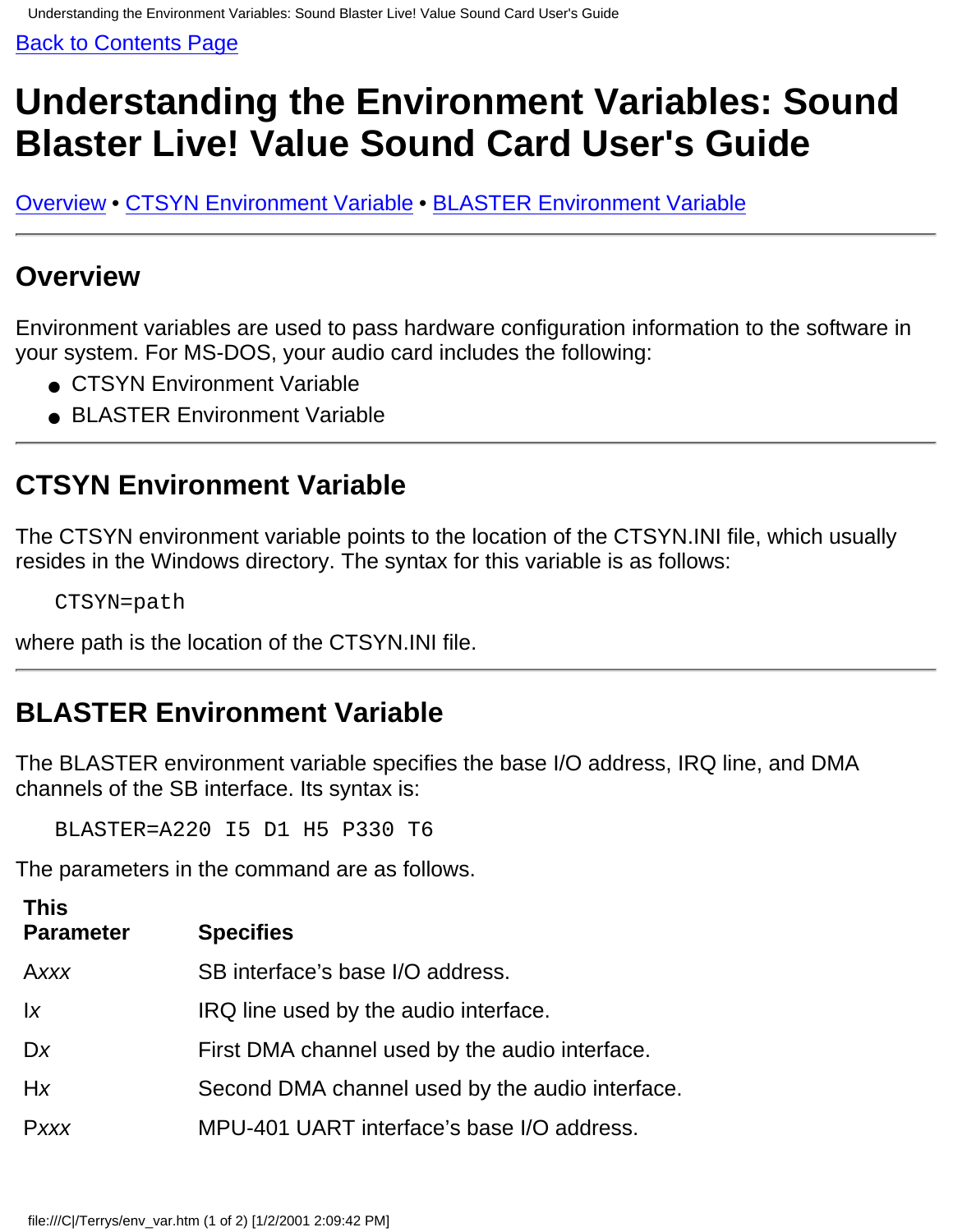T*x* Card type. *x* must be 6.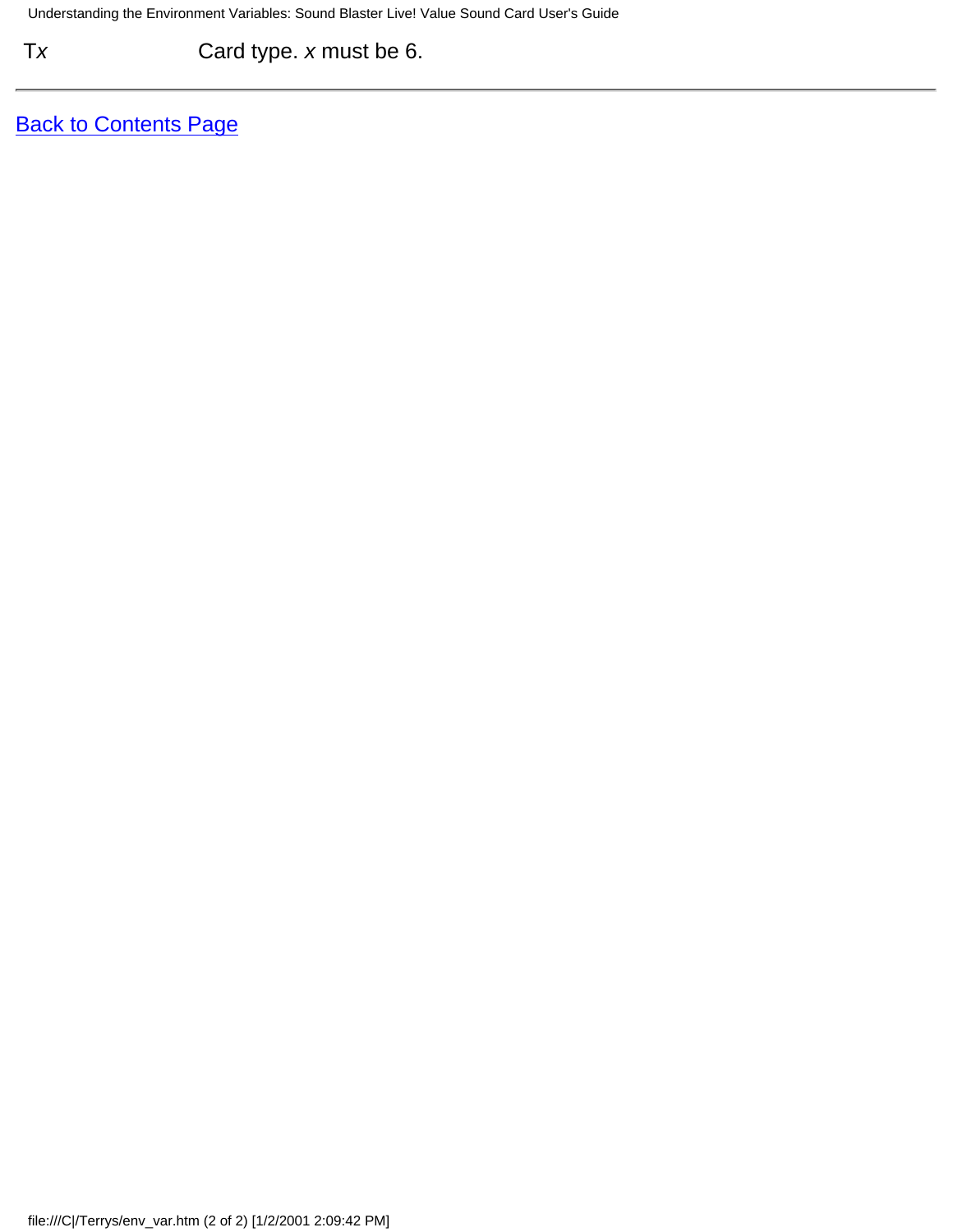# <span id="page-4-0"></span>**Regulatory: Sound Blaster Live! Value Sound Card User's Guide**

[Safety Information](#page-4-1) • [Notice for the USA](#page-4-2) • [Notice for Canada](#page-5-0) • [Compliance](#page-5-1) • [Declaration of](#page-5-2) **[Conformity](#page-5-2)** 

## <span id="page-4-1"></span>**Safety Information**

**CAUTION:** This device is intended to be installed by the user in a CSA/TUV/UL certified/listed IBM AT or compatible personal computers in the manufacturer's defined operator access area. Check the equipment operating/installation manual and/or with the equipment manufacturer to verify/confirm if your equipment is suitable for user-installed application cards.

**ATTENTION:** Ce carte est destiné à être installé par l'utilisateur, dans un ordinateur compatible certifié CSA/TUV/UL ou listé IBM AT, à l'intérieur de la zone définie par le fabricant. Consulter le mode d'emploi ou le fabricant de l'appareil pour vérifier ou confirmer si l'utilisateur peut y installer lui-même des cartes périphériques.

## <span id="page-4-2"></span>**Notice for the USA**

**FCC Part 15:** This equipment has been tested and found to comply with the limits for a Class B digital device, pursuant to Part 15 of the FCC Rules. These limits are designed to provide reasonable protection against harmful interference in a residential installation. This equipment generates, uses, and can radiate radio frequency energy and, if not installed and used in accordance with the instructions, may cause harmful interference to radio communications. However, this notice is not a guarantee that interference will not occur in a particular installation. If this equipment does cause harmful interference to radio or television reception, which can be determined by turning the equipment off and on, the user is encouraged to try one or more of the following measures:

- Reorient or relocate the receiving antenna.
- Increase the distance between the equipment and receiver.
- Connect the equipment to an outlet on a circuit different from that to which the receiver is connected.
- Consult the dealer or an experienced radio/TV technician.

**CAUTION:** To comply with the limits for the Class B digital device, pursuant to Part 15 of the FCC Rules, this device must be installed in computer equipment certified to comply with the Class B limits.

All cables used to connect the computer and peripherals must be shielded and grounded.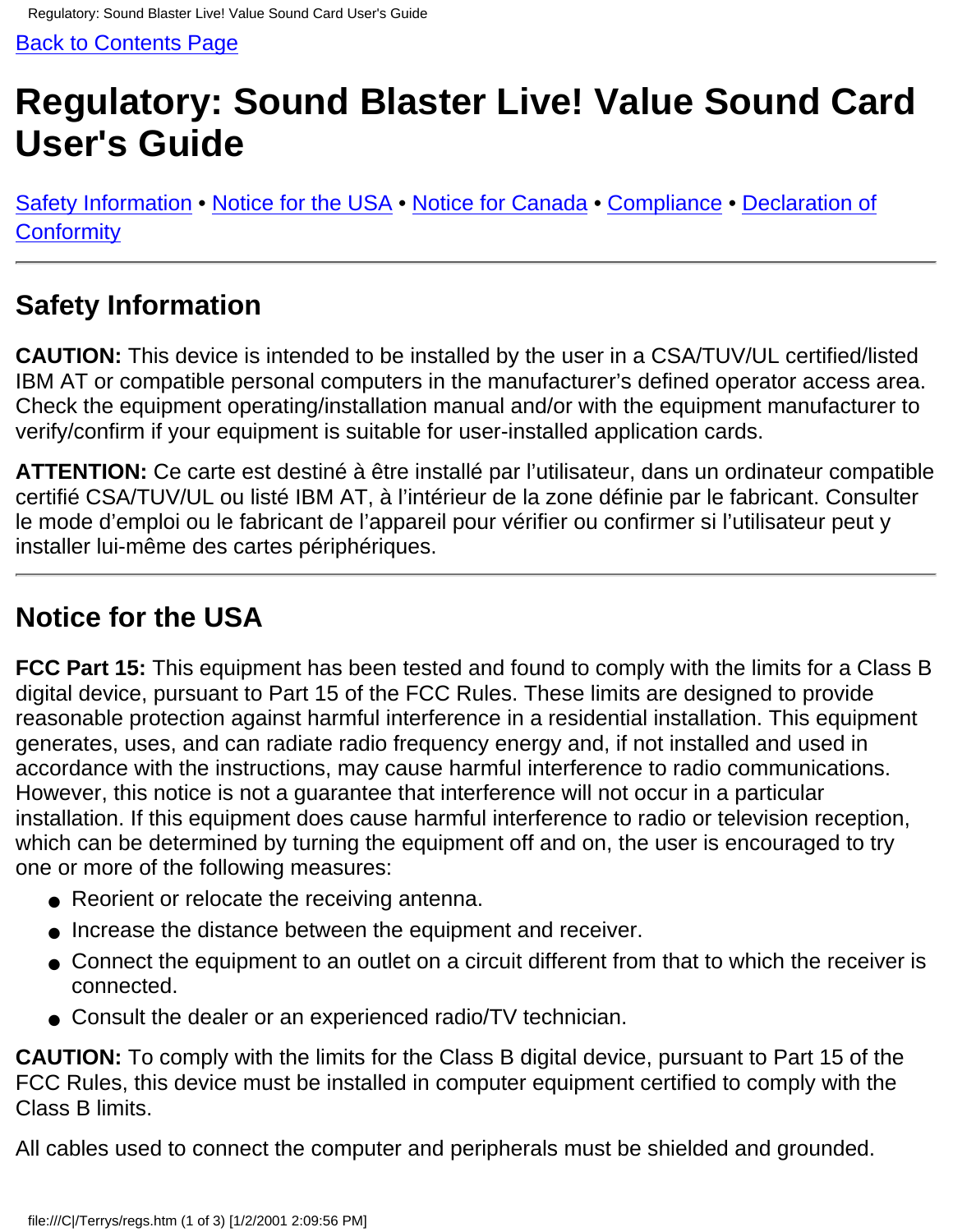Operation with non-certified computers or non-shielded cables may result in interference to radio or television reception.

#### **Modifications**

Any changes or modifications not expressly approved by the grantee of this device could void the user's authority to operate the device.

## <span id="page-5-0"></span>**Notice for Canada**

This apparatus complies with the Class "B" limits for radio interference as specified in the Canadian Department of Communications Radio Interference Regulations.

Cet appareil est conforme aux normes de CLASSE "B" d'interference radio tel que spe'cifie' par le Ministère Canadien des Communications dans les règlements d'interfe'rence radio.

### <span id="page-5-1"></span>**Compliance**

This product conforms to the following Council Directive:

● Directive 89/336/EEC, 92/31/EEC (EMC)

## <span id="page-5-2"></span>**Declaration of Conformity**

According to the FCC96 208 and ET95-19

Name: *Creative Labs Inc.*

Address: *901 McCarthy Boulevard Milpitas, CA. 95035 United States Tel: (408) 428-6600*

declares under its sole responsibility that the product

Trade Name: *Creative Labs*

Model Number: *CT4830*

#### **has been tested according to the FCC / CISPR22/85 requirement for Class B devices and found compliant with the following standards:**

EMI/EMC: ANSI C63.4 1992, FCC Part 15 Subpart B

This device complies with part 15 of the FCC Rules. Operation is subject to the following two conditions: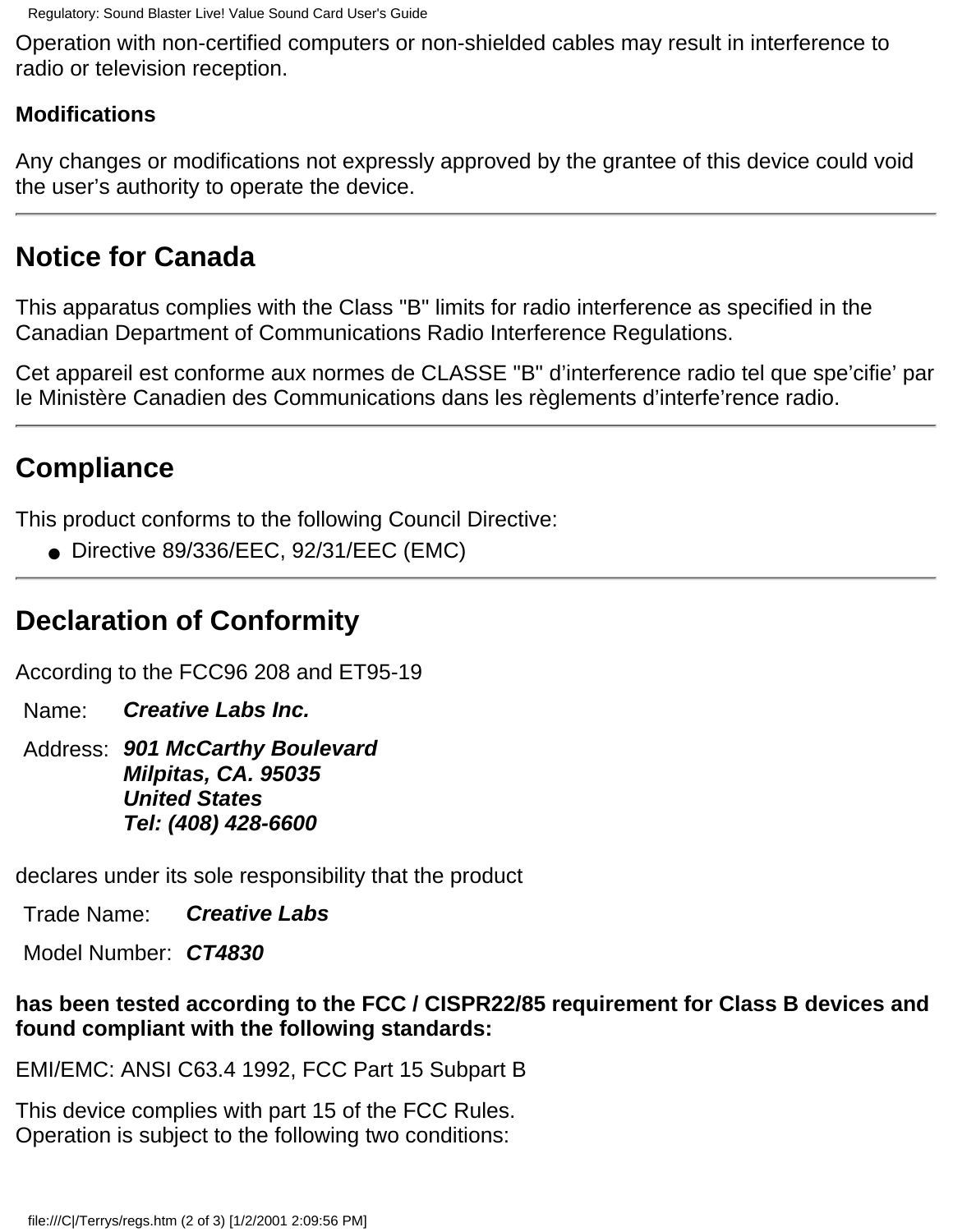Regulatory: Sound Blaster Live! Value Sound Card User's Guide

- 1. This device may not cause harmful interference, and
- This device must accept any interference received, including interference that may cause 2. undesirable operation.

Ce matériel est conforme à la section 15 des régles FCC.

Son Fonctionnement est soumis aux deux conditions suivantes:

- 1. Le matériel ne peut étre source D'interférences et
- Doit accepter toutes les interférences reques, Y compris celles pouvant provoquer un 2. fonctionnement indésirable.

*Compliance Manager Creative Labs, Inc. June 9, 1999*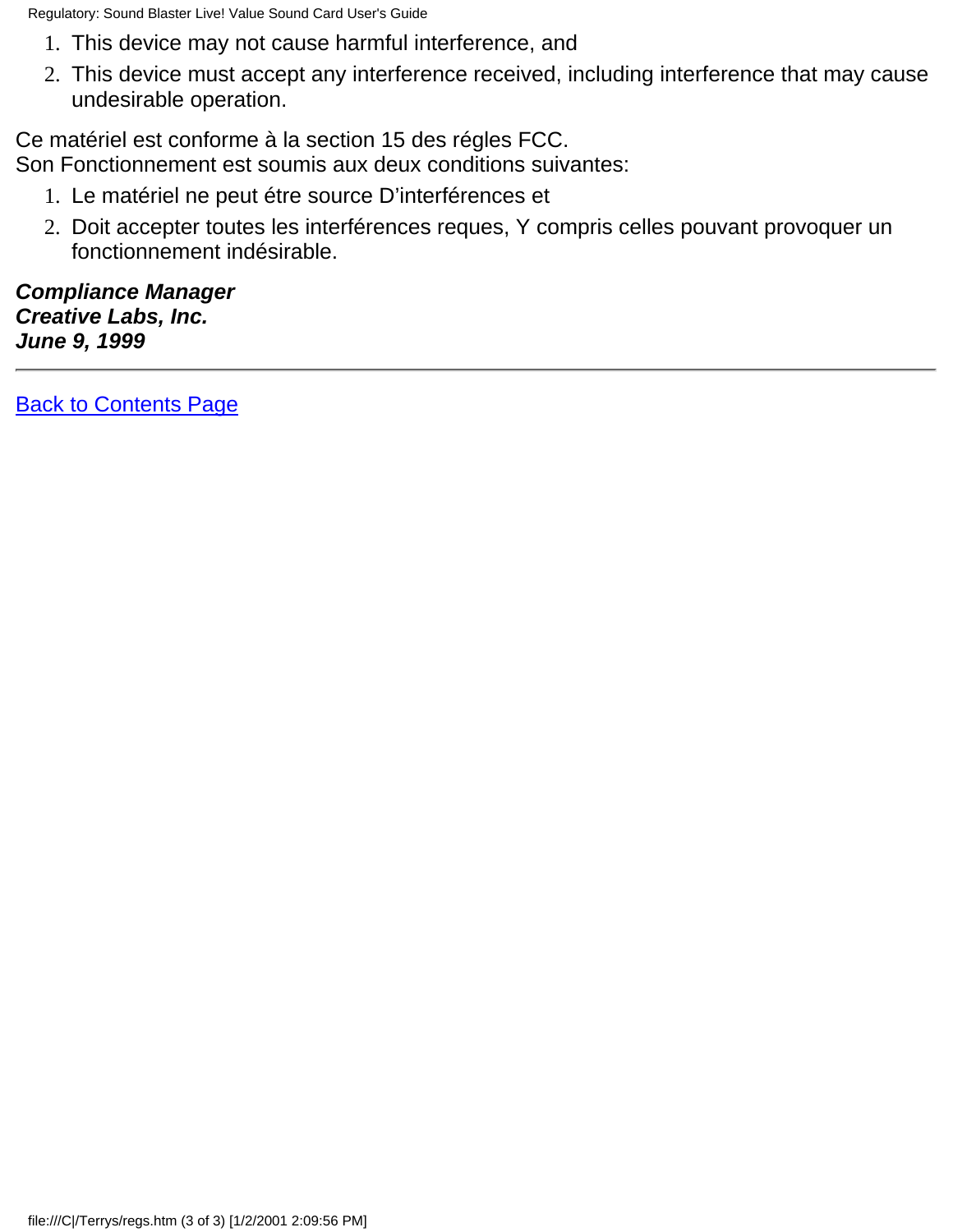# <span id="page-7-0"></span>**MS-DOS Mode Utilities: Sound Blaster Live! Value Sound Card User's Guide**

Overview • SBECFG.EXE • SBEMIXER.EXE • SBESET.EXE • SBEGO.EXE

### **Overview**

The SB Live! Value card includes a few MS-DOS utilities. These utilities require the SB Live! DOS driver SBEINIT.COM to be loaded.

## **SBECFG.EXE**

Use the SBECFG.EXE utility to obtain the hardware settings and the status of the SB Live! Value card.Typing SBECFG.EXE at the command prompt displays the following hardware settings:

- PCI Hardware Settings: Port, IRQ
- Sound Blaster Emulation: Port, IRQ, DMA
- MPU-401 Emulation (GM, Roland MT-32/LAPC-1) Emulation: Port
- Adlib Emulation: Port

The emulation settings appear only if they are enabled.

## **SBEMIXER.EXE**

Use SBEMIXER.EXE to change the volume levels of the MPU-401 instrument set used on the SB Live! card. You can use SBEMIXER.EXE from the command line—useful for advanced users who want to set up batch files with particular volume levels—or within the SBEMIXER screen. The settings for SBEMIXER.EXE are independent of the Creative Mixer settings in Windows 98 Second Edition.

To set SBEMIXER values in the command line:

At the DOS prompt, type the SBEMIXER command in a single line. Its syntax is:

SBEMIXER [/S:*x*] [/W:*x*] [/C:*x*] [/M:*x*] [/?]

where square brackets [ ] denote optional parameters, and:

**This Parameter Specifies**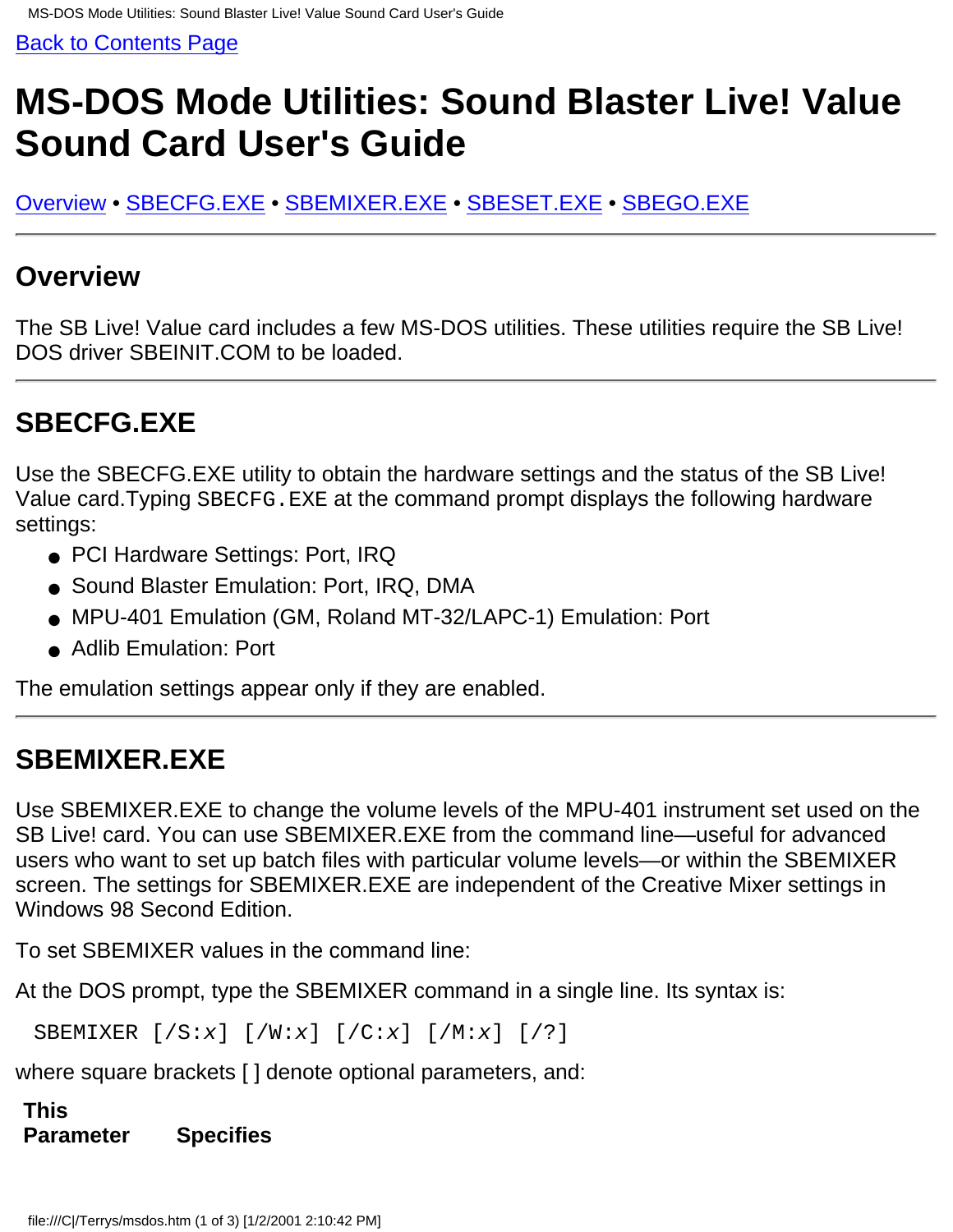MS-DOS Mode Utilities: Sound Blaster Live! Value Sound Card User's Guide

- /S:*x* Synth volume. *x* can be a value from the range 0 to 127.
- /W:*x* Wave volume. *x* can be a value from the range 0 to 127.
- /C:*x* CD audio volume. *x* can be a value from the range 0 to 127.
- /M:*x* Synth MT-32/LAPC-1 mode. For *x,* 0 is Off, 1 is On.
- /? View a short description of the parameters.

An example of an SBEMIXER command is

SBEMIXER /S:64 /W:120 /C:50 /M:0

which corresponds to "set the synth volume to 64, the Wave volume to 120, the CD audio volume to 50, and turn off the Synth MT-32/LAPC-1 mode".

To set SBEMIXER values within the Mixer screen:

At the DOS prompt, type

#### SBEMIXER

The interactive editor mode allows you to change the mixer settings with the mouse, <Tab>, <PgUp>, <PgDn>, or arrow keys.

Use the Save button to save the settings for the next session.

## **SBESET.EXE**

Use SBESET.EXE to manually configure SB resources or disable SB Emulation. By default, SB Emulation in DOS follows the Windows settings. For example, if you disable SB Emulation in Windows, in the next boot to DOS SB Emulation in DOS disabled. Under rare circumstances you may need to manually reconfigure DOS SB Emulation, for example, if there is conflict in DOS before it can boot to Windows. SBESET.EXE is run from the command line.

To set SBESET values in the command line:

At the DOS prompt, type the SBESET command in a single line. Its syntax is:

SBESET [-A*xxx*] [-I*x*] [-D*x*] [-H*x*] [-P*xxx*] [-d*x*] [-w*x*]

where square brackets [ ] denote optional parameters, and:

| <b>This</b><br><b>Parameter</b> | <b>Specifies</b>                               |
|---------------------------------|------------------------------------------------|
| -Axxx                           | SB interface's base I/O address.               |
| $- x $                          | IRQ line used by the audio interface.          |
| $-Dx$                           | First DMA channel used by the audio interface. |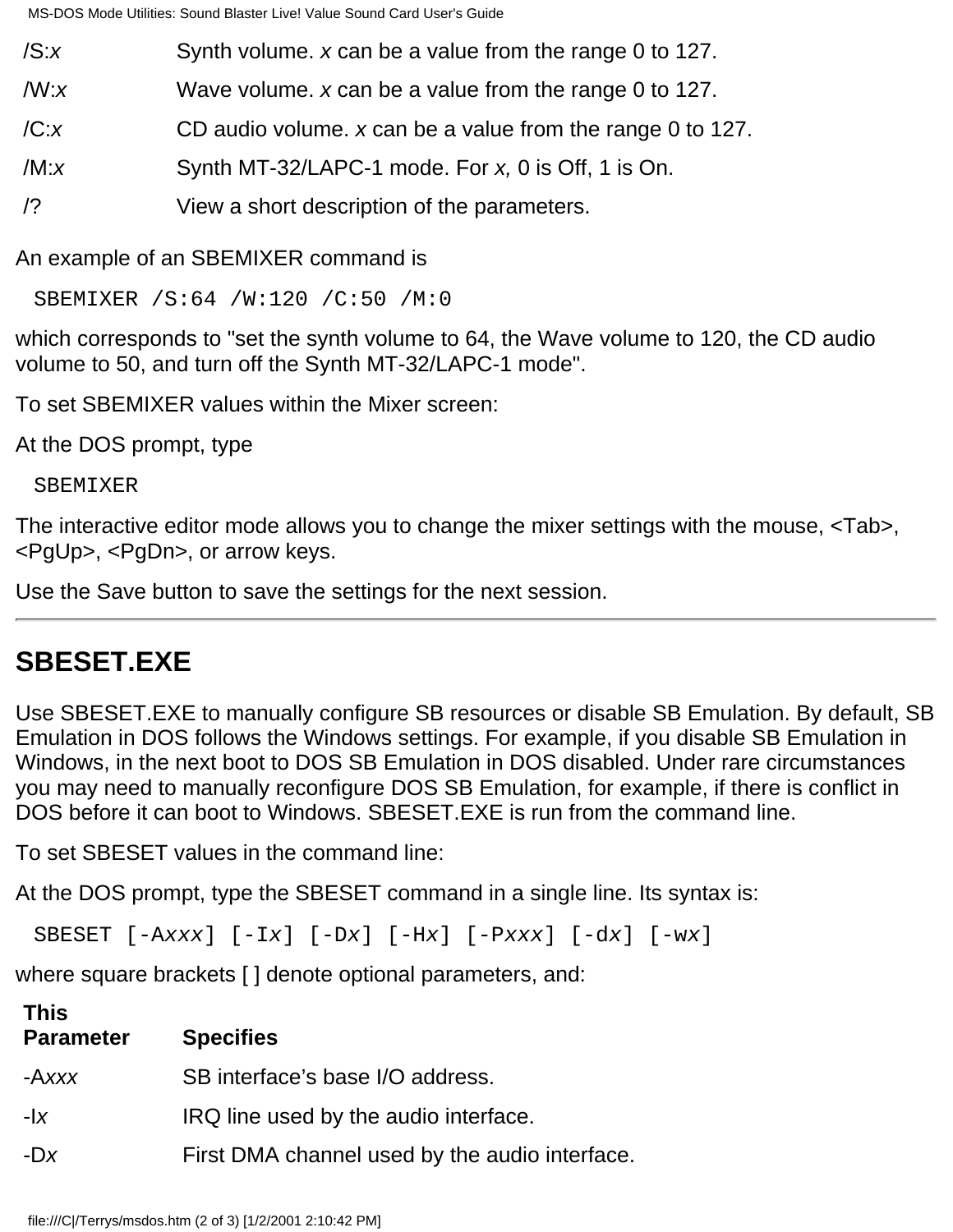MS-DOS Mode Utilities: Sound Blaster Live! Value Sound Card User's Guide

- -H*x* Second DMA channel used by the audio interface.
- -P*xxx* MPU-401 UART interface's base I/O address.
- -d*x* SB Emulation mode. For *x,* 1 is Off, 0 is On.
- -w*x* Set *x* to 1 to use the Windows-assigned resource configuration. Set *x* to 0 to use (your) user-assigned resource configuration



*NOTE: See ["Understanding the System Resource Settings"](#page-43-0) for a list of the possible values.*

An example of an SBESET command is

SBESET -A240 -I5 -D3 -w0

which corresponds to "set the SB interface's base I/O address to 240, the IRQ line used by the audio interface to 5, the First DMA channel used by the audio interface to 3, and use the Windows-assigned resource configuration".

## **SBEGO.EXE**

Use this to confirm whether SB16 Emulation is properly installed and working.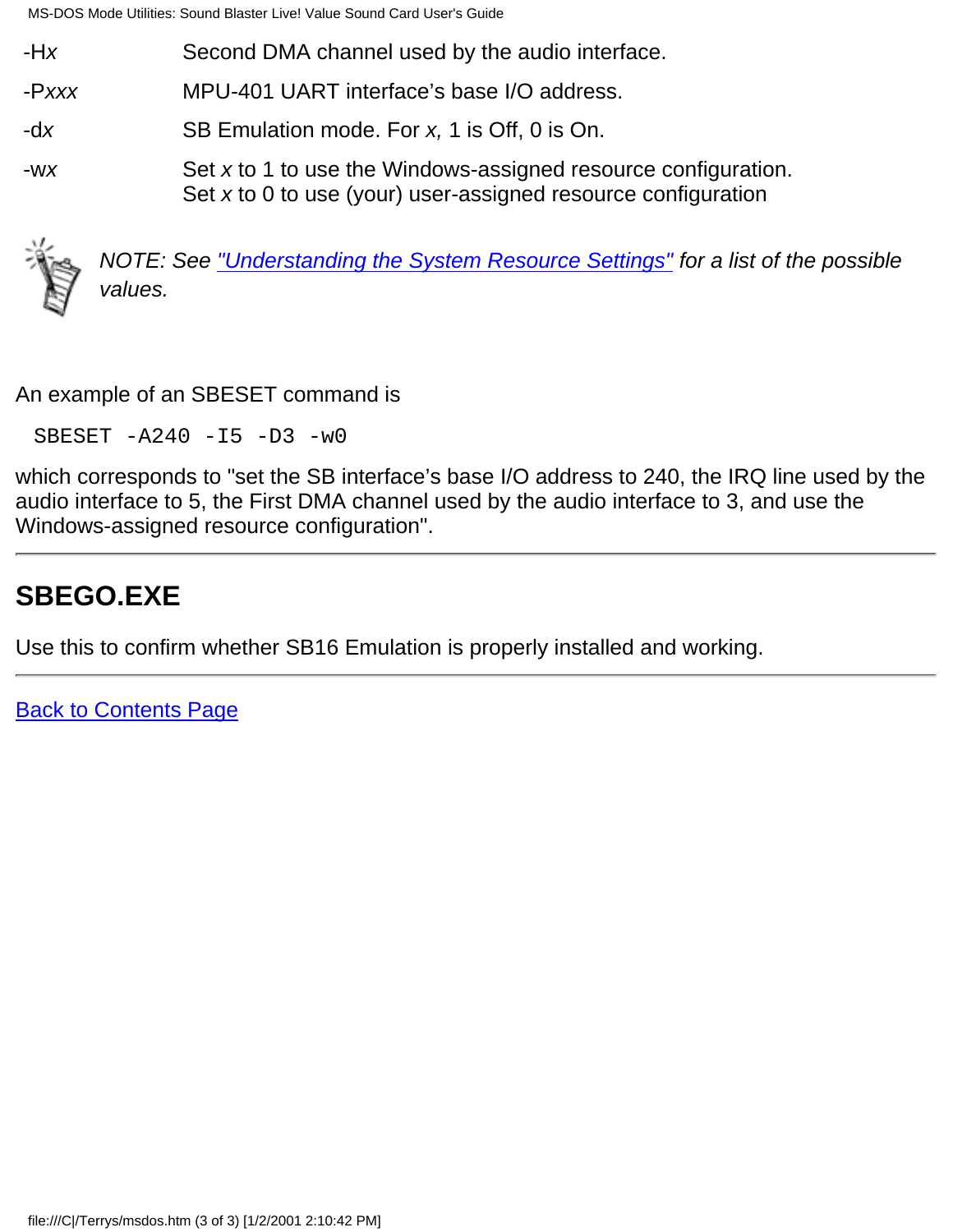# <span id="page-10-0"></span>**Safety Instructions: Sound Blaster Live! Value Sound Card User's Guide**



**WARNING: Use of controls, adjustments, or procedures other than those specified in this documentation may result in exposure to shock, electrical hazards, and/or mechanical hazards.**

- Read and understand all instructions before using the sound card.
- To reduce the risk of electric shock, do not immerse the sound card in water or any other liquid.
- Never disassemble the sound card. This action could result in electrical shock.
- Service or repair work should be done by a qualified service person. Incorrect reassembly can cause electric shock.
- To keep from damaging your sound card, avoid exposing it to moisture and extreme temperatures.
- Do not attempt to disassemble, short circuit, or subject the sound card to high temperatures or fire.
- Use of an accessory attachment not provided or recommended by *Creative Technology Ltd.* may cause fire, electric shock, or injury.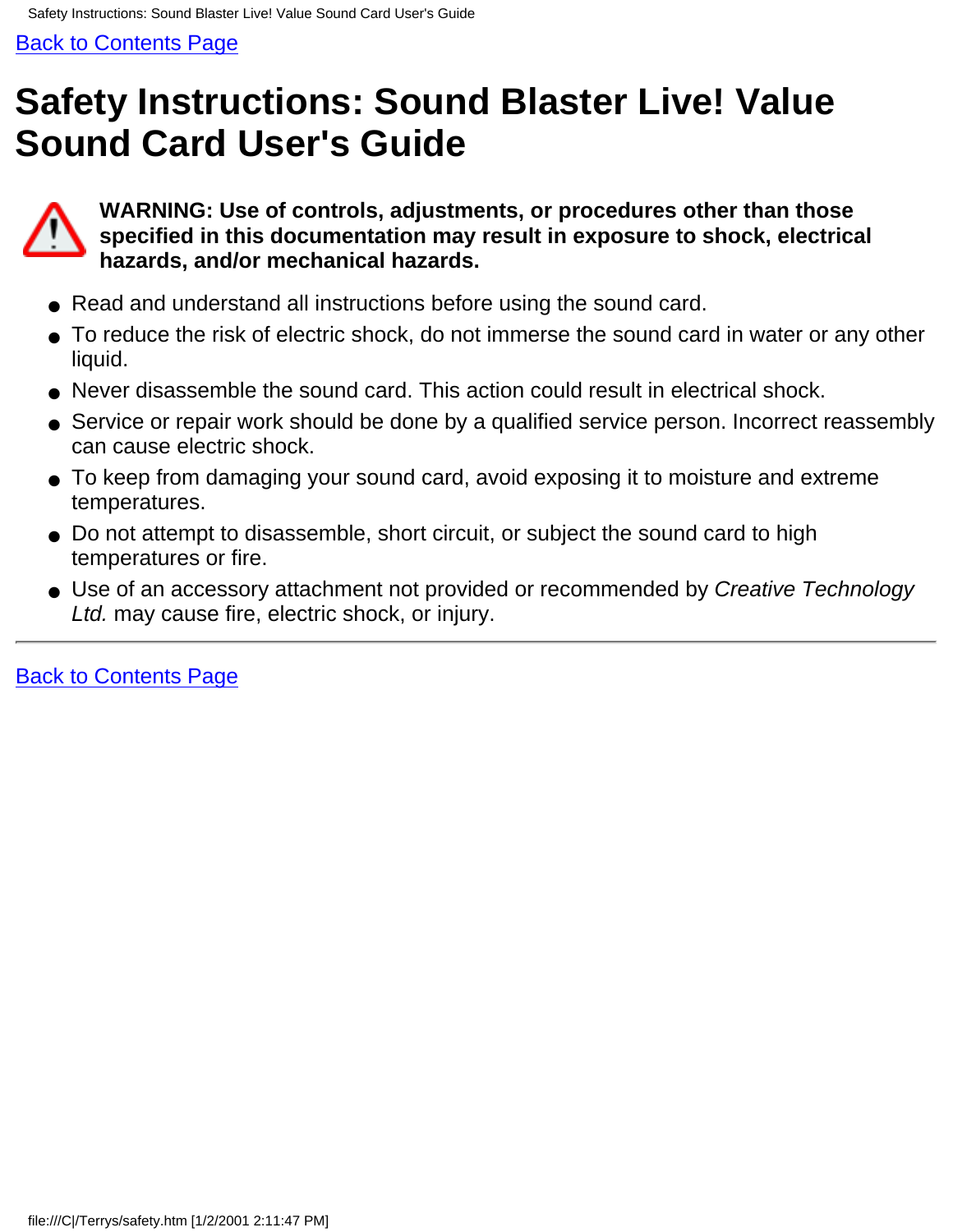# <span id="page-11-0"></span>**Introduction: Sound Blaster Live! Value Sound Card User's Guide**

Overview • Features and Benefits • System Requirements • Getting More Information

### **Overview**

With the Sound Blaster Live!— the most powerful sound card ever—taking the industry by storm, Creative now introduces Sound Blaster Live! Value for the mainstream market. The casual PC entertainment enthusiasts and even the non-gaming music lovers can now enjoy the wonders of Sound Blaster Live!'s Environmental Audio. Sound Blaster Live! Value offers the same quality and performance of the highly successful Sound Blaster Live!—without the extended Digital I/O card—with features and performances surpassing professional audio equipment. Sound Blaster Live! Value incorporates the superior surround-sound rendering of Environmental Audio™ to create sound so real it has to be Live! You'll enjoy music productions so dynamic like you're right in the middle of an orchestra. The Sound Blaster Live! Value hardware-accelerated Environmental Audio Extensions™ (EAX™), supporting new titles, offers an experience that goes beyond 3D Audio. Add the ability to enhance all your existing games and legacy audio with true digital processing and it will blow your home theater away!

### **Features and Benefits**

The Sound Blaster Live! Value Sound Card has the following features and benefits:

- Hollywood-Quality Audio Re-creation With professional-quality synthesizers and digital I/O, Sound Blaster Live! Value provides audio fidelity that rivals movie theaters with digital sound. Excellent overall audio fidelity is achieved with an average Noise Floor of -120 dB, a level unheard of in the PC industry.
- Powerful Audio Processing Engine The EMU10K1™ audio processor is the most powerful integrated music, audio and effects engine available. Every signal is processed at 32-bit, 192 dB, 48 kHz using 8-point interpolation to smoothen the sound, instantly improving any audio source. Apply real-time effects including Reverb, Chorus, Flanger, Echo, and Pitch Shifter, that rival stand-alone expensive professional effects processors.
- *Environmental Audio™ Enhances Existing Contents* Experience depth and realism beyond existing 3D audio. Apply preset environments such as *hall*, *cave* or *underwater* that can be applied to your existing games and applications for incredibly true sound. Game environmental settings also make your existing games come "alive" instantaneously.
- *Multiple Speaker Output*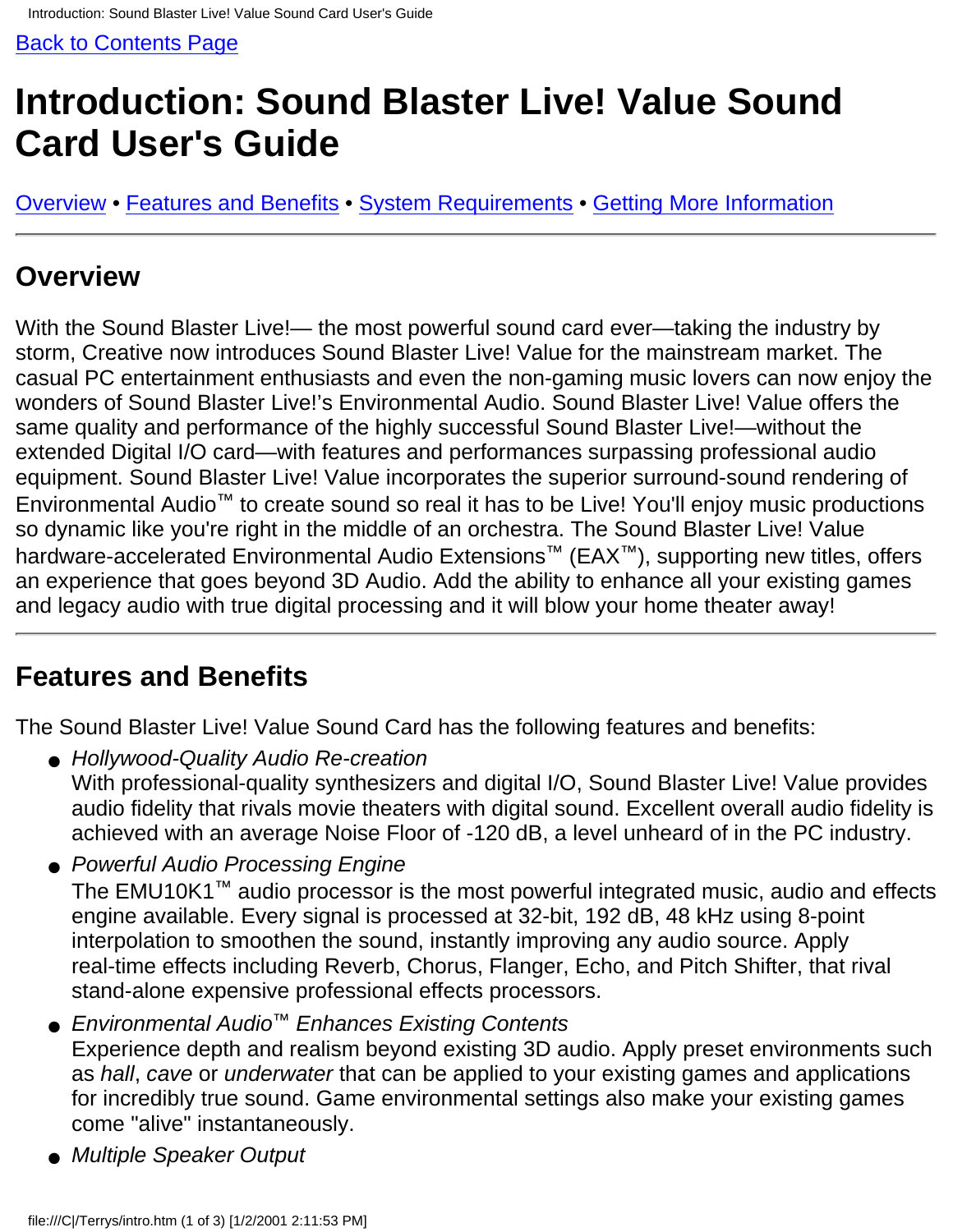Produce surround-sound audio on your PC with built-in support for two or four analog speakers.

*512-Voice Music Synthesis* ●

512-voice capability goes beyond the quality and performance available in most professional music equipment. Using host memory, you can choose from E-mu's 2 MB, 4 MB, or 8 MB SoundFont<sup>®</sup> professional-quality sample banks for music reproduction. Or use up to 32 MB of memory for amazing SoundFont music fidelity. All these without sacrificing on CPU utilization.

● Sound Blaster PCI Standard

You can be assured of near-perfect Sound Blaster compatibility on the PCI bus while enjoying all its benefits. It works with the existing MS-DOS®-based and Windows®-based titles, completely replacing your existing ISA sound card.

- *Environmental Audio Extensions™ (EAX™)/Broad Driver Support* Environment Audio Extensions is an open standard that allows the broadest support from software developers. Supports Microsoft DirectSound®, DirectSound3D, and derivative technologies. Advanced architecture is ready for the coming generations of WDM, DLS, and IEEE 1394/Firewire devices.
- Sound Blaster Live! Web site www.sblive.com Exciting new applications and developer support will be available on the Sound Blaster Live! Web site. For instant access to the latest applications, enhancements, drivers, and more, visit www.sblive.com.

## **System Requirements**

For Creative software, your card requires at least:

- Pentium<sup>®</sup> class 133 MHz or equivalent processor
- Windows 98 Second Edition, Windows Millennim Edition, Windows NT 4.0 or Windows 2000
- 32 MB RAM for Windows 98 Second Edition, Windows Millennim Edition, Windows NT  $4.0$ .

64 MB RAM for Windows 2000

- 115 MB of free hard disk space
- One free PCI bus slot
- Powered speakers or external amplifier
- CD-ROM drive required for software installation

Sound Blaster Live! Value gives you an estimate of the hard disk space required when you select it on the installation screen. Some applications may require a system configuration greater than that listed above. Refer to online documentation (README or HLP files) or specifications on the outer box for details.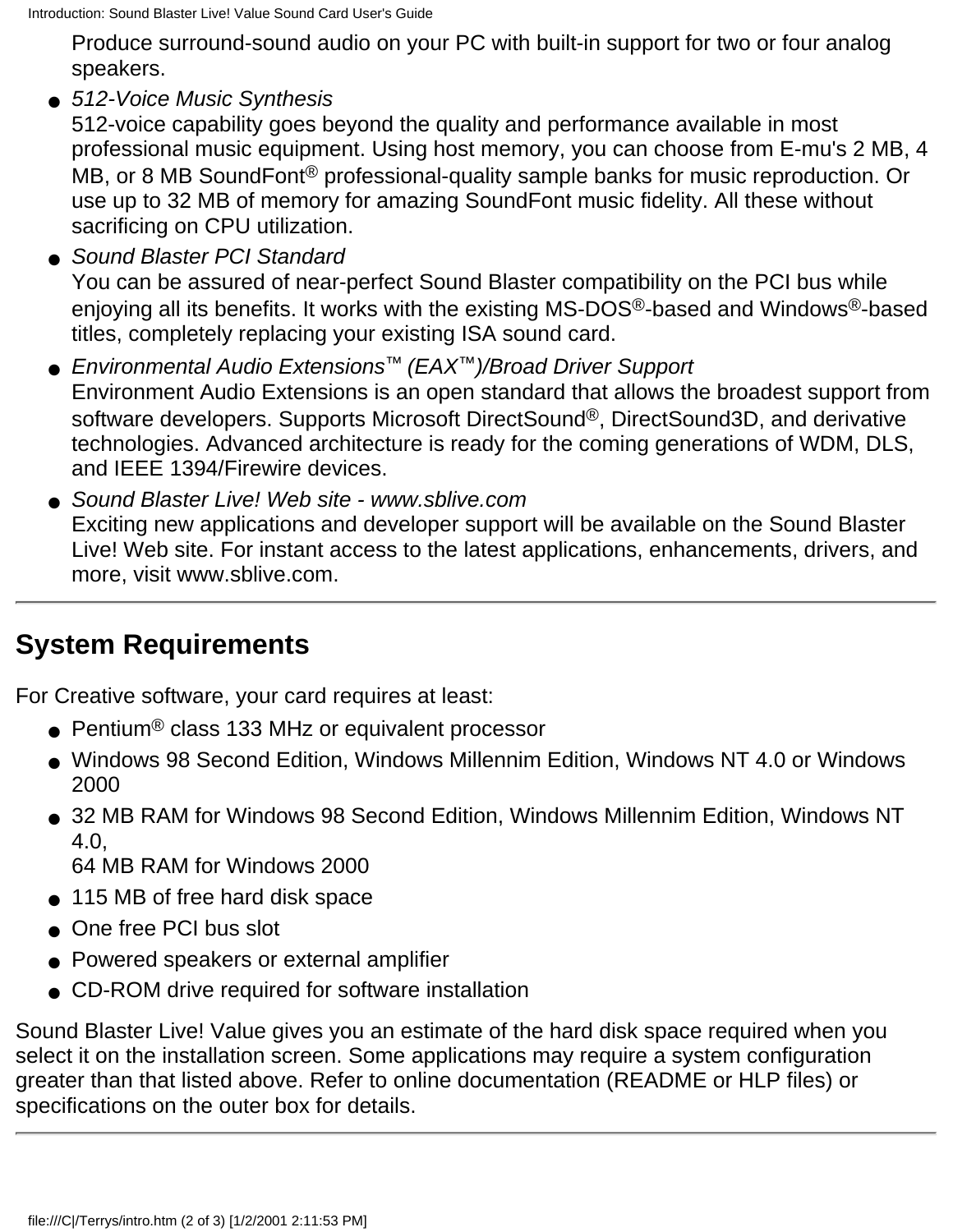## **Getting More Information**

See the online *User's Guide* for MIDI specifications and connector pin assignments, as well as instructions on using the various applications in your audio package. To access the online *User's Guide*, click the *Start* button, point to *Programs*, point to *Creative*, point to *Sound Blaster Live! Value* and select *User's Guide.*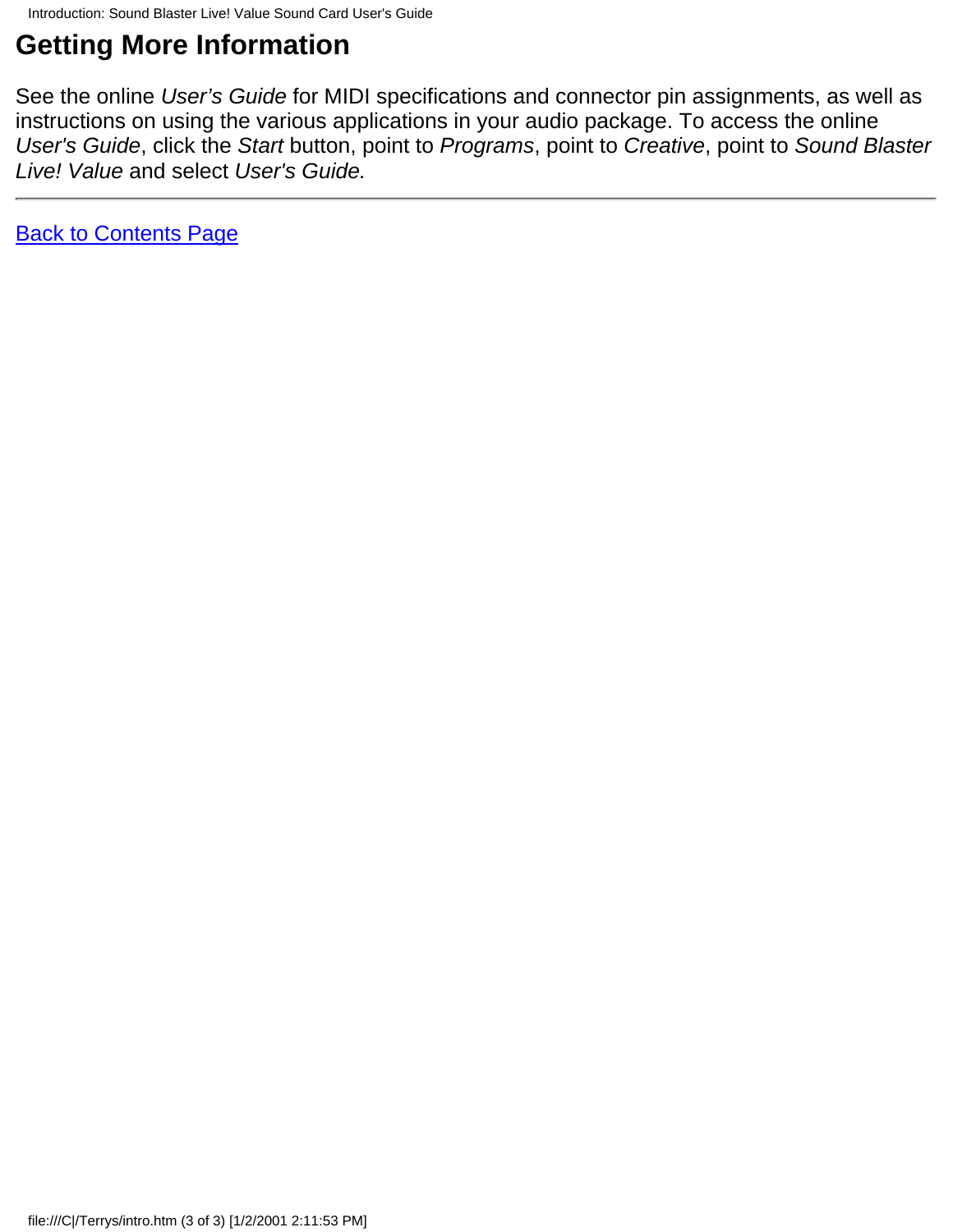<span id="page-14-0"></span>Setup: Sound Blaster Live! Value Sound Card User's Guide

[Back to Contents Page](#page-0-0)

# **Setup: Sound Blaster Live! Value Sound Card User's Guide**

[Installing the Card and Related Peripherals](#page-50-0)

[Positioning Your Speakers](#page-53-0)

[Connecting Creative PC-DVD](#page-39-0)

**[Installing Software](#page-15-0)**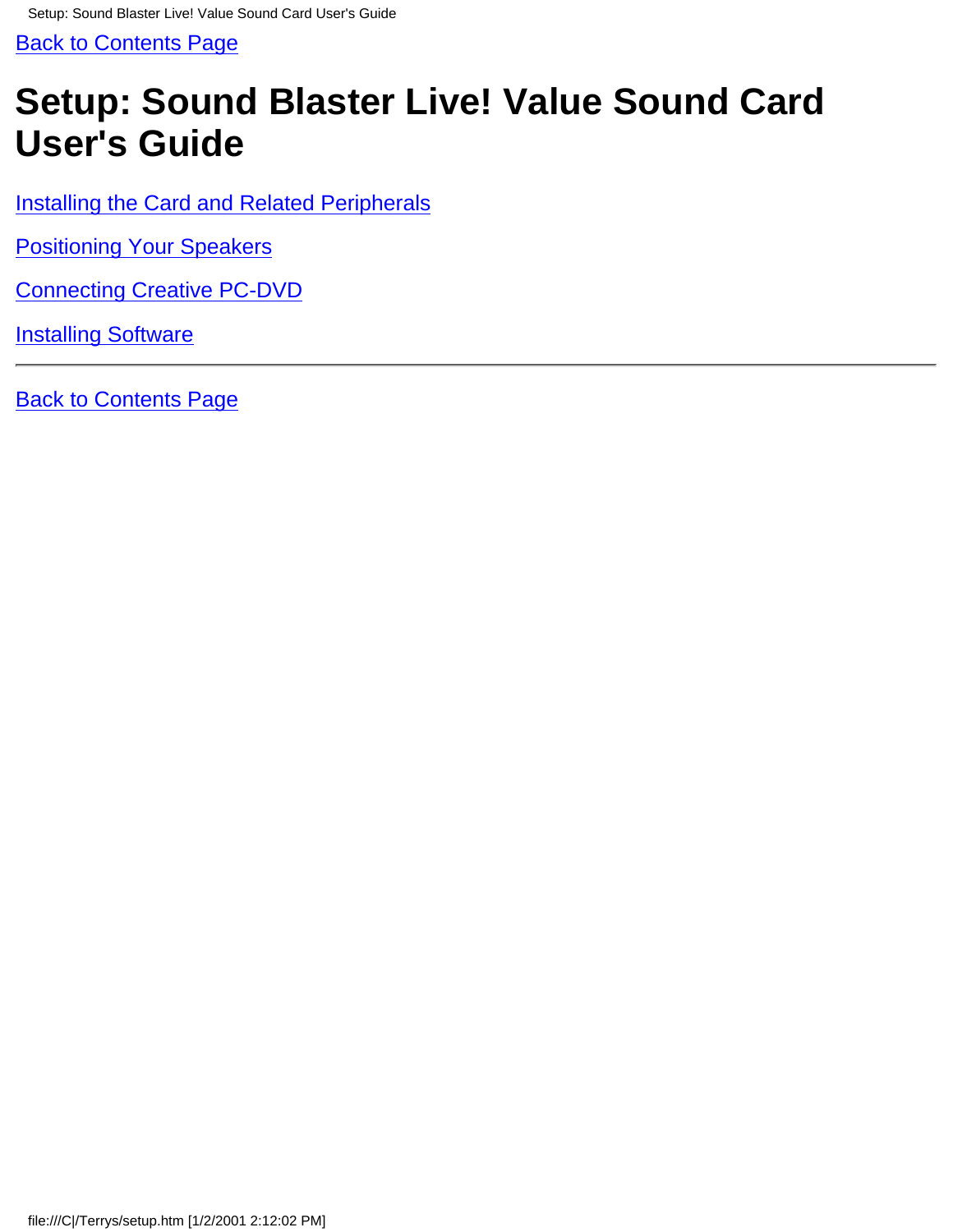# <span id="page-15-0"></span>**Installing Software: Sound Blaster Live! Value Sound Card User's Guide**

[Installing the Software in Windows 98 Second Edition/Windows Millennium Edition](#page-64-0)

[Installing the Software in Windows NT 4.0](#page-65-0)

[Installing the Software in Windows 2000](#page-66-0)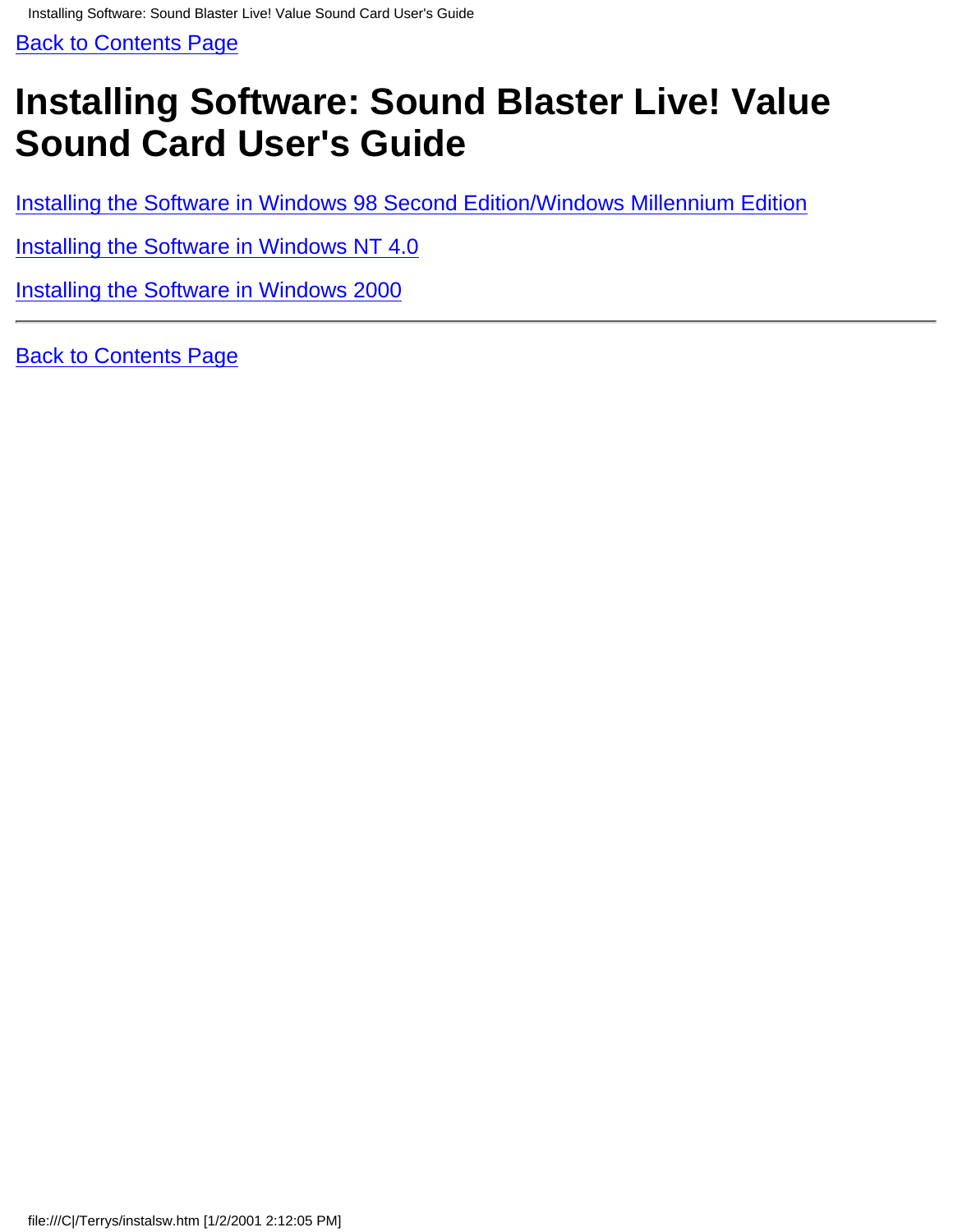# <span id="page-16-0"></span>**Using Sound Card Software: Sound Blaster Live! Value Sound Card User's Guide**

**[SB Live! Experience](#page-60-0)** 

[Creative Launcher](#page-48-0)

[Creative AudioHQ](#page-17-0)

[Creative WaveStudio](#page-61-0)

[Creative Recorder](#page-62-0)

**[Creative PlayCenter](#page-63-0)**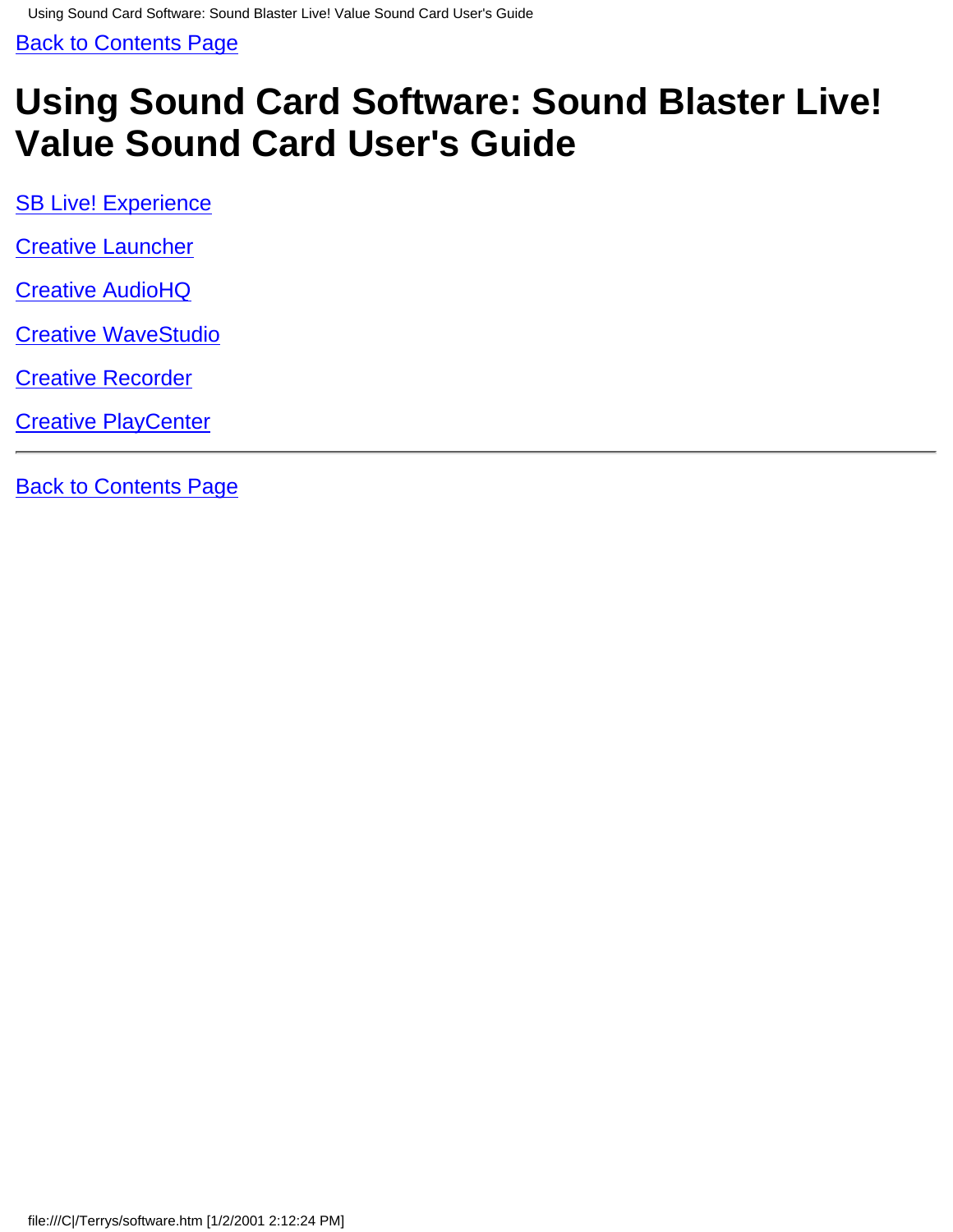# <span id="page-17-0"></span>**Creative AudioHQ: Sound Blaster Live! Value Sound Card User's Guide**

Overview • SoundFont Control • Creative Keyboard • Creative Mixer • [Speaker Control](#page-23-0) • Environmental Audio Control

### **Overview**

AudioHQ can be accessed from Creative Launcher or by opening the Programs menu from the Windows taskbar-click the Start button, point to Programs, point to Creative, point to Sound Blaster Live! Value, and then click AudioHQ. AudioHQ uses the familiar Windows group to display the icon for each utility.

#### **Figure 1. AudioHQ control panel.**



The AudioHQ interface has the standard look and feel of the Windows Control Panel. It contains several control utilities that allow you to view, audition, or set up the audio properties of one or more audio devices on your computer.

## **SoundFont Control**

Creative SoundFont Control allows you to configure MIDI banks with SoundFont files and instruments, as well as set the caching algorithm and space.

#### **Configure a MIDI Bank**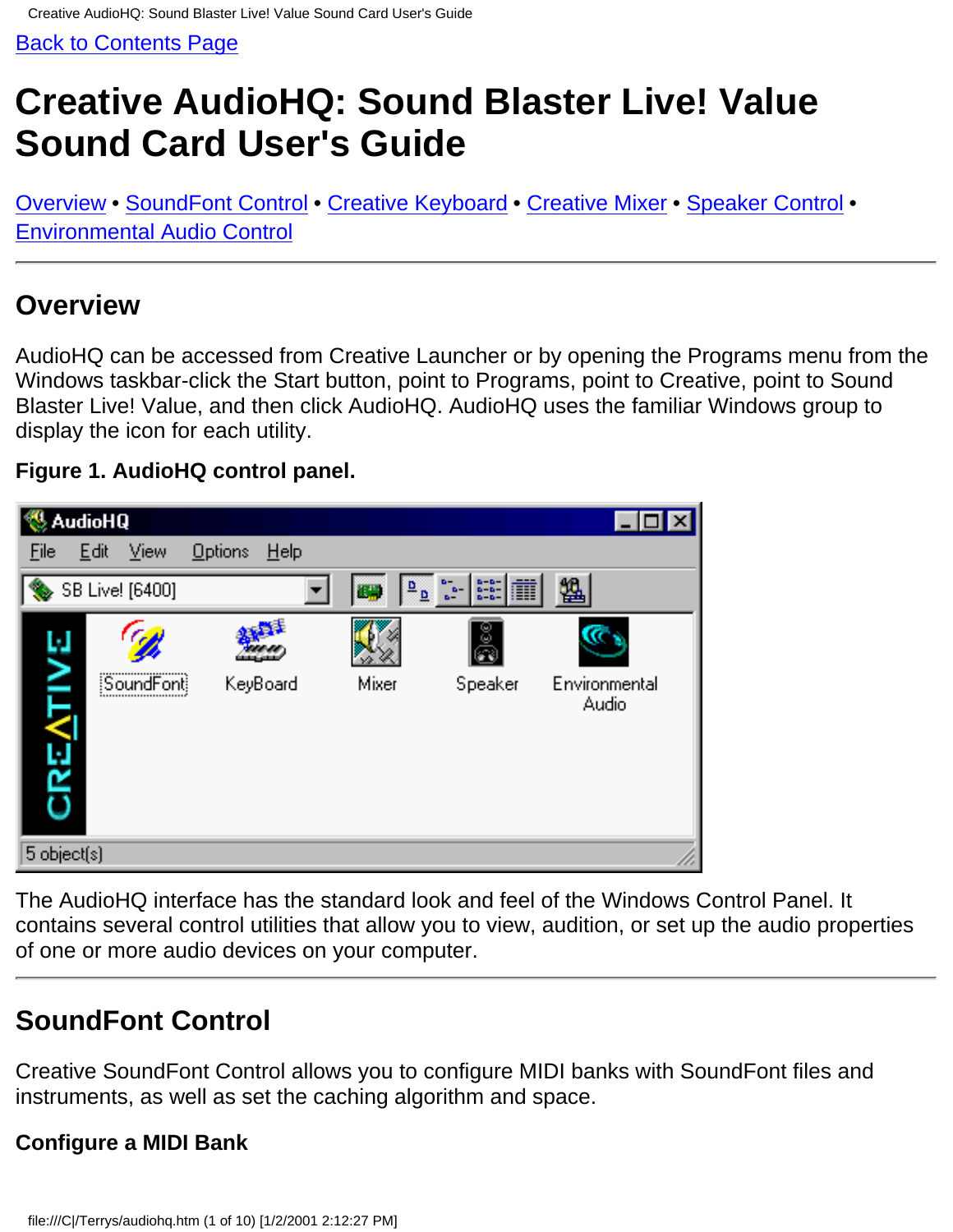Creative AudioHQ: Sound Blaster Live! Value Sound Card User's Guide

### **Figure 2. Soundfont Control dialog box where you configure MIDI banks.**

| SoundFont - AudioHQ                                                                                                                                         |                                                 |  |  |  |  |
|-------------------------------------------------------------------------------------------------------------------------------------------------------------|-------------------------------------------------|--|--|--|--|
|                                                                                                                                                             | Configure Bank   Configure Instrument   Options |  |  |  |  |
| You can configure your MIDI banks here. Multiple<br>SoundFont files can be applied to a single MIDI Banks.<br>Banks are selected by using MIDI controller 0 |                                                 |  |  |  |  |
| <b>Bank Configuration</b><br>Select Bank:                                                                                                                   |                                                 |  |  |  |  |
| Synth - 4MB GMGSMT                                                                                                                                          |                                                 |  |  |  |  |
| Bank stack:                                                                                                                                                 |                                                 |  |  |  |  |
|                                                                                                                                                             | LAMB GMGSMT]                                    |  |  |  |  |
| Load                                                                                                                                                        | Replace<br>Clear                                |  |  |  |  |
|                                                                                                                                                             | 3.82 MB Allocated                               |  |  |  |  |
|                                                                                                                                                             | Close<br>Help                                   |  |  |  |  |

To configure a MIDI bank:

- 1. In SoundFont Control, click the Configure Bank tab.
- 2. In the Select Bank list, select the MIDI bank to configure.
- Click the Load button and load the SoundFont file you want to the MIDI bank. The latest 3. file loaded always appears at the top of the Bank Stack box. The top of the stack is indicated by an arrow.
- To replace a SoundFont file, click the file and then click the Replace button. 4. OR

Double-click the file, and select the replacement.

- To clear a bank from the stack, select the bank and then click the Clear button. A 5. variation bank can only be cleared by clearing its main bank.
- 6. Repeat Steps 3, 4 or 5 as required.

By stacking a SoundFont file instead of replacing one with the other, you may return to the original sounds or use the new selection.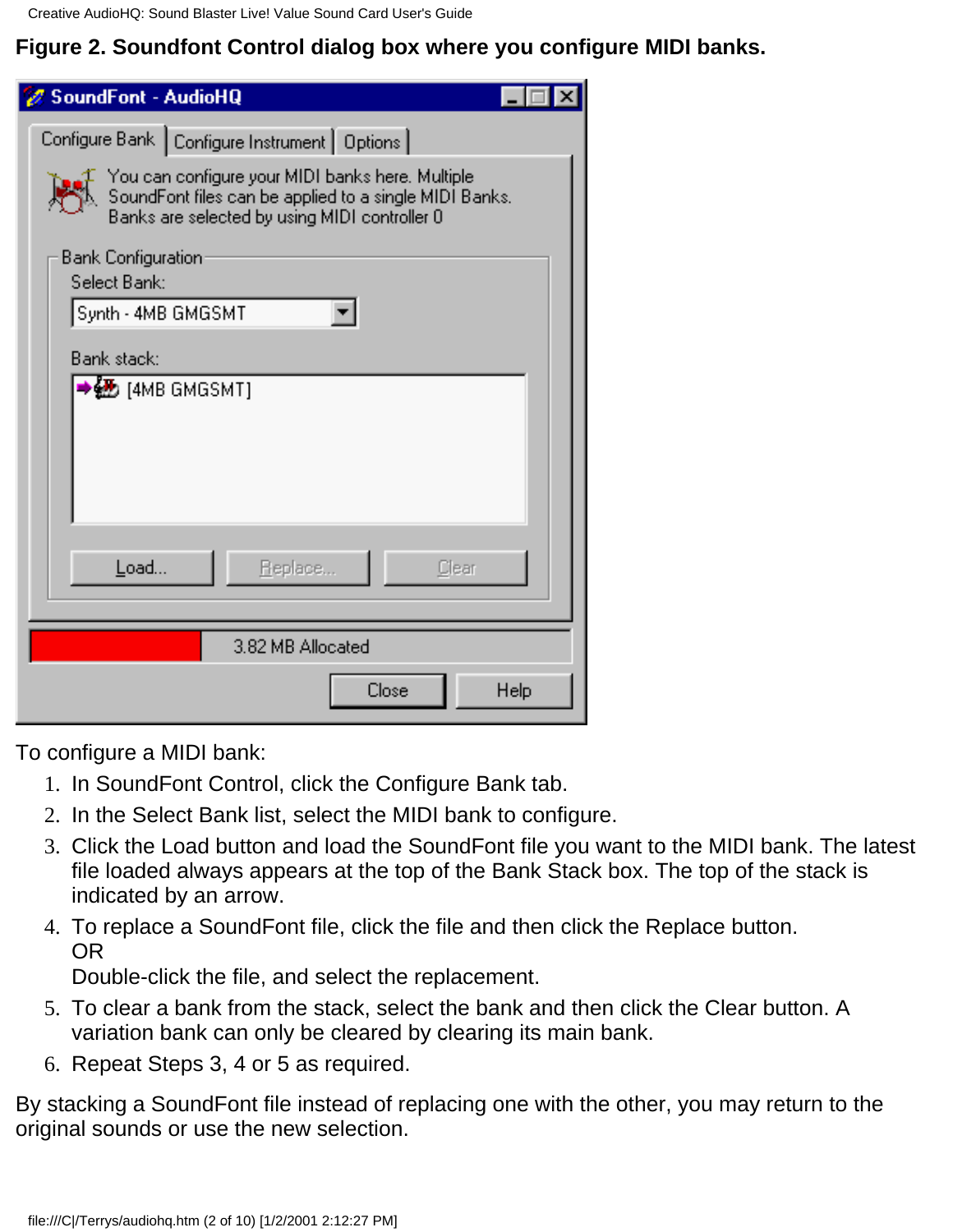Creative AudioHQ: Sound Blaster Live! Value Sound Card User's Guide

You can "spot" hide particular instruments by loading one or more SoundFont files on top of the original.

When you clear a SoundFont file, you remove the latest configuration of the main bank and any variation banks, including the latest configuration of instruments on the Configure Instrument tabbed page.

#### **Configure an Instrument**

**Figure 3. Soundfont Control dialog box where you configure instruments.**

| SoundFont - AudioHQ                                                                                                                               |  |  |  |  |  |
|---------------------------------------------------------------------------------------------------------------------------------------------------|--|--|--|--|--|
| Configure Bank Configure Instrument   Options                                                                                                     |  |  |  |  |  |
| You can configure your MIDI Instruments here. You can<br>either download samples from a way file or select an<br>Instrument from a SoundFont file |  |  |  |  |  |
| Instrument Configuration<br>Select Bank:<br>Select Instrument:<br>  000 - Piano 1<br>Synth - 4MB GMGSMT                                           |  |  |  |  |  |
| Instrument stack:                                                                                                                                 |  |  |  |  |  |
| Piano 1 [4MB GMGSMT]                                                                                                                              |  |  |  |  |  |
| Load<br>Clear                                                                                                                                     |  |  |  |  |  |
| 3.82 MB Allocated                                                                                                                                 |  |  |  |  |  |
| Close<br>Help                                                                                                                                     |  |  |  |  |  |

To configure an instrument:

- 1. In the SoundFont dialog box, click the Configure Instrument tab
- 2. In the Select Bank list, select the bank whose instruments you want to configure. You can select any bank.
- 3. In the Select Instrument list, select the instrument to configure. In the Instrument Stack, you may see an instrument entry although you did not load an instrument on this page. The instrument can be found in a bank loaded on the Configure Bank tabbed page.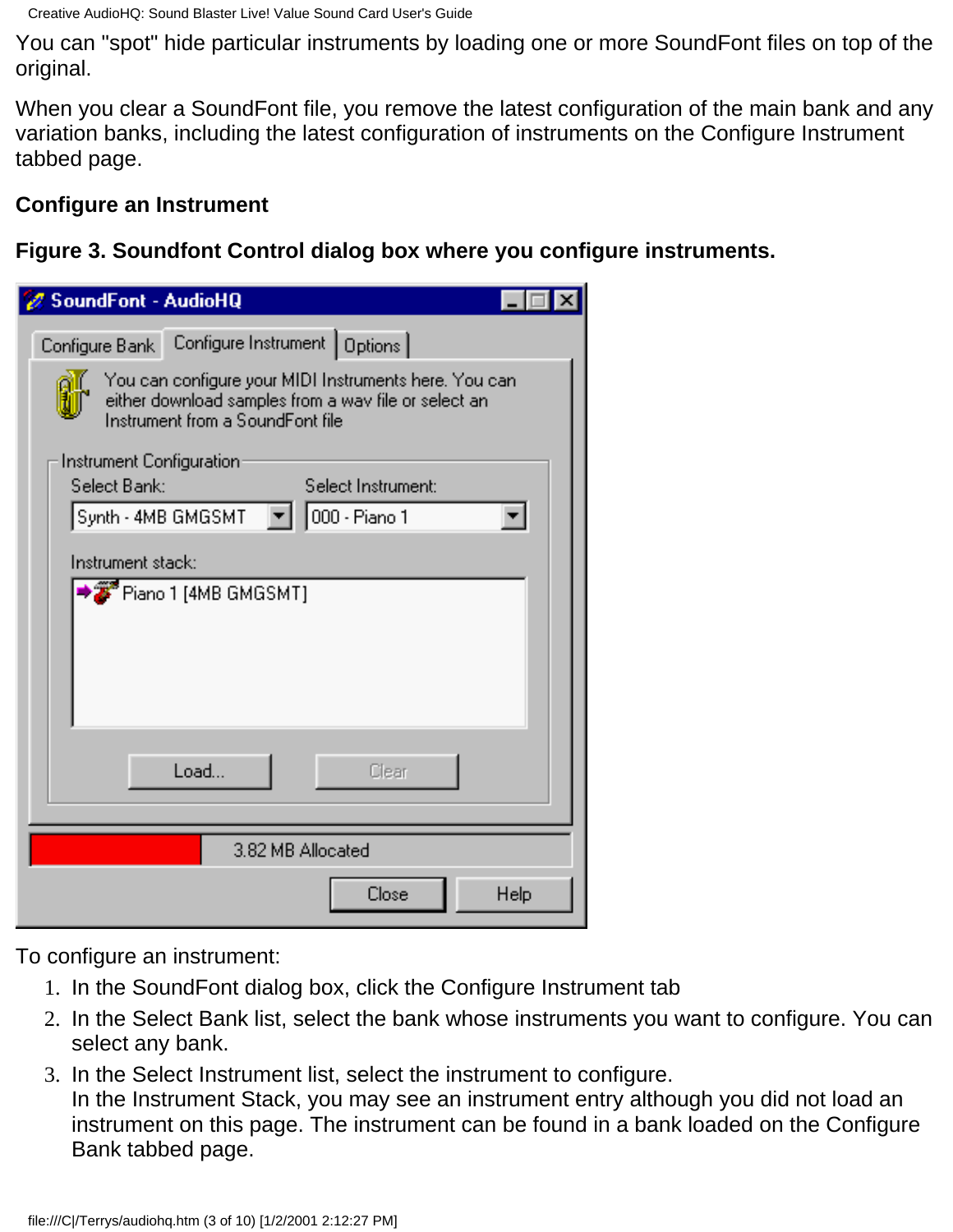- Click the Load button and load a SoundFont or single-instrument (for example, .WAV) file. 4. The last file loaded always appears at the top of the Instrument Stack with an arrow pointing to it.
- 5. To clear an instrument from the stack, select the instrument and then click the Clear button.
- For faster processing of SoundFont files, the files are loaded into memory. You need to 6. set the maximum amount of cache memory your SoundFont files can occupy, so that your system performance does not suffer from insufficient memory.



*NOTE: Setting the maximum amount of cache memory for SoundFont files does not mean setting aside or reserving the space. The space can still be used by your computer or other files if needed.*

### **SoundFont Caching**

**Figure 4. Soundfont Control dialog box where you configure other soundfont settings.**

| SoundFont - AudioHQ |                                                 |      |
|---------------------|-------------------------------------------------|------|
|                     | Configure Bank   Configure Instrument   Options |      |
| SoundFont Cache     |                                                 |      |
|                     | Static Caching                                  |      |
| 12.00 MB            |                                                 |      |
| SoundFont Device    |                                                 |      |
|                     | SB Live! [6400]                                 |      |
| Settings            |                                                 |      |
|                     | $\nabla$ Remember last directory                |      |
|                     |                                                 |      |
|                     | 3.82 MB Allocated                               |      |
|                     | Close                                           | Help |

To specify the caching algorithm: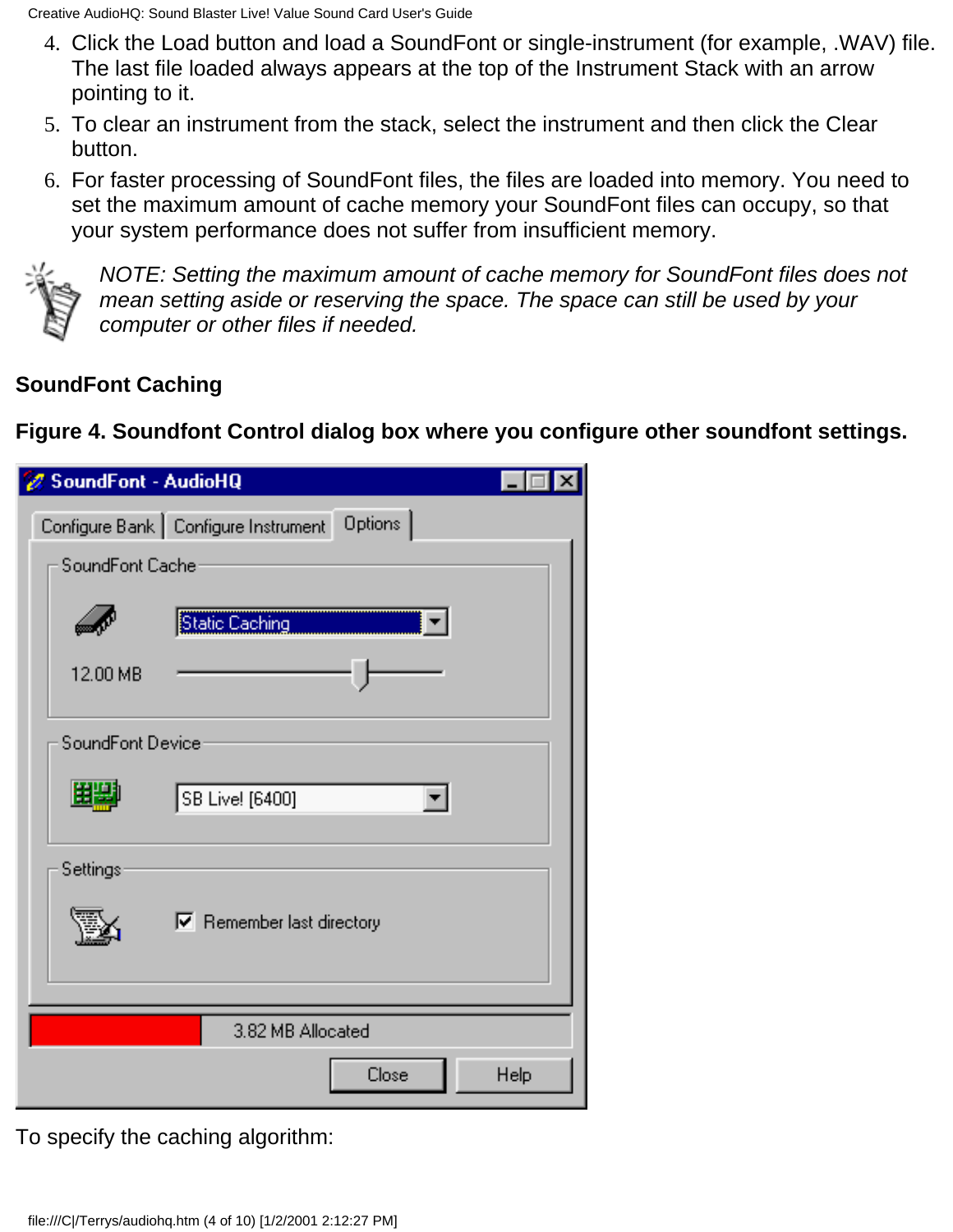● On the Options tabbed page of the SoundFont Control dialog box, select an algorithm from the SoundFont Cache list.

To set the amount of cache for SoundFont files:

● On the Options tabbed page of the SoundFont Control dialog box, move the SoundFont Cache slider to set the amount of cache.

#### **SoundFont Device**

To change the SoundFont device

● On the Options tabbed page of the SoundFont dialog box, select the new device from the SoundFont Device list.

## **Creative Keyboard**

Creative Keyboard allows you to play musical notes on various instruments much like a composer would play notes on a piano (or other instrument) while creating or arranging music. To edit the sound, use Vienna SoundFont Studio or another sound editor.

#### **Figure 5. Creative Keyboard options dialog box where you configure its settings.**

| <b>Options</b>         |                                         | ×          |
|------------------------|-----------------------------------------|------------|
| Select Midi In:        | (None)                                  | <br>Cancel |
| <b>Audition Device</b> |                                         |            |
|                        | SB Live! [6400]                         |            |
| Setting                |                                         |            |
|                        | <b>▽</b> Show Bank and Instrument Names |            |
|                        |                                         |            |

#### **MIDI Input**

To select a MIDI input device:

- 1. In the Select MIDI In box in the Options dialog box, click the correct MIDI port.
- 2. Click the OK button.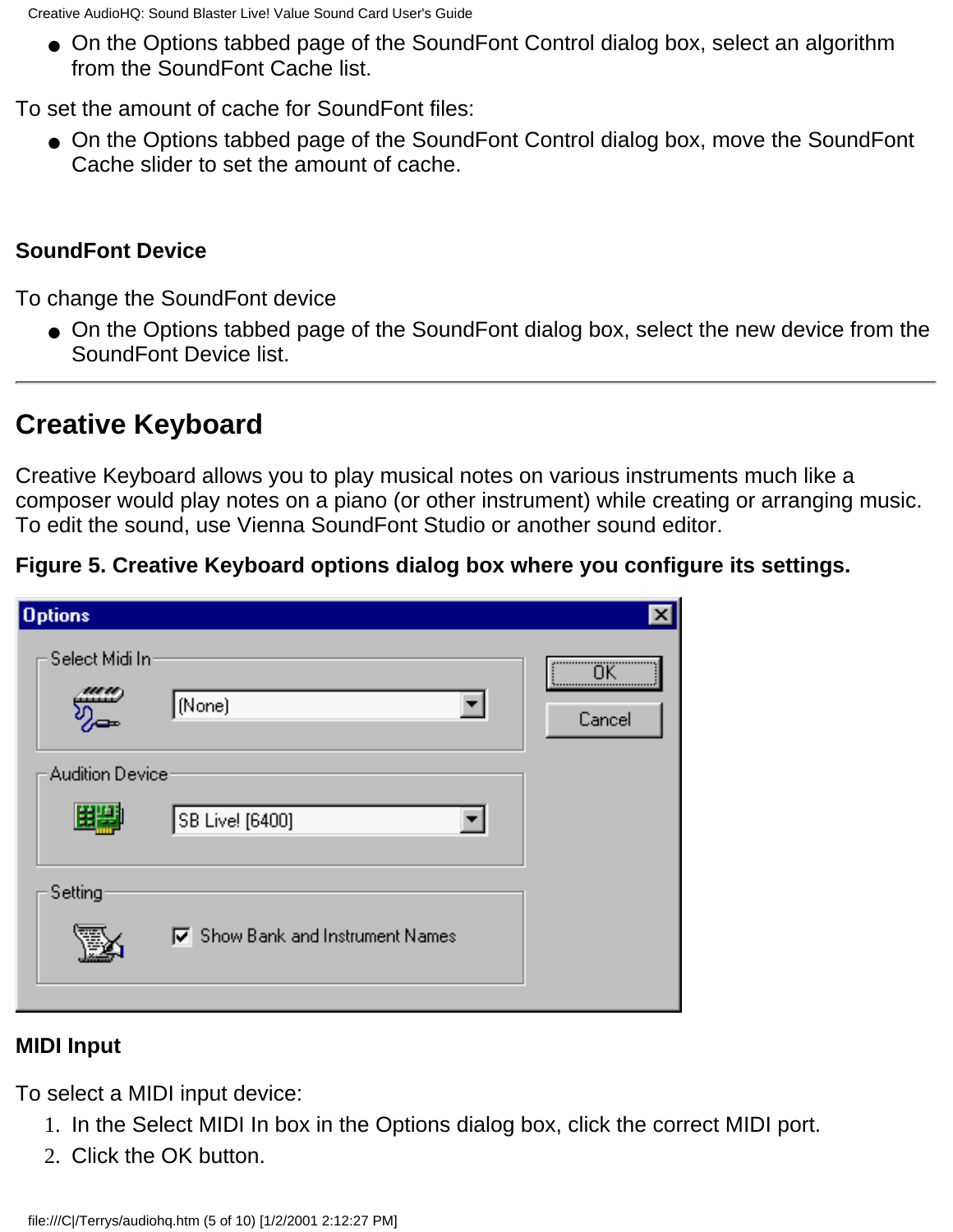You can now use the external MIDI input device to test your sound creation.

You can use external MIDI input devices to audition your MIDI banks and instruments. First, connect a MIDI input device to your audio card and then select that device in Creative Keyboard.

#### **Test an Instrument**

To test an instrument:

- 1. In Creative Keyboard, click the bank and the instrument you want.
- Click the keys on the keyboard to test the sound. If you have an external MIDI input 2. device, you will probably find it easier to use it instead.

Tips

- To select multiple notes to play simultaneously, use your right mouse button to click the keys—which will be marked by black dots.
- To release the keys, right-click them one by one, or click the All Notes Off button for simultaneous release.
- To slide across the keyboard, drag the mouse.
- If the playback's sustain is too long, click the All Notes Off button.

To test instruments with MIDI controllers:

- 1. In Creative Keyboard, click the MIDI controller you want to use.
- 2. Specify a value in the Controller Value box or drag the slider to the value.
- Click the keys on the keyboard to test the sound. If you have an external MIDI input 3. device, it may be easier to use.

If you do not like the effects on your instrument, click the Reset Controllers button to set the MIDI controllers to their default values.

If the playback is sustained too long, click the All Notes Off button.

To silence all MIDI sustain sounds:

● In Creative Keyboard, click the All Notes Off button. All the black points on the keyboard are removed.

## **Creative Mixer**

Creative Mixer allows you to control, combine, and manipulate sound from various audio sources. You can control the volume of an audio source while running other Windows applications, and you can select and mix different audio sources during playback and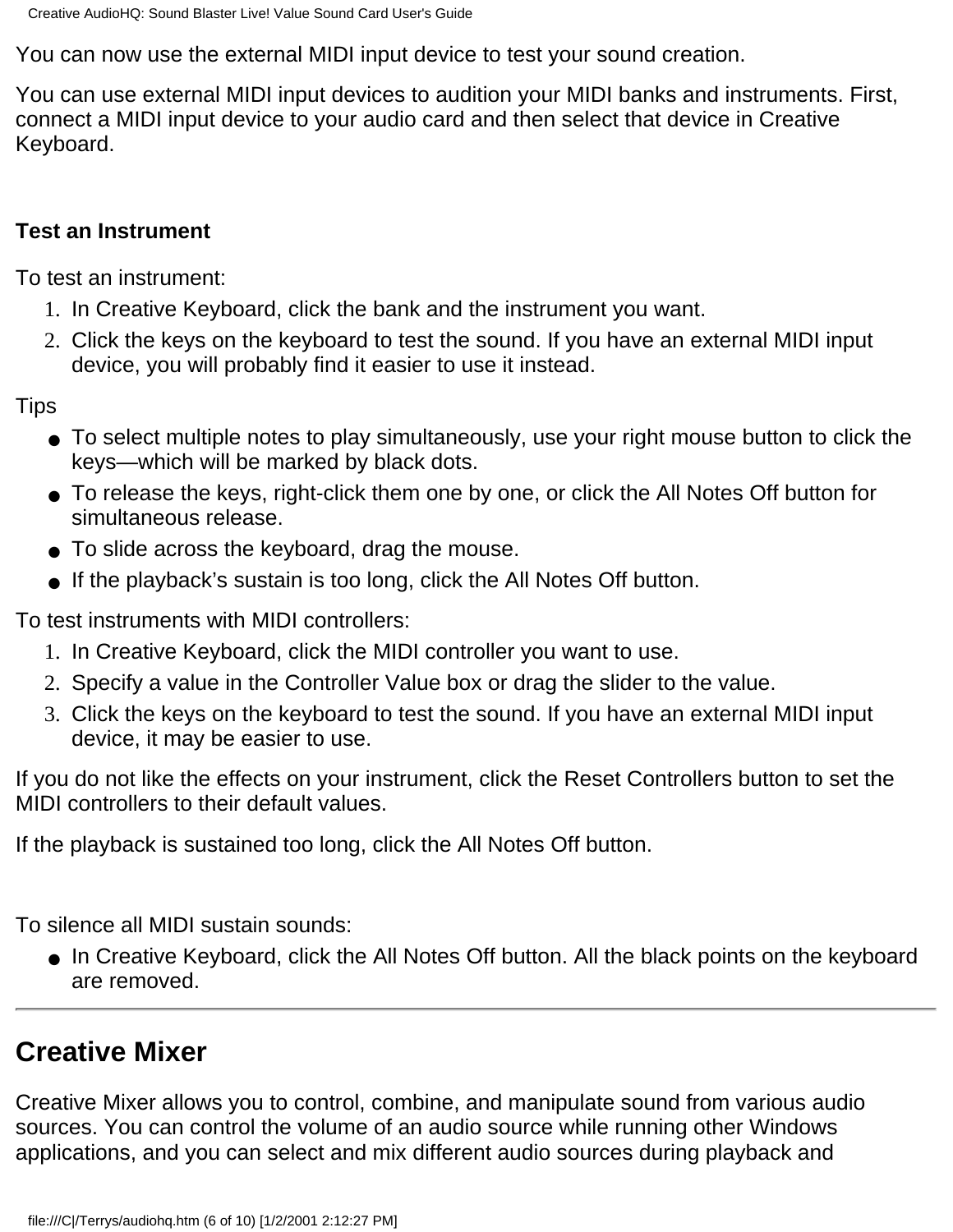Creative AudioHQ: Sound Blaster Live! Value Sound Card User's Guide

recording.

You can hide or unhide device panels by dragging the borders of the Mixer left or right.

### **Figure 6. Creative Mixer**



Device Panels

See the online help file for instructions in

- Basic tasks
- Customizing the view
- Mixing, recording and playback

## <span id="page-23-0"></span>**Speaker Control**

Speaker Control allows you to specify your speaker output configuration and the setup of audio source positions for the output. It provides you an intuitive graphical interface to arrange the audio sources about you to get the panning effects you want.

**Figure 7. Speaker Control dialog box where you configure speaker output.**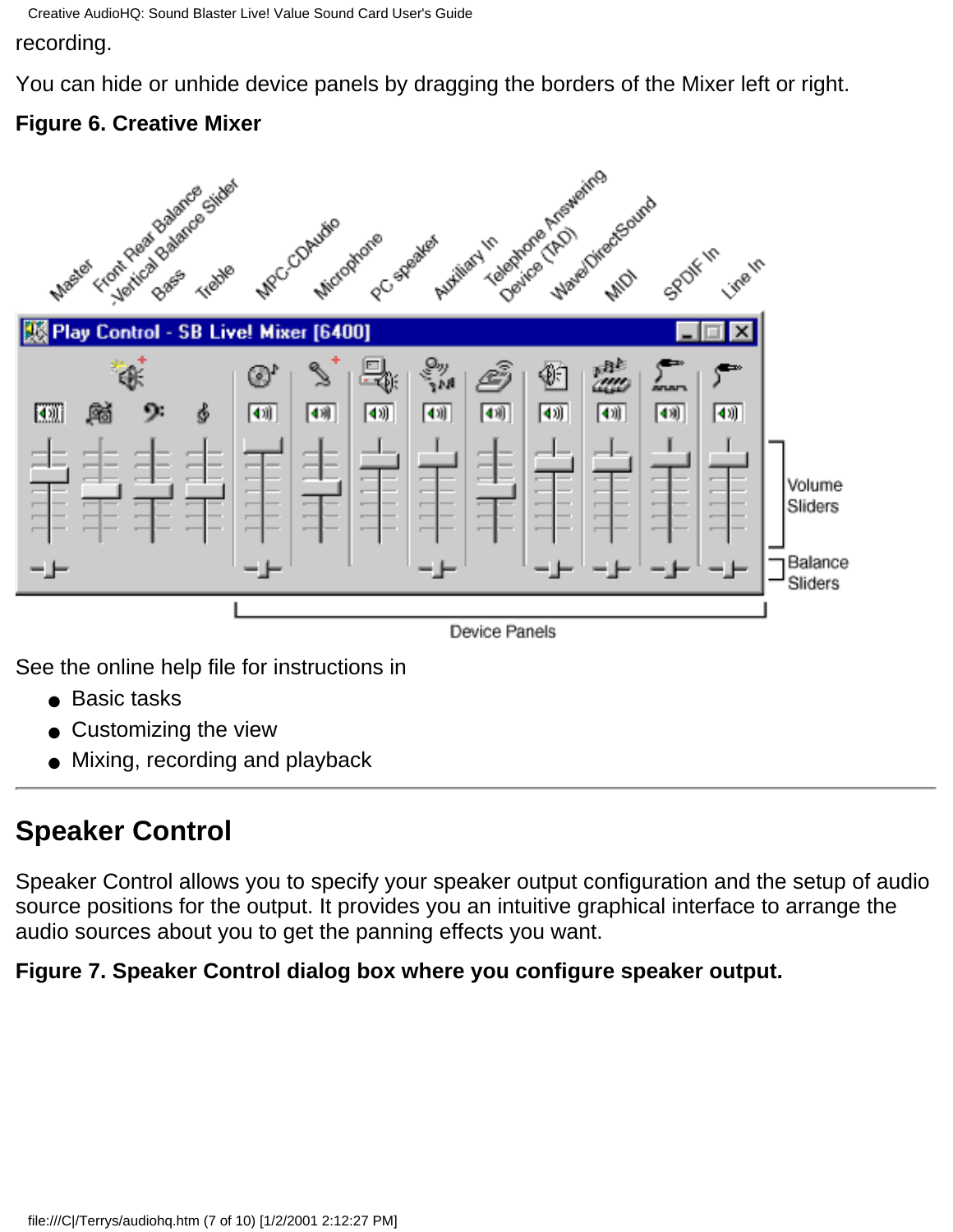Creative AudioHQ: Sound Blaster Live! Value Sound Card User's Guide

| Speaker - AudioHQ                                                                                              |
|----------------------------------------------------------------------------------------------------------------|
| Configuration   Options                                                                                        |
| Specify the number of speakers and the audio sources<br>setup.                                                 |
| Speaker Configuration:                                                                                         |
| Output: 4 Speakers                                                                                             |
| Setup: Game - Amusement Park $\boxed{\blacksquare}$ $\boxed{\times}$ $\boxed{\lozenge}$ $\boxed{\mathfrak{D}}$ |
|                                                                                                                |
|                                                                                                                |
|                                                                                                                |
| Panning<br>Source:                                                                                             |
| Close<br>Help                                                                                                  |

To configure your speakers or headphones

- 1. In the Speaker Configuration Output box on the Configuration tabbed page, select the output device you will be using. For best results, select the entry that corresponds to your actual output device.
	- $\circ$  If you select Headphones, a Headphones icon (representing you) appears at the bottom of the Preview box.
	- $\circ$  If you select 2 Speakers, a sofa icon (representing you) appears at the bottom of the Preview box, with the two speakers at the (front) upper corners of the box.
	- $\circ$  If you select 4 Speakers, a sofa icon (representing you) appears in the center of the Preview box, with the four speakers at the corners of the box.
- For the selected output configuration, the last used setup appears in the Setup box. A 2. setup preset stores the relative positions of audio sources under the selected speaker output configuration. You can have same-named setups across different speaker output configurations the setups can have different settings from one another. Select the setup you want.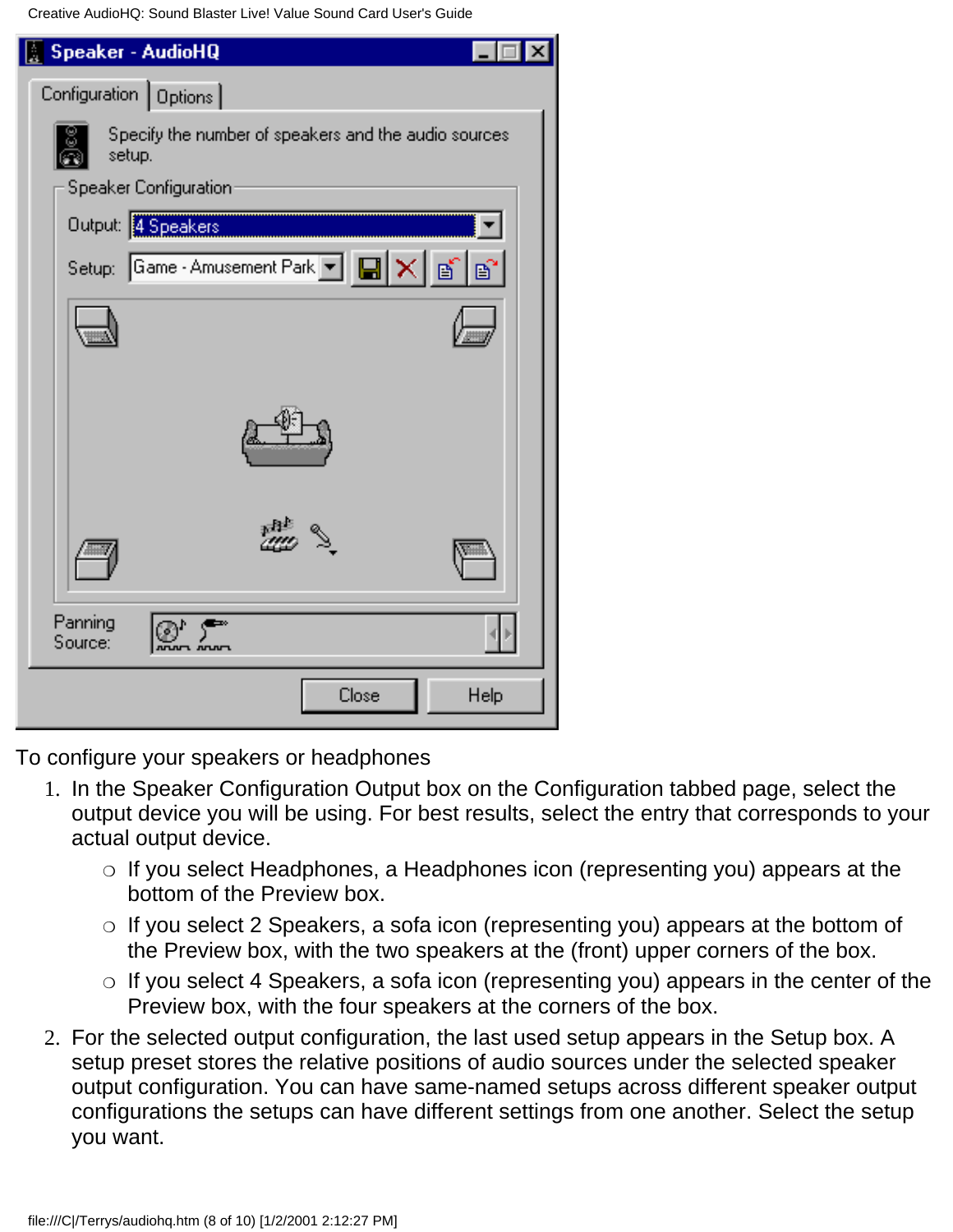- 3. If you cannot get the setup that you want from the list, create your own setup—use the current setup as the basis for change—or import a setup from a file. To import, click the Import Setup button and then select the .SPS file you want.
	- $\circ~$  For headphones or 2-speaker configuration, you can place audio sources anywhere along the top border of the Preview box. Try dragging the audio source icon and hear the resulting panning effect.
	- $\circ~$  For a 4-speaker configuration, you can place the sources around you as desired. As you place them further away from you, they sound softer.
- 4. If you used a factory setup as a basis for your own revisions, save the revised settings as a user-defined setup by typing a new name or the name of an existing user-defined setup in the Setup box, and click the Save button. If you want to share with your friends the setup you have created, export the setup (you must first save it) into a file. To do so, click the Export Setup button. You can save using the recommended name or rename as you like.



*NOTE: An icon with a down-arrow on the lower-right corner denotes an analog audio source, such as CD Audio, Line In, TAD, Auxiliary, and Microphone. Right-click the icon to select the analog audio device to activate.*



*NOTE: If you want to change environmental effects of the sound, use the Environmental Audio Control applet to do so.*



*NOTE: To adjust the volume of individual audio sources, go to the Creative Mixer applet.*

## **Environmental Audio Control**

Environmental Audio Control allows you to configure the EMU10K1 effects engine. It allows you to specify to a low level the components that make up the audio elements that in turn make up an environment. An environment is the modeling of a real-world experience. We have provided some entertainment, gaming and concert hall environments to get you started with.

#### **Figure 8. Environmental Audio dialog box where you configure your audio environment.**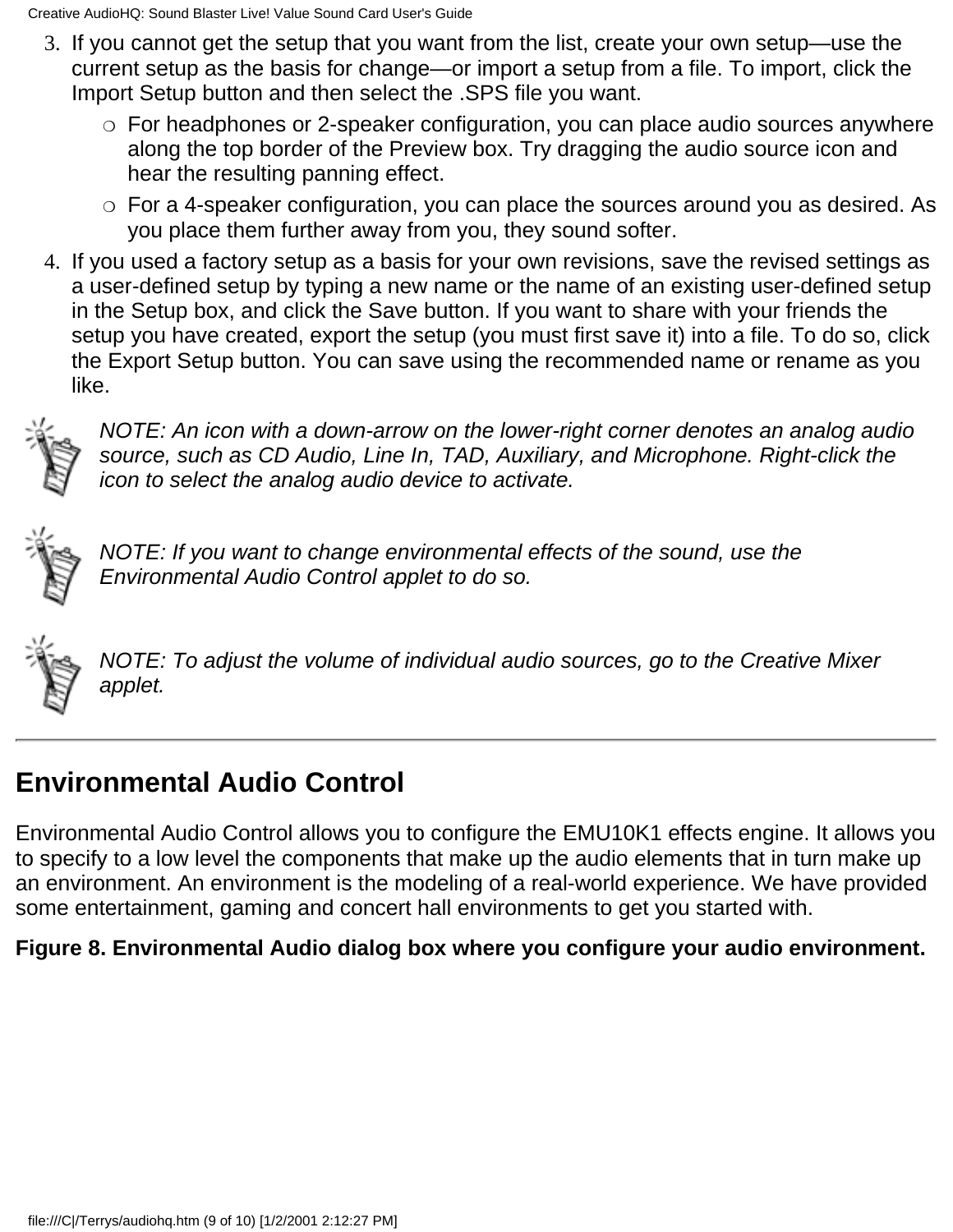Creative AudioHQ: Sound Blaster Live! Value Sound Card User's Guide

| <b>Environmental Audio - AudioHQ</b>                      |                                   |                                                                             |                 |
|-----------------------------------------------------------|-----------------------------------|-----------------------------------------------------------------------------|-----------------|
| Environment <sup>.</sup><br>Music - AudioCD (Jazz/Fusion) |                                   |                                                                             | J Q X 6 6       |
| Master                                                    |                                   |                                                                             |                 |
| environment.                                              |                                   | You can load effects and configure effects settings here to form your audio |                 |
| Effect                                                    | Type                              | Play into                                                                   | Amount          |
| <b>Reverb</b>                                             | Club                              |                                                                             | 30%             |
| Chorus                                                    | Default Chorus                    | Normal                                                                      | $3\%$           |
|                                                           | Original Sound Default Original S |                                                                             | 100%            |
| Master Reverb Amount                                      |                                   |                                                                             |                 |
| п<br>$\blacksquare$<br>ı                                  | $\blacksquare$                    | the contract of the contract of<br>$\mathbf{I}$                             | $\blacksquare$  |
| Add                                                       | Remove                            | Parameters                                                                  | All Effects Off |
|                                                           |                                   | Close<br>Test                                                               | Help            |

Learn from the online help how to:

- Configure master effects
	- ❍ Add to or remove effects from an environment
	- ❍ Specify the effect type
	- ❍ Specify the degree or amount of the effect
	- ❍ Edit an effect all the way down to its parameters or building blocks
- Configure source effects, that is, set the amount of the effects to apply on an audio source.
- Configure MIDI playback effects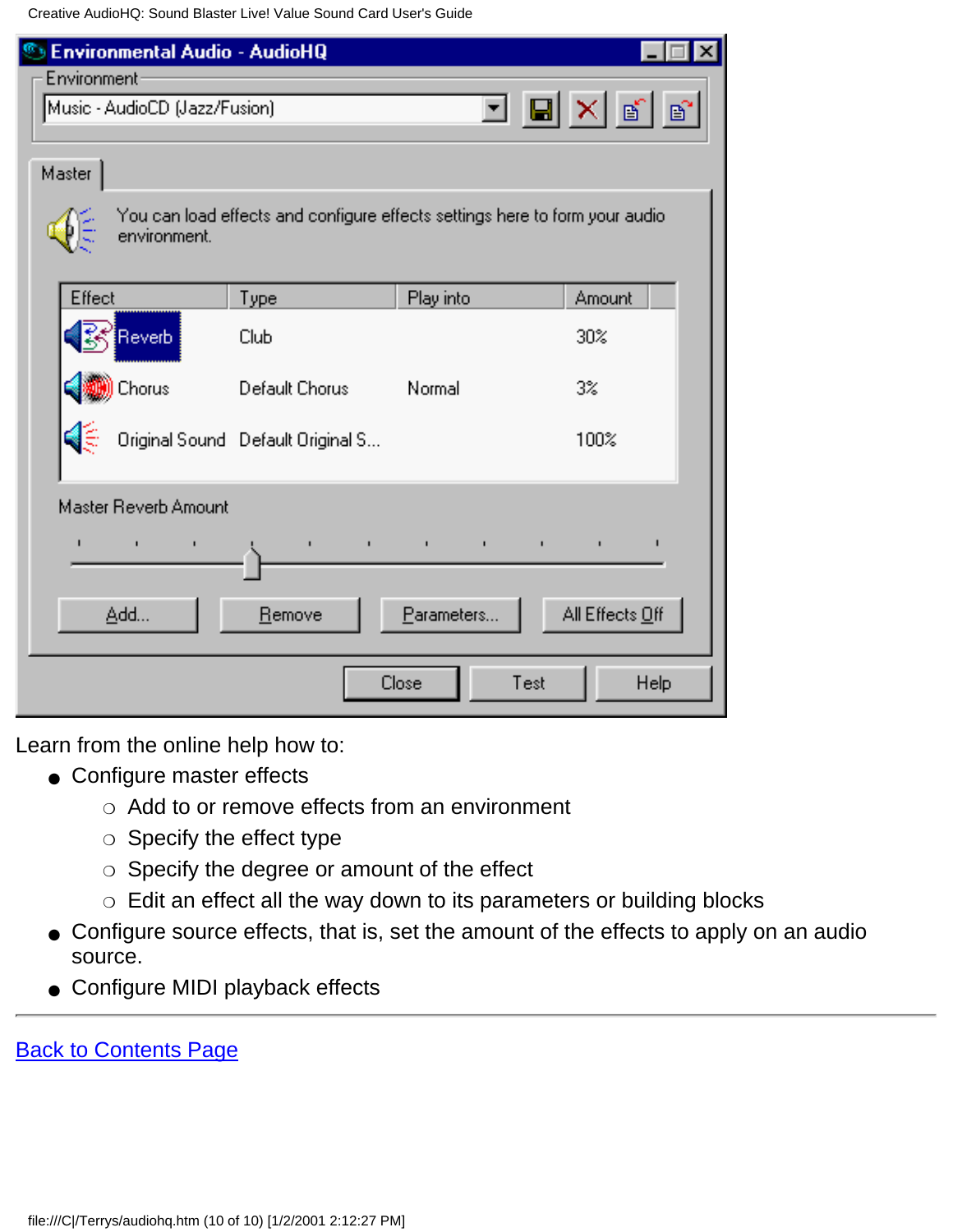# <span id="page-27-0"></span>**Troubleshooting: Sound Blaster Live! Value Sound Card User's Guide**

Most Common Problems • Uninstalling and Reinstalling the Audio Drivers • Problems Installing Software • Problems With Sound • Problem with Surround Mixer • Insufficient SoundFont Cache • Problems With Joystick • Resolving I/O Conflicts • Problems in Windows NT 4.0

### **Most Common Problems**

#### **Table 1. Most common problems encountered by users**

| <b>For This Problem</b>                                                                                                                    | <b>Go to Section</b>                |
|--------------------------------------------------------------------------------------------------------------------------------------------|-------------------------------------|
| In Windows 98 Second Edition/Windows Millennium Edition,<br>the installation does not start automatically after the CD-ROM<br>is inserted. | <b>Problems Installing Software</b> |
| There is unexpected excessive environmental sound or<br>effects when an audio file is being played.                                        | <b>Problems With Sound</b>          |
| No sound from the headphones.                                                                                                              | <b>Problems With Sound</b>          |
| In a 4-speaker configuration, there is no sound from the rear<br>speakers.                                                                 | <b>Problems With Sound</b>          |
| No sound from the speakers.                                                                                                                | <b>Problems With Sound</b>          |
| No audio output when playing digital files such as WAV, MIDI<br>files or AVI clips.                                                        | <b>Problems With Sound</b>          |
| No audio output when playing CD-Audio.<br><b>OR</b><br>No audio output when playing DOS games that require a<br>CD-ROM.                    | <b>Problems With Sound</b>          |
| Panning a source sometimes turns off its sound.                                                                                            | <b>Problems With Sound</b>          |
| Unwanted change of mixer settings with every change of<br>Super-Environment presets.                                                       | <b>Problem with Surround Mixer</b>  |
| There is insufficient memory to load SoundFonts.                                                                                           | <b>Insufficient SoundFont Cache</b> |
| The joystick port is not working.                                                                                                          | <b>Problems With Joystick</b>       |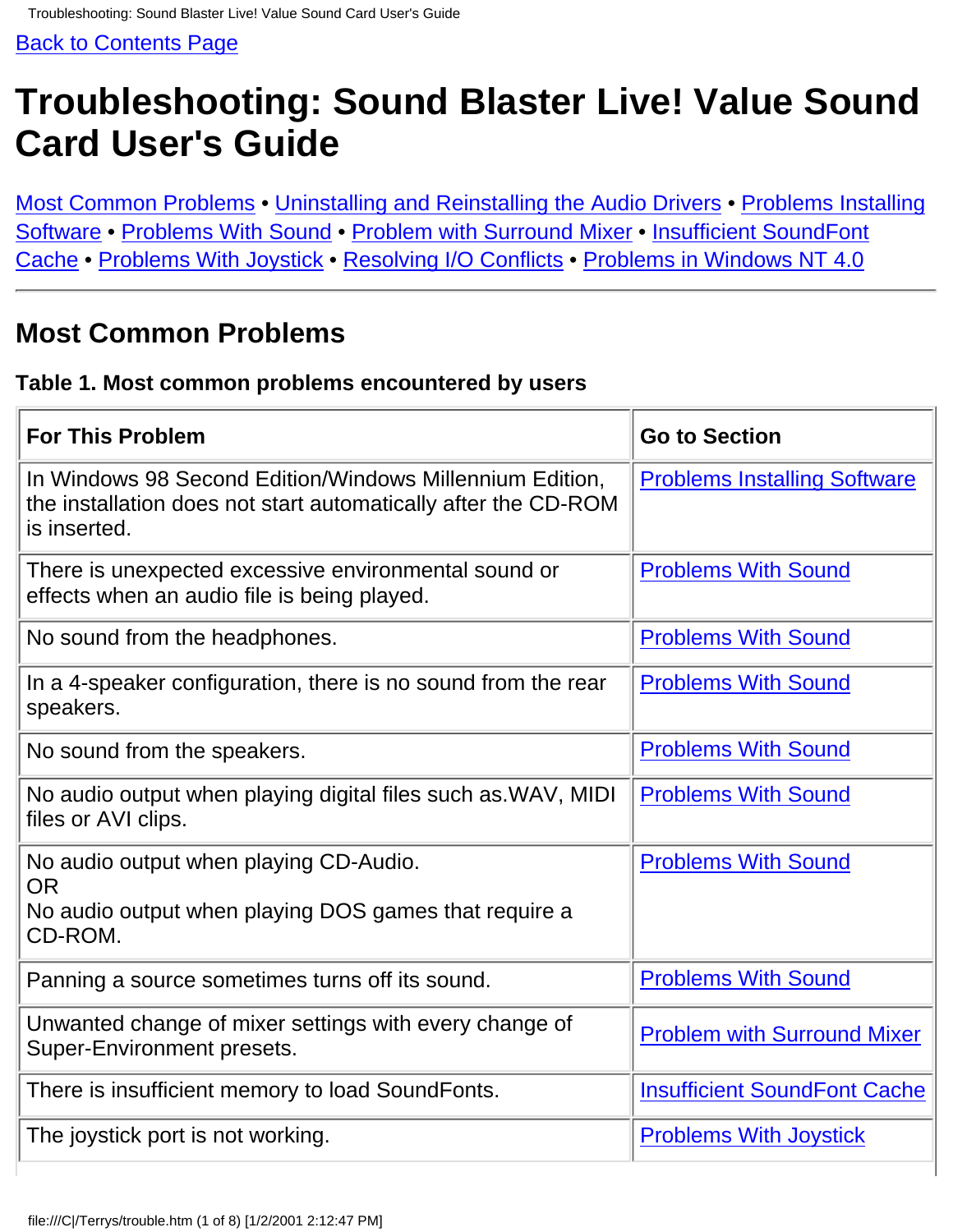| The joystick is not working properly in some programs.             | <b>Problems With Joystick</b> |
|--------------------------------------------------------------------|-------------------------------|
| Conflicts between your audio card and another peripheral<br>device | Resolving I/O Conflicts       |

## **Uninstalling and Reinstalling the Audio Drivers**

#### **Microsoft Windows 98 Second Edition/Windows Millennium Edition/Windows 2000 Operating System**

Reinstalling the Audio Drivers From the Installation Disc

You may want to reinstall the audio drivers if you think they have been corrupted. To do so:

- 1. Insert the installation disc into your CD-ROM drive.
- Follow the instructions on the screen until you are prompted for a Full or Custom 2. Installation.
- 3. Click the Custom Installation button.
- 4. In the following dialog box, clear all check boxes, and then click the OK button.
- 5. Follow the instructions on the screen to finish the reinstallation.
- Uninstalling the Audio Drivers
	- 1. Click the Start button, select Settings, and then click Control Panel.
	- 2. Doubled-click the Add/Remove Programs icon.
	- On the Install/Uninstall tabbed page, select the Sound Blaster Live! Value entry, and then 3. click the Add/Remove button.
	- 4. In the Creative Uninstaller dialog box, select the Windows Drivers check box, and then click the Next button.
	- 5. Click the Yes button.
	- 6. Restart your computer when prompted.

#### **Microsoft Windows NT 4.0 Operating System**

Reinstalling the Audio Drivers From the Installation Disc

You may want to reinstall the audio drivers if you think they are corrupted. To do so:

- 1. Insert the installation disc into your CD-ROM drive.
- 2. Run the UPDPCINT.EXE program from the AUDIO\*Language*\NT4DRV folder of your CD- ROM drive, where *Language* is the language of the software that you want to install.
- 3. Restart your computer when prompted. You may be prompted to restart more than once.
- 4. If a Windows NT 4.0 Service Control Manager error message appears, see <u>"Resolving</u> I/O Conflicts" in the section "Troubleshooting".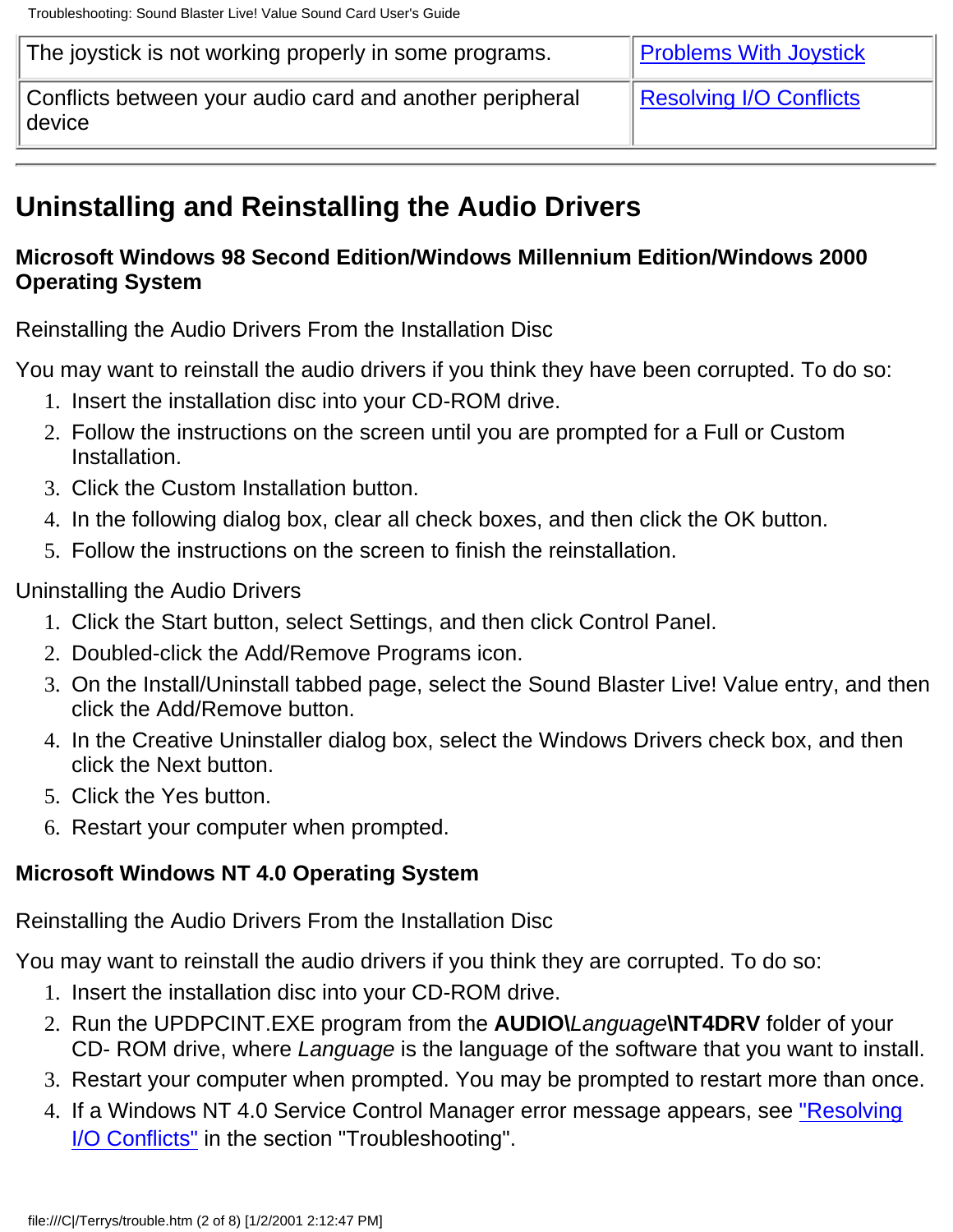Troubleshooting: Sound Blaster Live! Value Sound Card User's Guide

Removing Unused Sound Blaster Drivers

You may want to remove unused Sound Blaster ISA and PCI audio drivers after you have removed the cards from your computer. To remove the drivers, use the procedure in the previous section, "Reinstalling the Audio Drivers From the Installation Disc".

## **Problems Installing Software**

#### **In Windows 98 Second Edition/Windows Millennium Edition, the installation does not start automatically after the CD-ROM is inserted.**

The AutoPlay feature in your Windows 98 Second Edition/Windows Millennium Edition system may not be enabled.

To start the installation program through the My Computer shortcut menu:

- 1. Double-click the My Computer icon on your Windows desktop.
- 2. In the My Computer window, right-click the CD-ROM drive icon.
- 3. On the shortcut menu, click AutoPlay and follow the instructions on the screen.

To enable AutoPlay through Auto Insert Notification:

- 1. Click the Start button, select Settings, and then click Control Panel.
- 2. In the Control Panel window, double-click the System icon.
- 3. In the System Properties dialog box, click the Device Manager tab and select your CD-ROM drive.
- 4. Click the Properties button.
- 5. In the Properties dialog box, click the Settings tab and select Auto Insert Notification.
- 6. Click the OK button to exit from the dialog box.

## **Problems With Sound**

#### **There is unexpected excessive environmental sound or effects when an audio file is being played.**

The last selected preset is an inappropriate environment for the current audio file.

To switch to an appropriate environment:

1. Open Environmental Audio Control applet. *OR*

Display Creative Launcher at the top or bottom of your screen (bring your mouse pointer to the top edge of the screen to display Launcher). Then, click the Environments tab.

2. In the Environment list, select "No effects" or an appropriate environment.

### **No sound from the headphones.**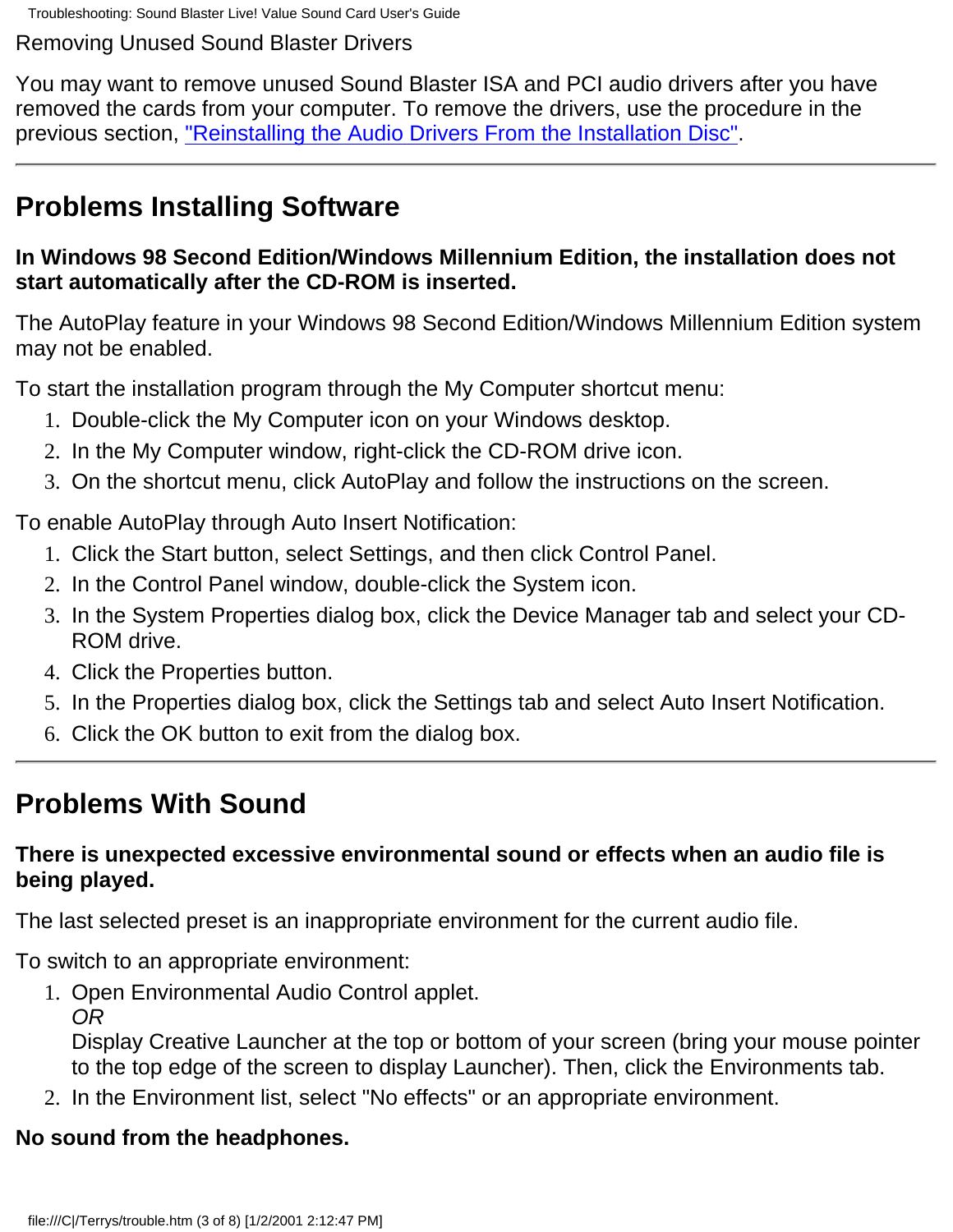Troubleshooting: Sound Blaster Live! Value Sound Card User's Guide

Check the following:

- The headphones are connected to the Line Out jack.
- In the Speaker applet (click the AudioHQ icon on the taskbar, and then click the Speaker icon), make sure the Output field is set to Headphones. (In the Environment deck of Surround Mixer, make sure that the Speaker entry is Headphones.)

### **In a 4-speaker configuration, there is no sound from the rear speakers.**

Check the following:

- The rear speakers are connected to the audio card's Rear Out jack.
- If you are playing sound from one of these sources.
	- ❍ CD Audio
	- ❍ Line In
	- ❍ TAD
	- ❍ Auxiliary (AUX)
	- ❍ Microphone

To solve the problem:

- 1. In (Surround Mixer's Mixer deck or) Creative Mixer's Play Control view, make sure the check box of the source being played is unmuted, that is, enabled.
- 2. In the Record Control view, make sure the corresponding check box is also selected. (For Surround Mixer, select the same source as the record source.)

For example, if you are playing DVD games or movies, make sure in (the Mixer deck of Surround Mixer or) Creative Mixer you unmute the Auxiliary device in the (audio device panel or) Play Control view and select the Auxiliary device in the (record panel or) Record Control view. For more details, see ["Connecting Creative PC-DVD"](#page-39-0) in the section "Setup".

● If you have changed environments, go to the Record Control view of Creative Mixer and make sure that the check boxes of your active sources are selected. (For Surround Mixer, make sure that your active sources are unmuted.)

### **No sound from the speakers.**

To solve the problem:

- Check that you have connected your speakers to your card's output.
- Check that you have unmuted the correct source in Mixer deck.
- If both these conditions have been met and you still do not get any sound, click the red plus sign above the VOL control and check whether the Digital Output Only check box is selected.

If it is, you are in the Digital Output Only mode and so must connect to digital speakers to hear the sound from your audio card.

See the section on Digital Output Only in Surround Mixer's online help for more information.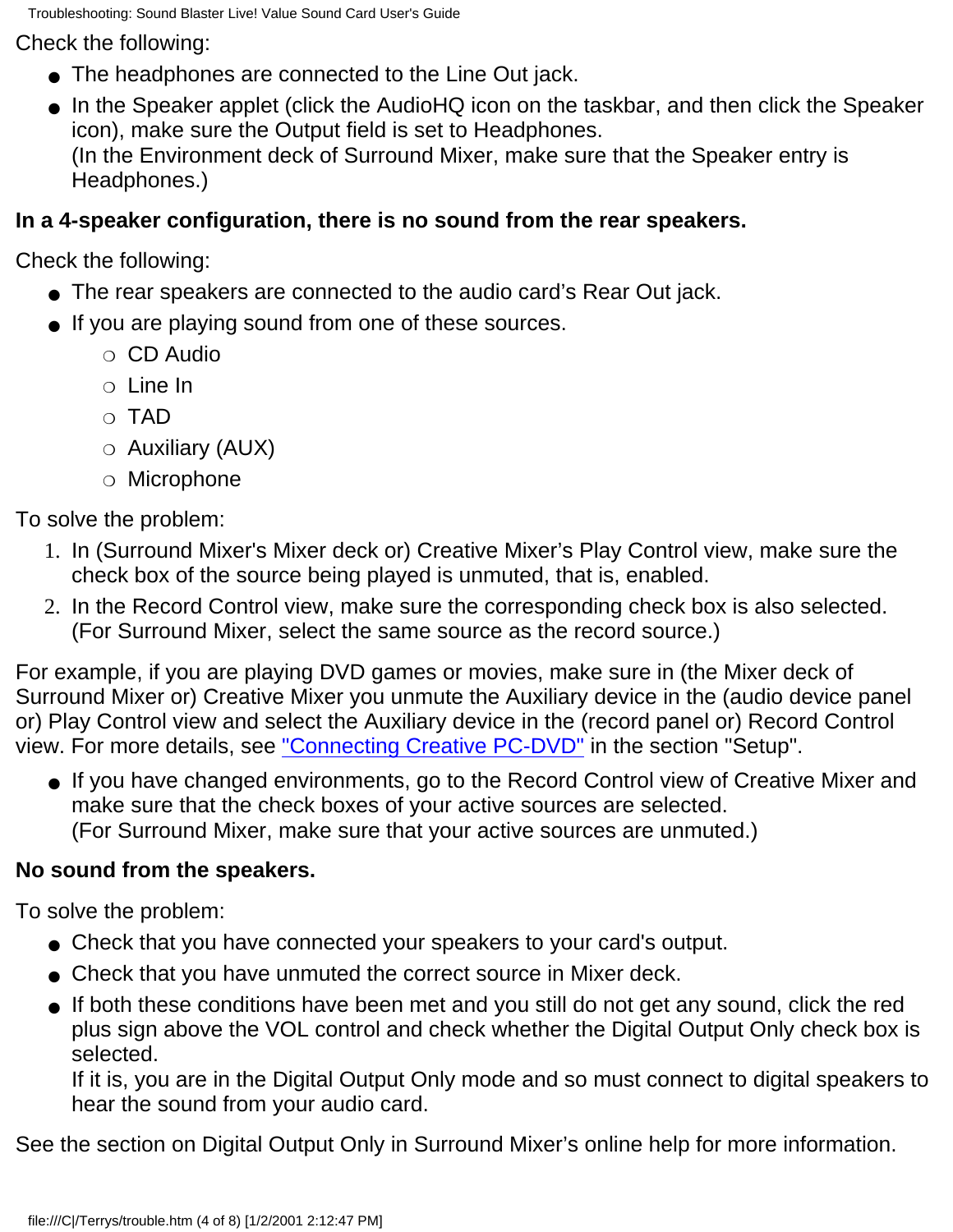Troubleshooting: Sound Blaster Live! Value Sound Card User's Guide

### **No audio output when playing digital files such as.WAV, MIDI files or AVI clips.**

Possible causes:

- The speaker volume knob (if any) is not set properly.
- The external amplifier or speakers are connected to the wrong jack.
- There is a hardware conflict.
- The output selection in the Configuration tabbed page of the Speaker applet is incorrectly selected.

(The Speakers selection in the Environment deck of Surround Mixer is incorrectly selected.)

● The Original Sound sliders in either the Master and Source tabbed pages of the Environmental Audio applet are set at or near 0%.

Check the following:

- The speakers' volume control knob, if any, is set at mid-range. Use (Surround Mixer or) Creative Mixer to adjust the volume, if necessary.
- The powered speakers or external amplifier are connected to the card's Line Out or Rear Out jack.
- No hardware conflict between the card and a peripheral device. See <u>"Resolving I/O</u> Conflicts" in the section "Troubleshooting".
- The output selection in the Speaker applet corresponds to your speaker or headphone configuration.

(The Speakers selection in the Environment deck of Surround Mixer corresponds to your speaker or headphone configuration.)

● The Original Sound sliders in either or both the Master and Source tabbed pages of the Environmental Audio applet are set to 100%.

#### **No audio output when playing CD-Audio. OR**

### **No audio output when playing DOS games that require a CD-ROM.**

To solve this problem:

● Make sure the CD audio cable between the CD-ROM drive and the audio card is connected.

### **Panning a source sometimes turns off its sound.**

Sometimes when I pan an analog audio input source to the left or to the right, the sound from that source will go off.

Possible cause:

● Digital Output Only mode and conflicting left-right balances in two mixers This occurs when you are in the Digital Output Only mode and the source's left-right balance in a software mixer application other than Surround Mixer (for example, the Windows Volume Control application) is at the opposite end compared to the position to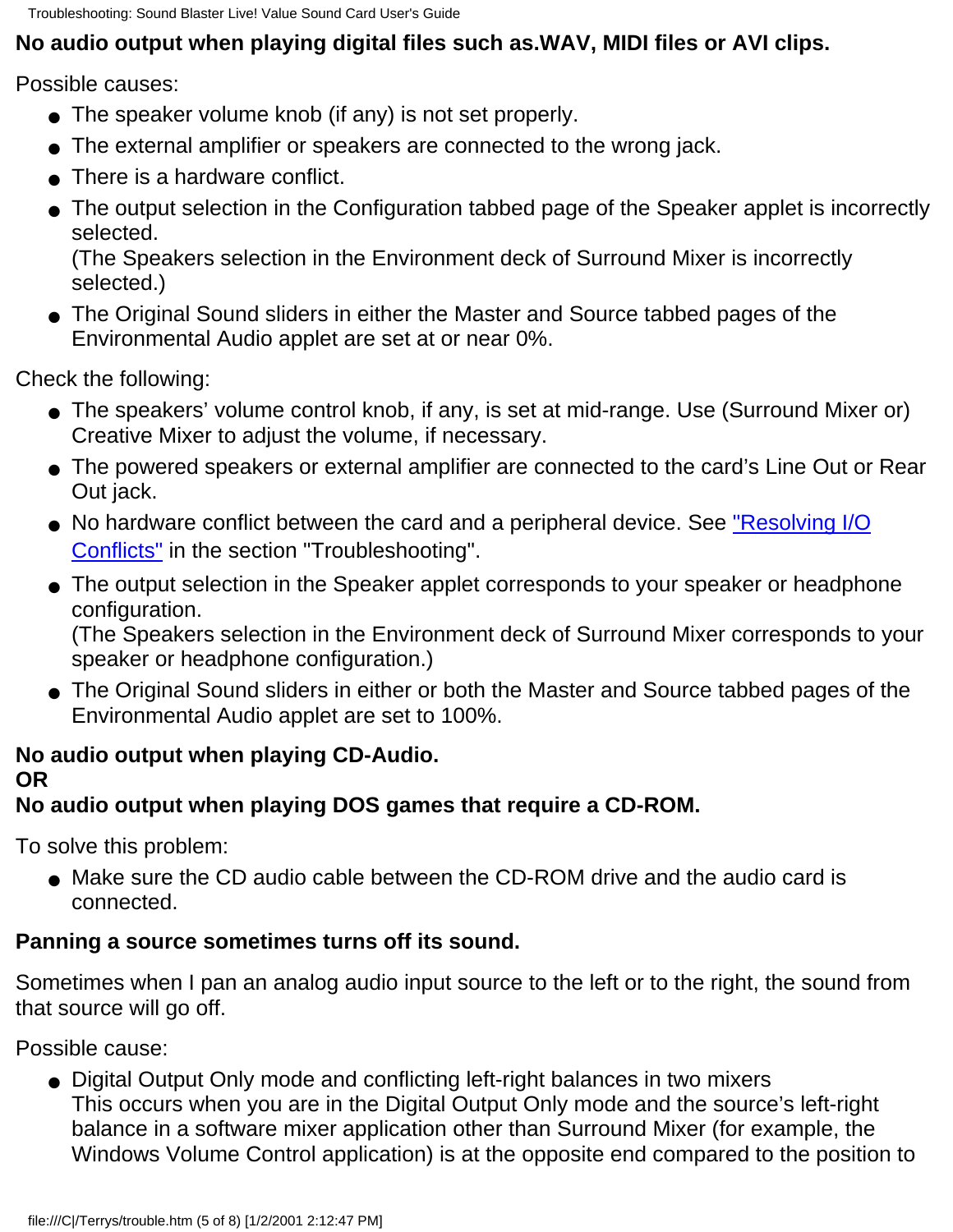which you have panned the source in the Environment deck of Surround Mixer. For example, the CD Audio balance in Windows Volume Control is on the left but in Surround Mixer you have panned the CD Audio to the right.

To solve the problem:

Open that other mixer, and center the balances for all the audio input sources. ● This ensures that your analog sources will not turn silent when you pan them in Surround Mixer.

### **Problem with Surround Mixer**

#### **Unwanted change of mixer settings with every change of Super-Environment presets.**

To solve the problem:

- Dissociate the mixer settings.
	- 1. In the Preset deck, click the Surround Mixer title in the upper-left corner. The system menu appears, with a command Dissociate Mixer Settings.
	- 2. To dissociate mixer settings, make sure the command is checked.

## **Insufficient SoundFont Cache**

#### **There is insufficient memory to load SoundFonts.**

This may occur when a SoundFont-compatible MIDI file is loaded or played.

Cause: There is insufficient memory allocated to SoundFonts.

To allocate more SoundFont cache:

● On the Options tabbed page of the SoundFont Control applet, move the SoundFont Cache slider to the right.

The amount of SoundFont cache you can allocate depends on the system RAM available.

If there is still insufficient system RAM available:

● On the Configure Banks tabbed page of the SoundFont Control applet, select a smaller SoundFont bank from the Select Bank box. The smallest SoundFont bank available is 2 MB (2GMGSMT.SF2).



*NOTE: The trade-off of a smaller SoundFont bank is its lower sound quality.*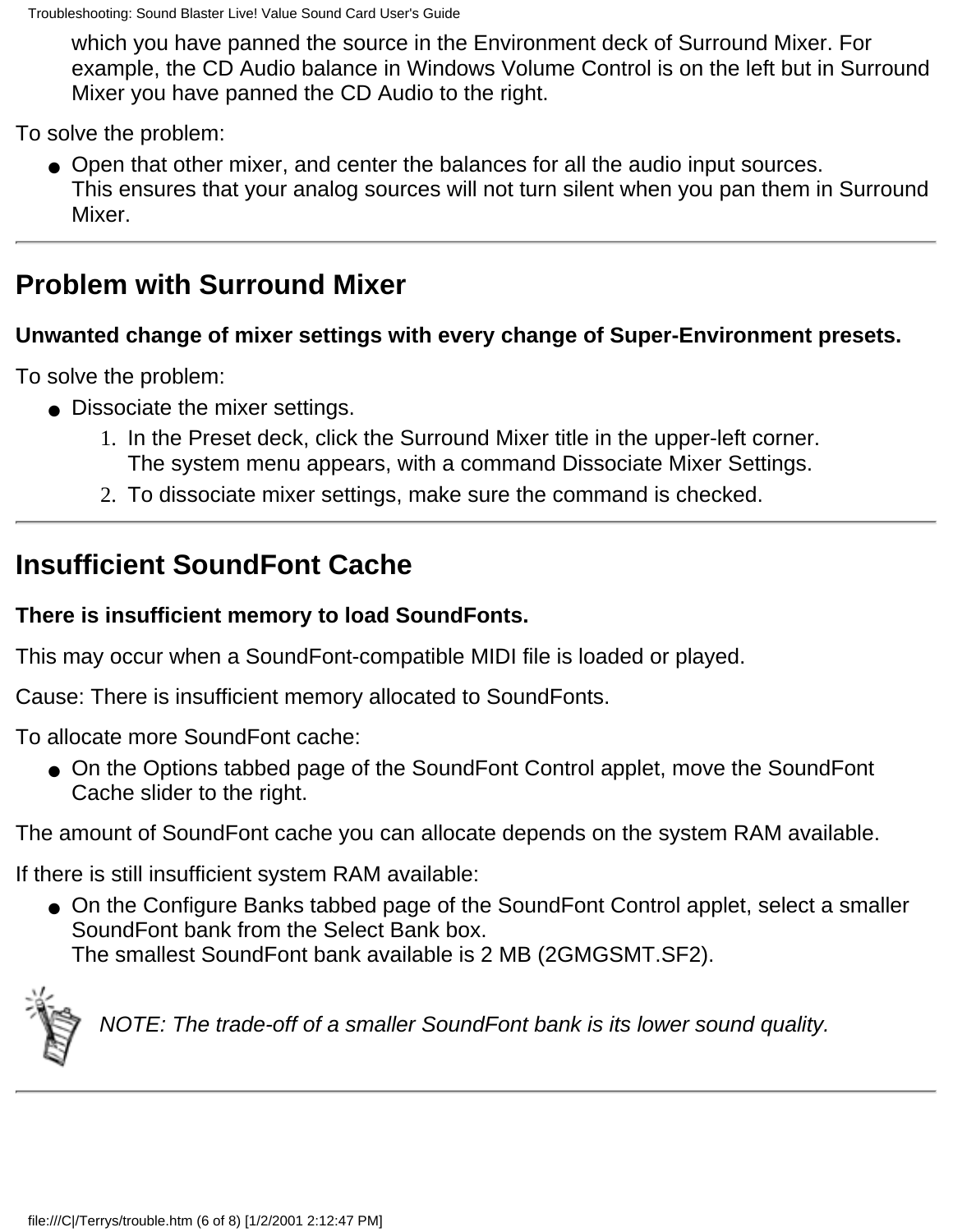# **Problems With Joystick**

### **The joystick port is not working.**

The audio card's joystick port conflicts with the system's joystick port.

To solve this problem:

● Disable the audio card's joystick port and use the system port instead. For details, see "Enabling/Disabling Gameport Joystick Interface" in the section "Changing Audio Card Settings".



*NOTE: Do not attempt to make changes to the BIOS unless you have experience with system software.*

### **The joystick is not working properly in some programs.**

The program may use the system processor timing to calculate the joystick position. When the processor is fast, the program may determine the position of the joystick incorrectly, assuming that the position is out of range.

To solve this problem:

● Increase your system's 8 bit I/O recovery time of the BIOS setting, usually under the Chipset Feature Settings section. Or, if available, you may adjust the AT Bus speed to a slower clock. If the problem persists, try a different joystick.

## **Resolving I/O Conflicts**

Conflicts between your audio card and another peripheral device may occur if your card and the other device are set to use the same I/O address.

To resolve I/O conflicts, change the resource settings of your audio card or the conflicting peripheral device in your system using Device Manager in Windows.

If you still do not know which card is causing the conflict, remove all cards except the audio card and other essential cards (for example, disk controller and graphics cards). Add each card back until Device Manager indicates that a conflict has occurred.

To resolve hardware conflicts in Windows:

- 1. Click the Start button, point to Settings, and then click Control Panel.
- 2. In the Control Panel window, double-click the System icon.
- 3. In the System Properties dialog box, click the Device Manager tab.
- Under the Sound, Video And Game Controllers entry, select the conflicting audio card 4. driver—indicated by an exclamation mark (!)—and click the Properties button.
- 5. In the Properties dialog box, click the Resources tab.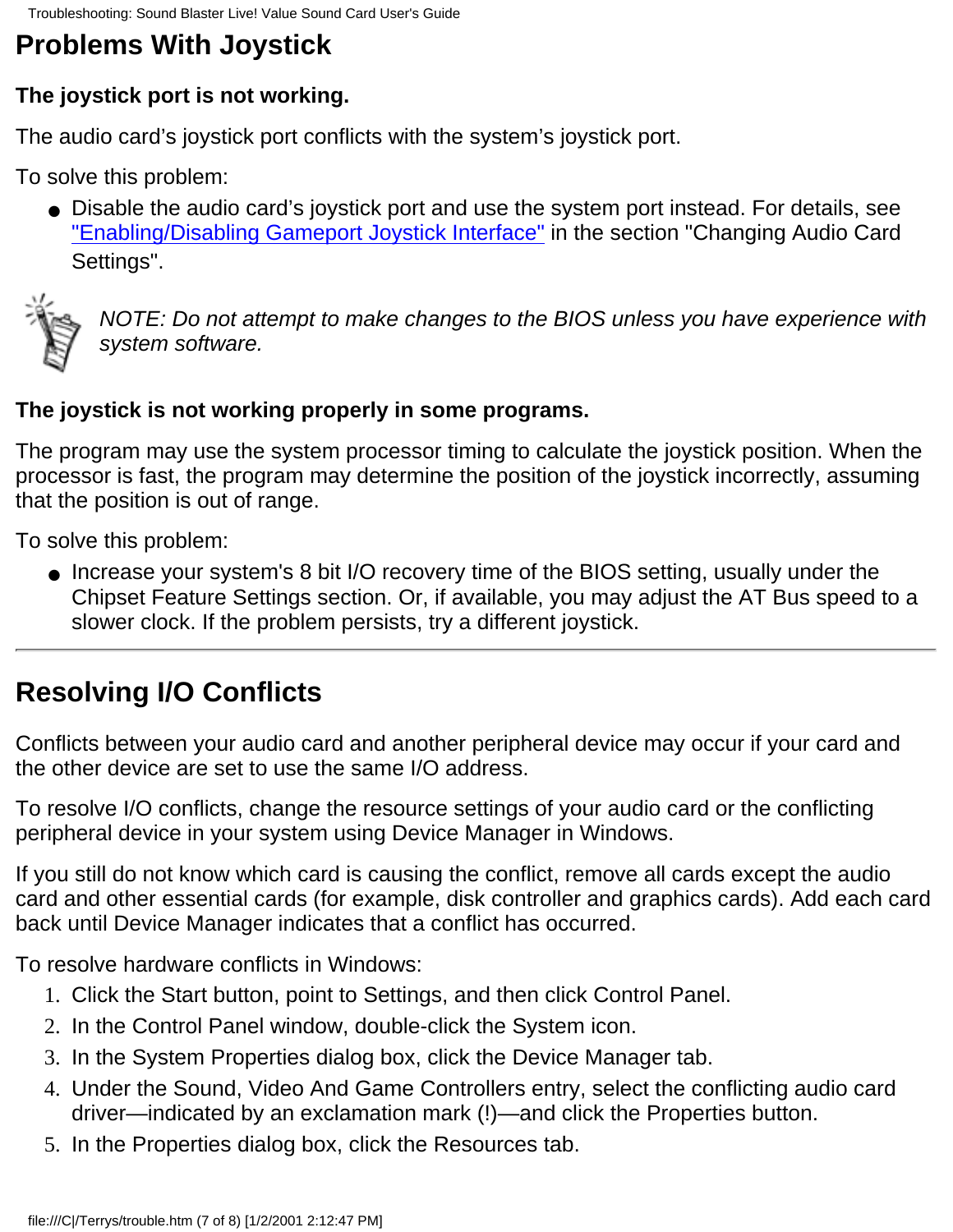- Make sure that the Use Automatic Settings check box is selected, and click the OK 6. button.
- 7. Restart your system to allow Windows to reassign resources to your audio card and/ or the conflicting device.



*NOTE: You can also refer to the Troubleshooting section in the Help file of Windows.*

## **Problems in Windows NT 4.0**

#### **A Service Control Manager error message appears with one or more other error messages at system restart.**

This occurs after you remove an audio card from your computer after you have successfully installed the Sound Blaster Live! Value card. Windows is trying to match the drivers to the removed audio card.

To solve this problem:

- 1. Log on to your computer as Administrator.
- 2. Click the Start button, point to Settings, and then click Control Panel.
- 3. Double-click the Multimedia icon, and then click the Devices tab.
- 4. In the list, remove from under these entries
	- 5. o Audio Devices
		- ❍ MIDI Devices And Instruments
		- $\circ$  the items other than
		- ❍ Audio for Creative SB Live!
		- ❍ MIDI for Creative SB Live!
		- ❍ MIDI for Creative S/W Synth
- 5. Click the OK button to close the dialog box. The drivers are removed.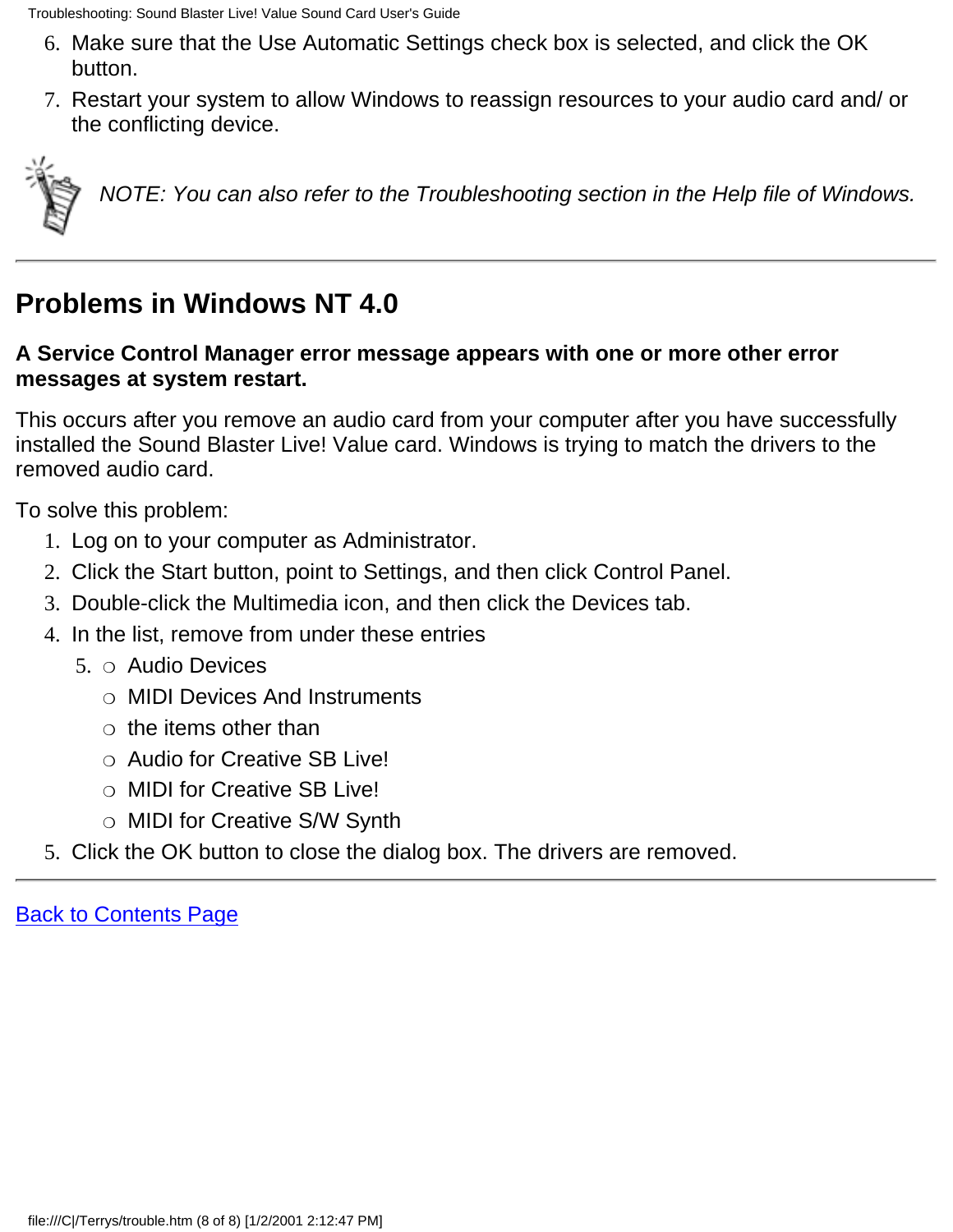# <span id="page-35-0"></span>**Specifications: Sound Blaster Live! Value Sound Card User's Guide**

[Features](#page-35-1) • [Connectivity](#page-36-0)

## <span id="page-35-1"></span>**Features**

PCI Bus Mastering

- PCI Specification Version 2.1 compliant
- Bus mastering reduces latency and speeds up system performance

#### EMU10K1

- Advanced hardware accelerated digital effects processing
- 32-bit digital processing while maintaining a 192 dB dynamic range
- Patented 8-point interpolation that achieves the highest quality of audio reproduction
- 64-voice hardware wavetable synthesizer
- Professional-quality digital mixing and equalization
- Up to 32 MB of sound RAM mapped to host memory

#### Stereo Digitized Voice Channel

- True 16-bit Full Duplex operation
- 16-bit and 8-bit digitizing in stereo and mono modes
- Playback of 64 audio channels, each at an arbitrary sample rate
- $\bullet$  ADC recording sampling rates: 8, 11.025, 16, 22.05, 24, 32, 44.1 and 48 kHz
- Dithering for 8-bit and 16-bit recording

AC '97 Codec Mixer

- Mixes EMU10K1 audio sources and analog sources such as CD Audio, Line In, Microphone, Auxiliary, TAD and PC Speaker
- Selectable input source or mixing of various audio sources for recording
- 16-bit Analog-to-Digital conversion of analog inputs at 48 kHz sample rate

Volume Control

- Software record and playback control of Master, Digitized Voice, and inputs from MIDI device, CD Audio, Line, Microphone, Auxiliary, TAD, PC Speaker, SPDIF, Wave/DirectSound device, and CD Digital (CD SPDIF)
- Separate bass and treble control
- Front and Rear Balance control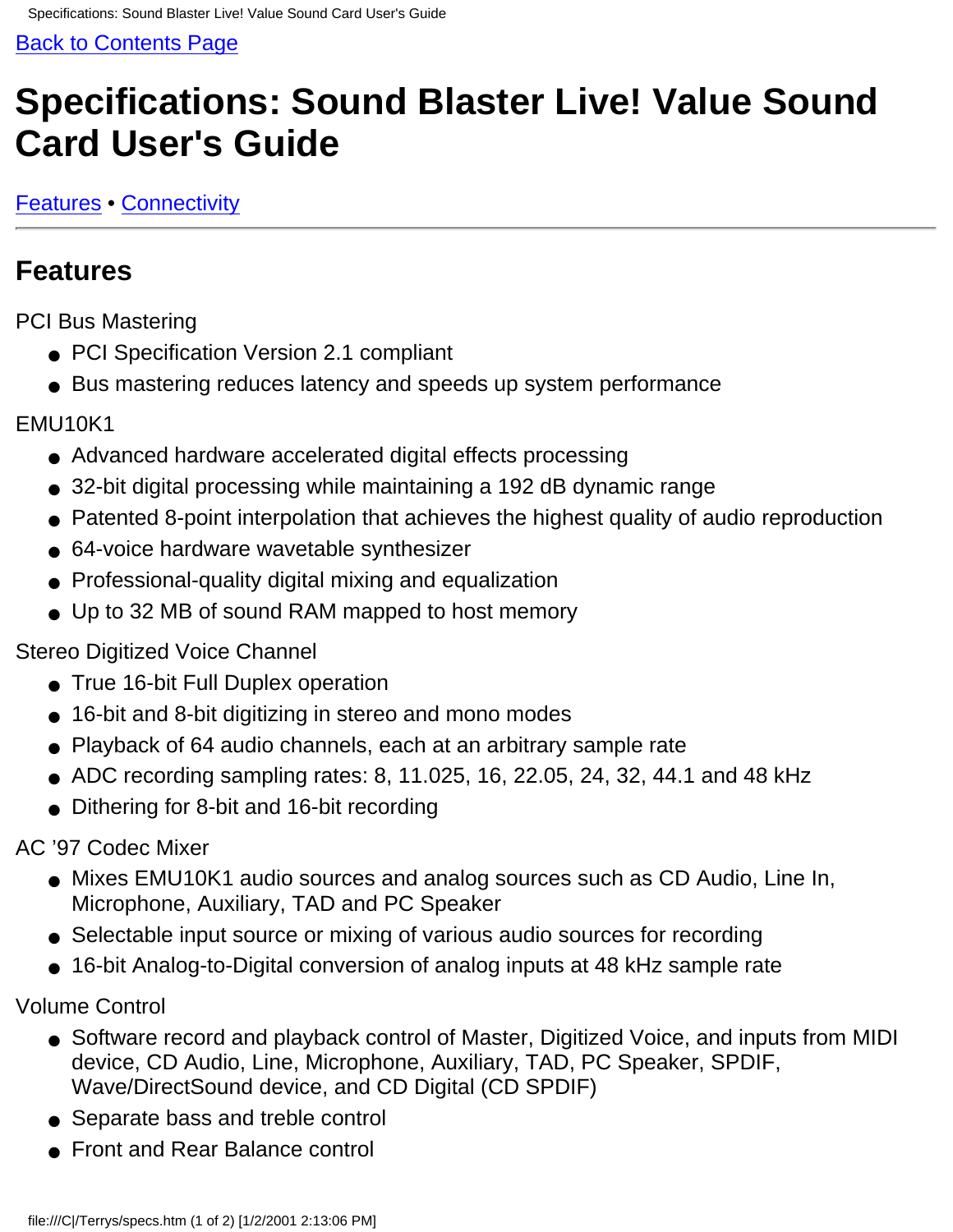Specifications: Sound Blaster Live! Value Sound Card User's Guide

● Muting and balance control for individual playback sources

E-mu Environmental ModelingTM

- Realistic 3D experience that increases depth and breadth in perceived audio
- Highly accurate positioning of audio objects in 3D space
- Exceptional reproduction of various ambient and environmental effects

DynaRAMTM

- Dynamically allocating host memory for storing and processing sound samples
- Need not rely on onboard audio card memory

Creative Multi Speaker SurroundTM (CMSSTM)

- Multi-speaker technology
- Professional-quality panning and mixing algorithm
- Independent multiple sounds can be moved and placed around a listener

## <span id="page-36-0"></span>**Connectivity**

Audio Inputs

- One line-level analog Line input via stereo jack on rear bracket
- One mono Microphone analog input via stereo jack on rear bracket
- CD\_IN line-level analog input via 4-pin Molex connector on card
- AUX\_IN line-level analog input via 4-pin Molex connector on card
- TAD line-level analog input via 4-pin Molex connector on card
- CD\_SPDIF digital input via 2-pin Molex connector on card, accepting sampling rates of 32, 44.1 and 48 kHz.

Audio Outputs

- Two line-level analog outputs via stereo jacks on rear bracket, Front and Rear Line-Outs
- Stereo headphone (32-ohm load) support on Front Line-Out

#### Interfaces

- MB\_PRO 2x5 pin header
- PC\_SPK 1x2 pin header
- AUD\_EXT 2x20 pin header
- DIGITAL OUT jack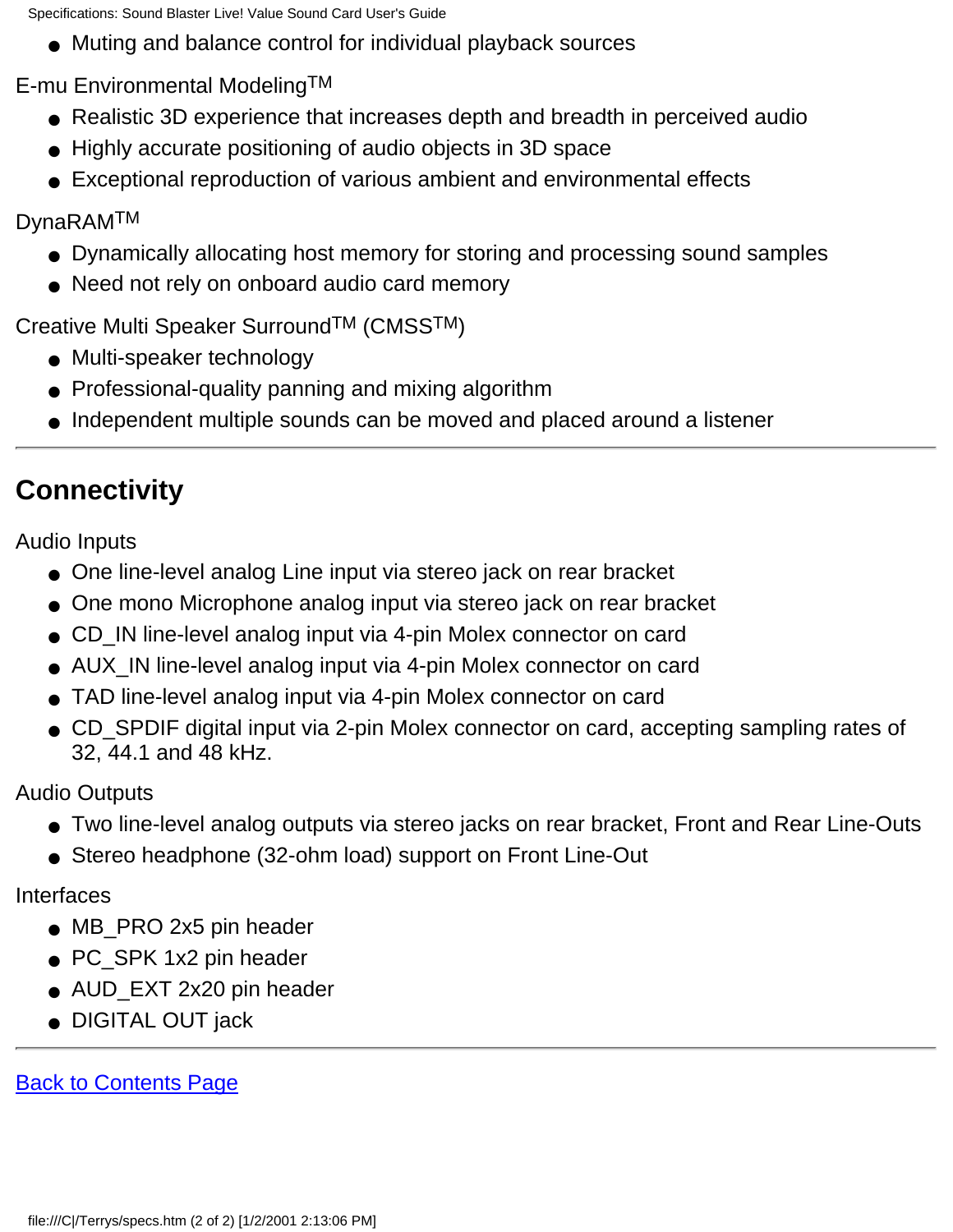# <span id="page-37-0"></span>**Internal Connectors: Sound Blaster Live! Value Sound Card User's Guide**



*NOTE: A Jack is a one-hole connecting interface whereas a connector consists of many pins. Refer to the online User's Guide, "Hardware Information", for details on connector pin assignments.* To access the online *User's Guide*, click the *Start* button, point to *Programs*, point to *Creative*, point to *Sound Blaster Live! Value* and select *User's Guide.*



*NOTE: Line Out and Rear Out jacks can be used simultaneously to power 4 channel speaker systems.*

**Figure 1. Jacks and connectors on the Sound Blaster Live! Value card**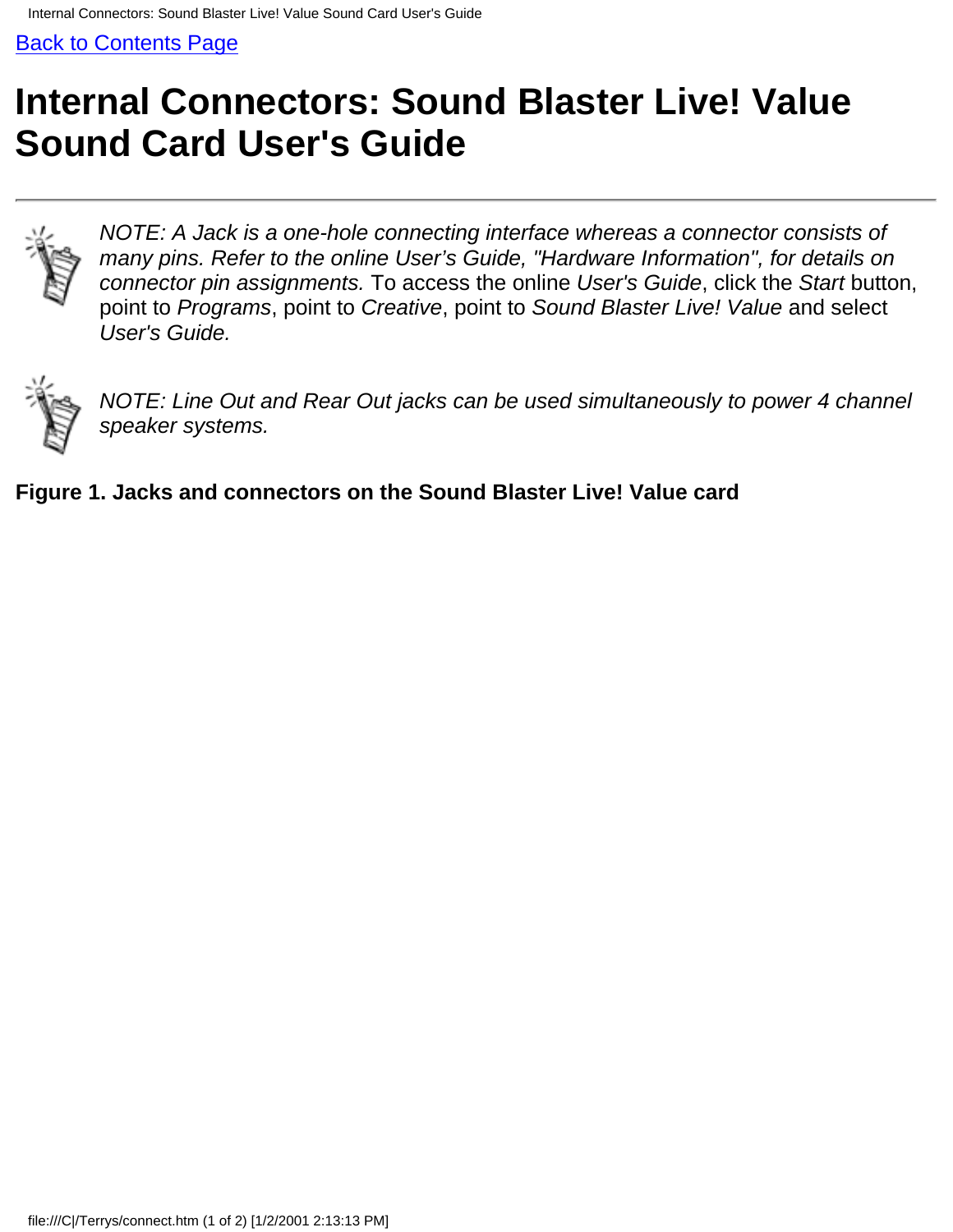Internal Connectors: Sound Blaster Live! Value Sound Card User's Guide

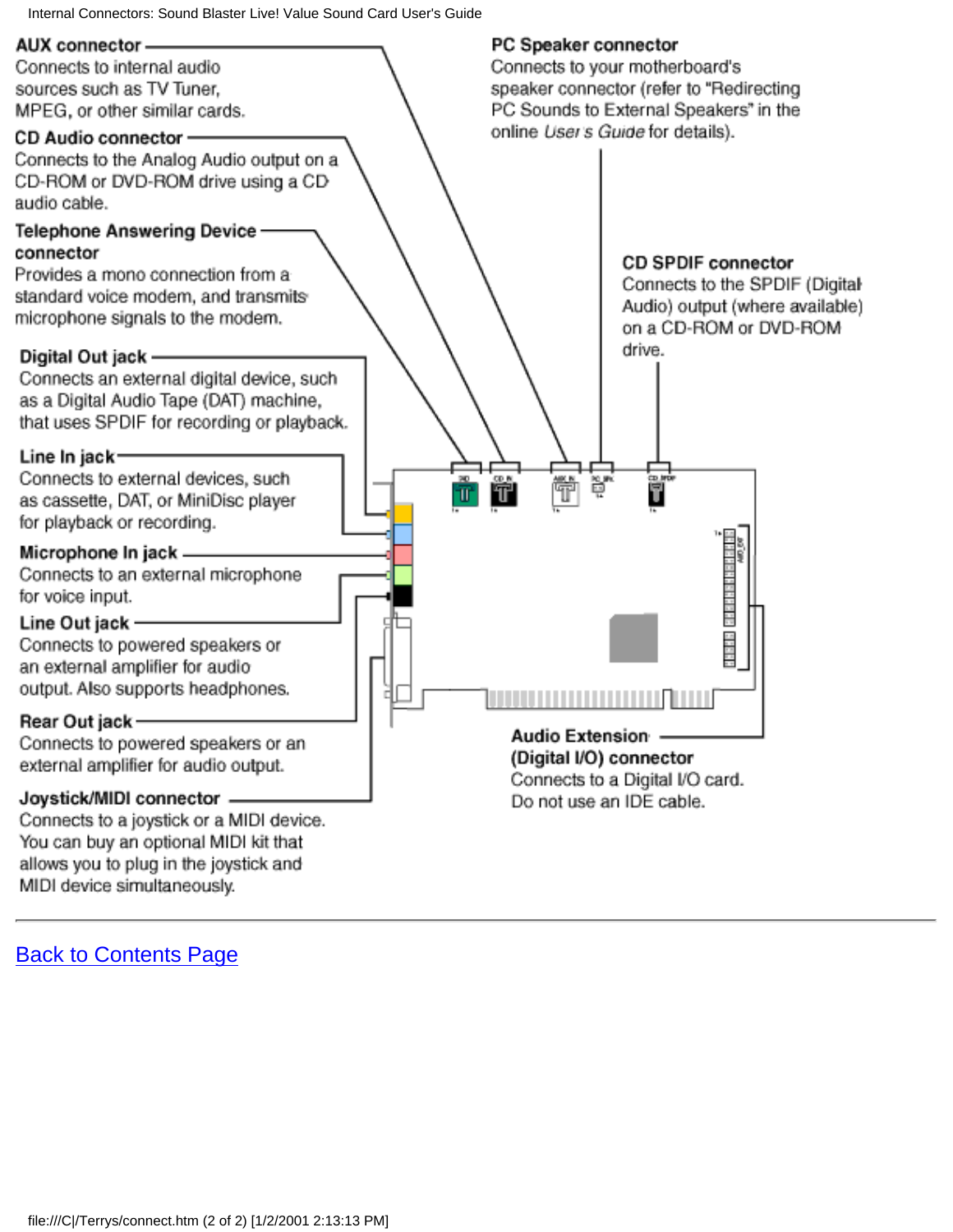# <span id="page-39-0"></span>**Connecting Creative PC-DVD: Sound Blaster Live! Value Sound Card User's Guide**

When you are playing your DVD movies or games:

If your Encore Dxr2 or MPEG2 decoder card is connected to an external Dolby Digital (AC- 3) decoder such as Desktop Theater 5.1, either:

- Disconnect the Sound Blaster Live! card's Aux In connector from the decoder card's Audio Out connector (Highly recommended), *OR*
- Mute the Aux Input in (Surround Mixer) or the Creative Mixer's Play Control view.

If your decoder card is *not* connected to an external Dolby Digital (AC-3) decoder, it is recommended that you:

- Connect the Sound Blaster Live! card's Aux In connector to the decoder card's Audio Out 1. connector.
- 2. Select (that is, unmute) the Aux Input in (Surround Mixer or) the Creative Mixer's Play Control view.

You may need to select this configuration when playing certain DVD games with Dolby Digital video clips.

If you:

- Get distorted or no audio at all (Reason: Your CD-ROM or DVD-ROM drive does not fully comply to SPDIF specifications*), OR*
- Are playing games in Windows 98 Second Edition MS-DOS mode (that is, pure DOS mode),

do the following:

- 1. Connect the CD In connector to the Analog Audio jack of the CD-ROM or DVD-ROM drive.
- 2. In (Surround Mixer or) the Play Control view of Creative Mixer, unmute the CD Audio device and mute the CD Digital device.

If you connect to the Digital Audio and Analog Audio jacks of the *same* CD-ROM or DVD- ROM drive, make sure that in (Surround Mixer or) the Play Control view of Creative Mixer, unmute only one or the other of CD Audio or CD Digital but not both.

To open (Surround Mixer) or the mixer, bring your pointer to the top of the screen to display [Creative Launcher](#page-48-0), click the (Sound Blaster Live! Value or) AudioHQ tab, and then click the (Surround Mixer or) Mixer icon.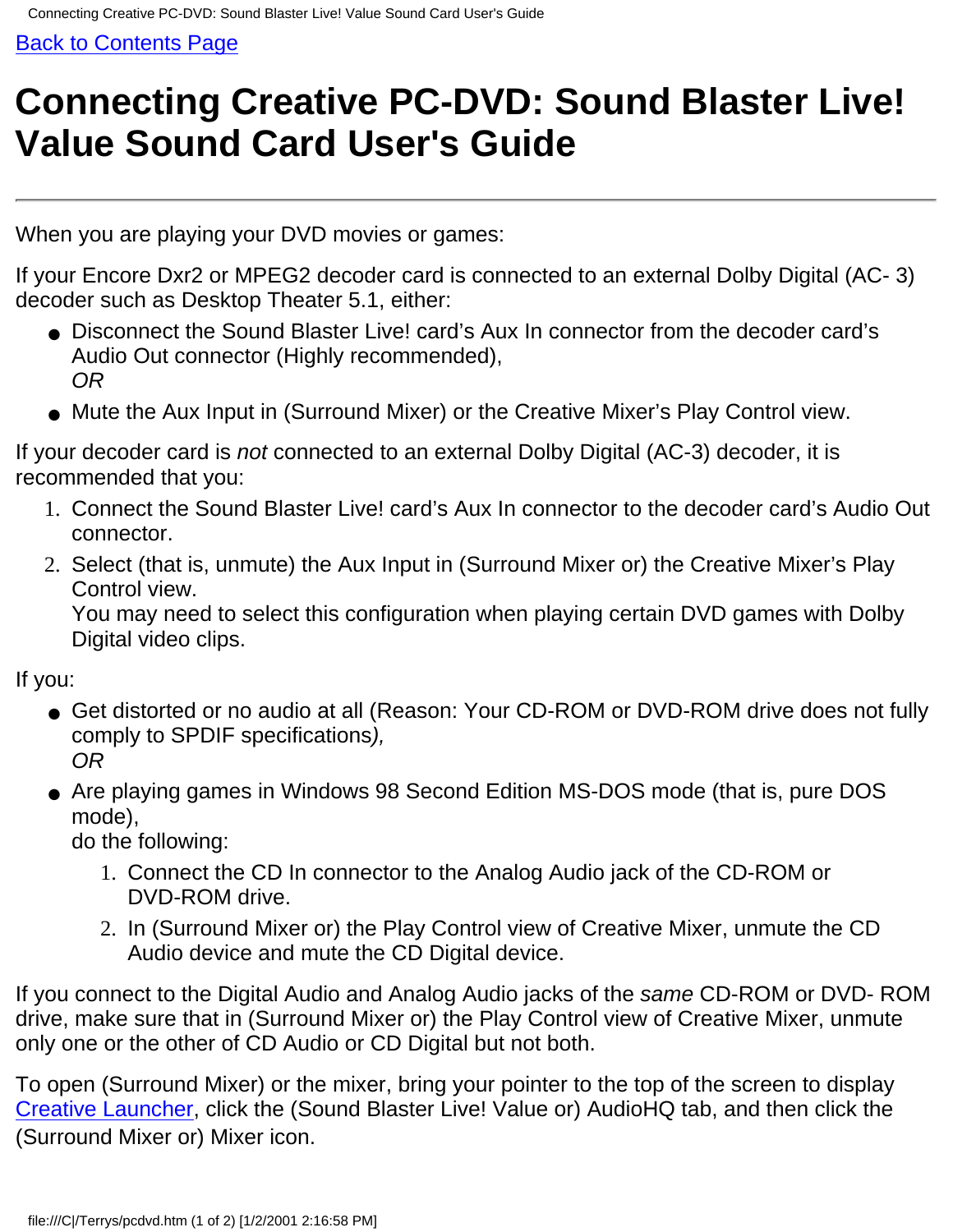Connecting Creative PC-DVD: Sound Blaster Live! Value Sound Card User's Guide

#### **Figure 1. Connecting Creative PC-DVD.**

![](_page_40_Figure_2.jpeg)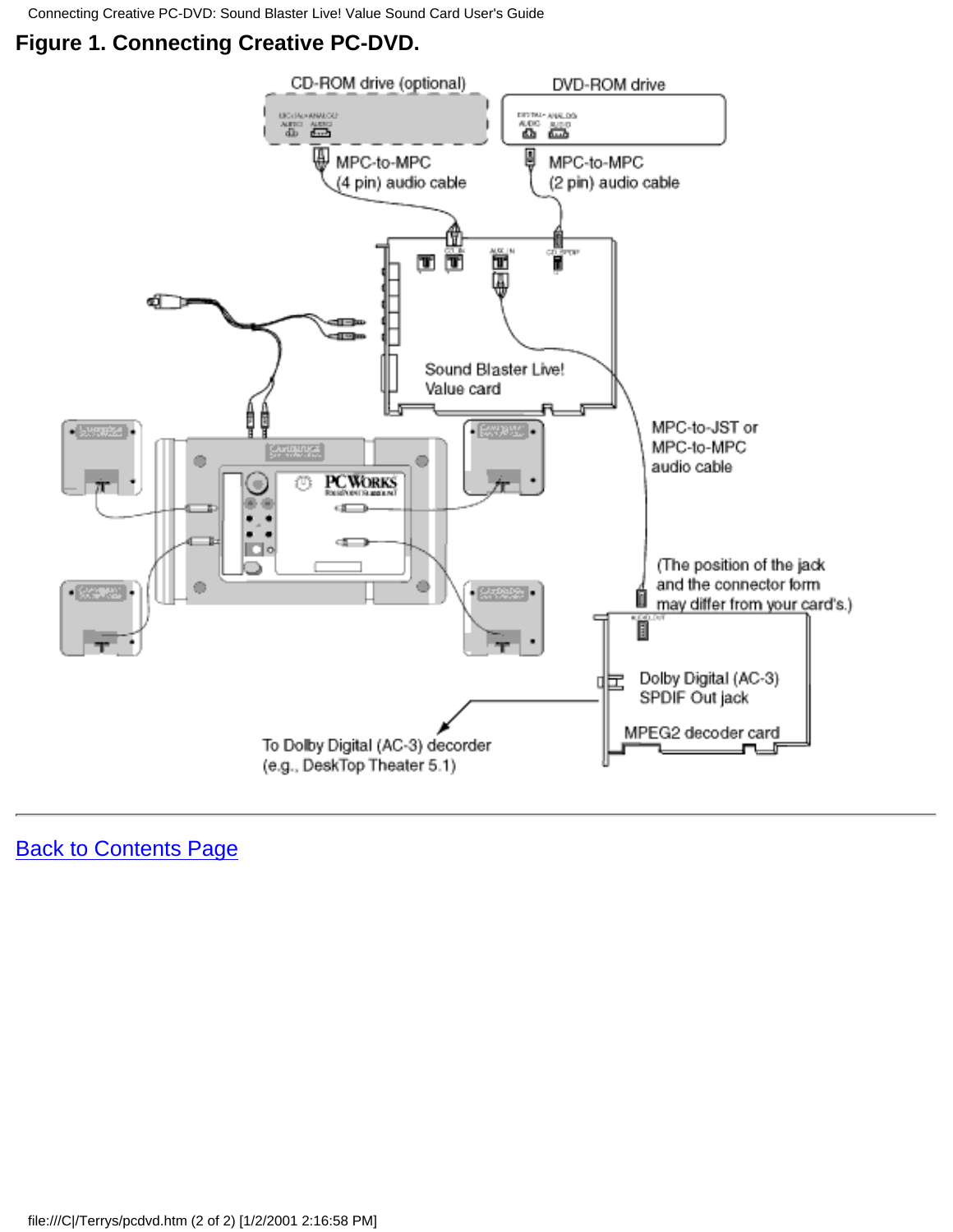# <span id="page-41-0"></span>**Determining Resources: Sound Blaster Live! Value Sound Card User's Guide**

To find the current SB Live! SB16 Emulation resources in Windows 98 Second Edition:

- 1. Click the Start button, point to Settings, and then click Control Panel.
- 2. In the Control Panel window, double-click the System icon.
- 3. In the System Properties dialog box, click the Device Manager tab.
- Double-click Creative Miscellaneous Devices, and then double-click Creative SB Live! 4. SB16 Emulation.
- 5. Click the Resources tab.

You can use the information in the resource list to help you configure MS-DOS games for use with the SB Live! Value card.

The resource list may show three entries of "Input/Output Range" and two entries of "Direct Memory Access". They correspond to the sequence of entries in Table 1 and Table 3 in the section "Understanding the System Resource Settings". If the number of entries do not match, a good estimate of the identity of the device is its I/O address or DMA channel.

To find the current SB Live! SB16 Emulation resources in MS-DOS mode:

- 1. Switch to your SB Live! DOS driver directory, that is: C:\PROGRA~1\CREATIVE\SBLIVE\DOSDRV
- 2. Type SBECFG and then press Enter

![](_page_41_Picture_14.jpeg)

*NOTE: The MS-DOS driver SBEINIT.COM must be running for SBECFG.EXE to work properly.*

Some older games may have difficulty detecting the SB Live! card at certain resource settings. Typically, these games would expect the card to be at a fixed set of resources and would fail to load if those resources are not detected. If you have older MS-DOS games that do not work properly, try changing the SB Live! SB16 Emulation configuration. Use the following as a guide:

**Problem:** Sound Blaster emulation is not recognized.

**Resource:** Try switching the SB Emulation IRQ between 5 and 7, use DMA channel 1, use SB interface port 220.

**Problem:** The MPU-401emulation is not recognized.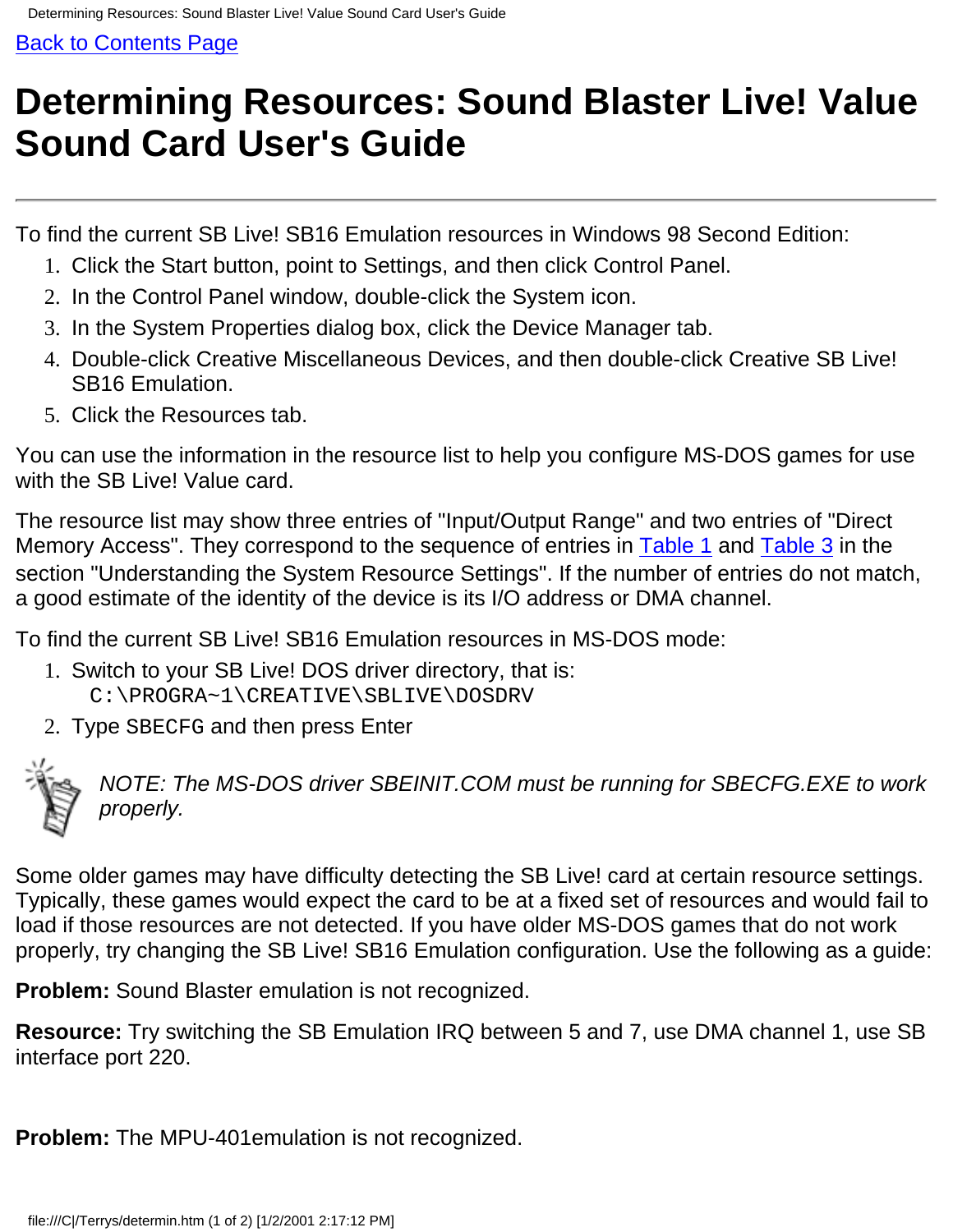Determining Resources: Sound Blaster Live! Value Sound Card User's Guide

**Resource:** Try using Port address 330.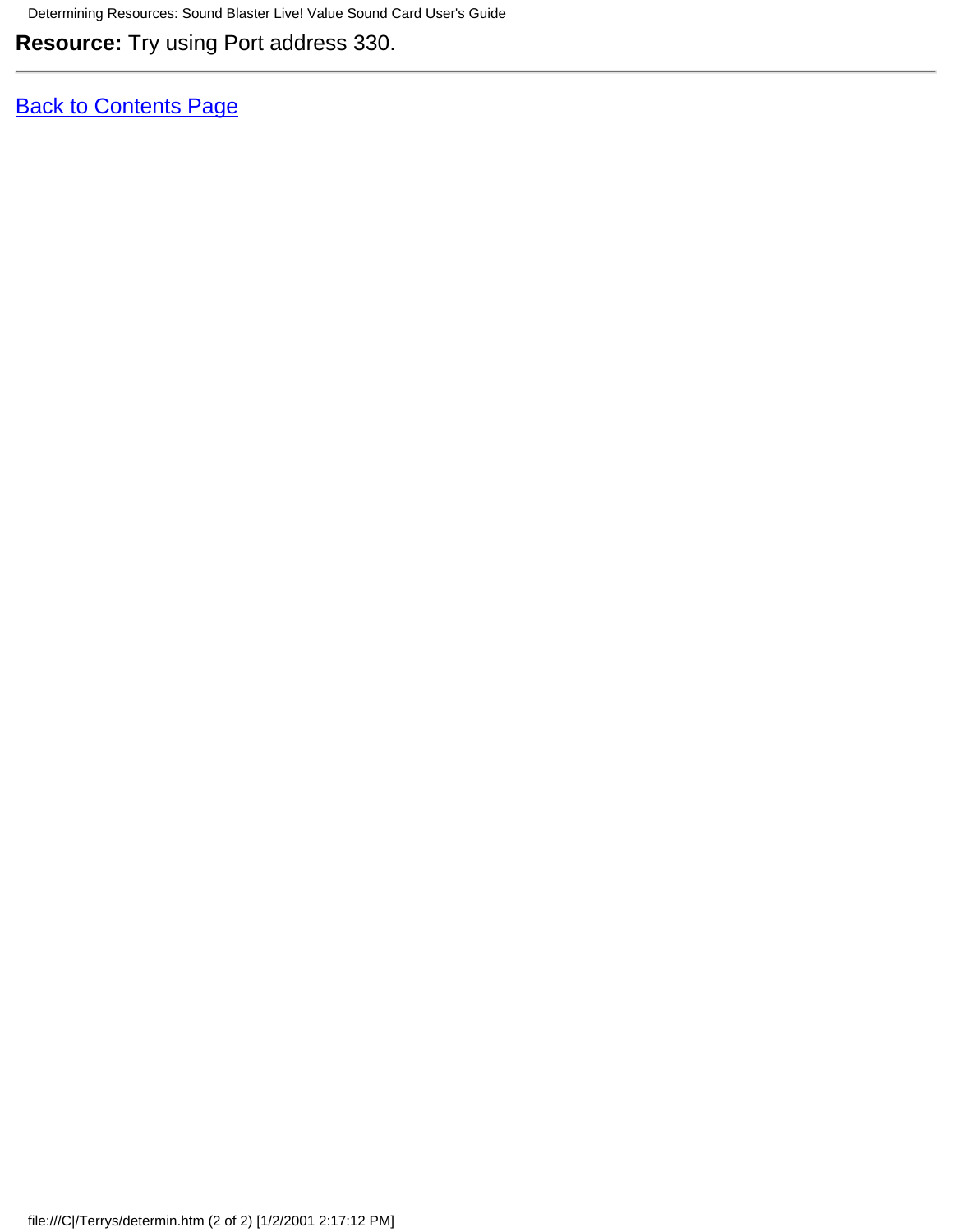# <span id="page-43-0"></span>**Understanding the System Resource Settings: Sound Blaster Live! Value Sound Card User's Guide**

Overview • Input/Output (I/O) Addresses • Interrupt Request (IRQ) Line • Direct Memory Access (DMA) Channel

## **Overview**

This section explains the following software SB emulation resources—not hardware resources— of your card.

![](_page_43_Picture_6.jpeg)

*NOTE: If your card encounters a conflict with a peripheral device, you may need to change its resource settings. For details, see "Resolving I/O Conflicts" in the section "Troubleshooting". When any resource setting is changed, make sure that the environment variables (see ["Understanding the Environment Variables"](#page-2-0) in the section "Using the Sound Card) reflect the changes as well. You can view your system environment by typing SET at the DOS prompt.*

## **Input/Output (I/O) Addresses**

![](_page_43_Picture_9.jpeg)

NOTE: *In the following tables the preferred values are in bold.*

I/O addresses are communication areas used by your computer's central processor to distinguish among various peripheral devices connected to your system when sending or receiving data.

| Table 1. Possible default input/output (I/O) addresses. |  |  |  |  |
|---------------------------------------------------------|--|--|--|--|
|---------------------------------------------------------|--|--|--|--|

| <b>Device</b>               | Default I/O Address Range                                  |  |  |  |  |
|-----------------------------|------------------------------------------------------------|--|--|--|--|
| <b>SB</b> interface         | <b>220H to 22FH</b> 240H to 24FH 260H to 26FH 280H to 28FH |  |  |  |  |
| MPU-401 UART MIDI interface | 300H to 301H 310H to 311H 320H to 321H 330H to 331H        |  |  |  |  |
| Stereo music synthesizer    | 388H to 38BH                                               |  |  |  |  |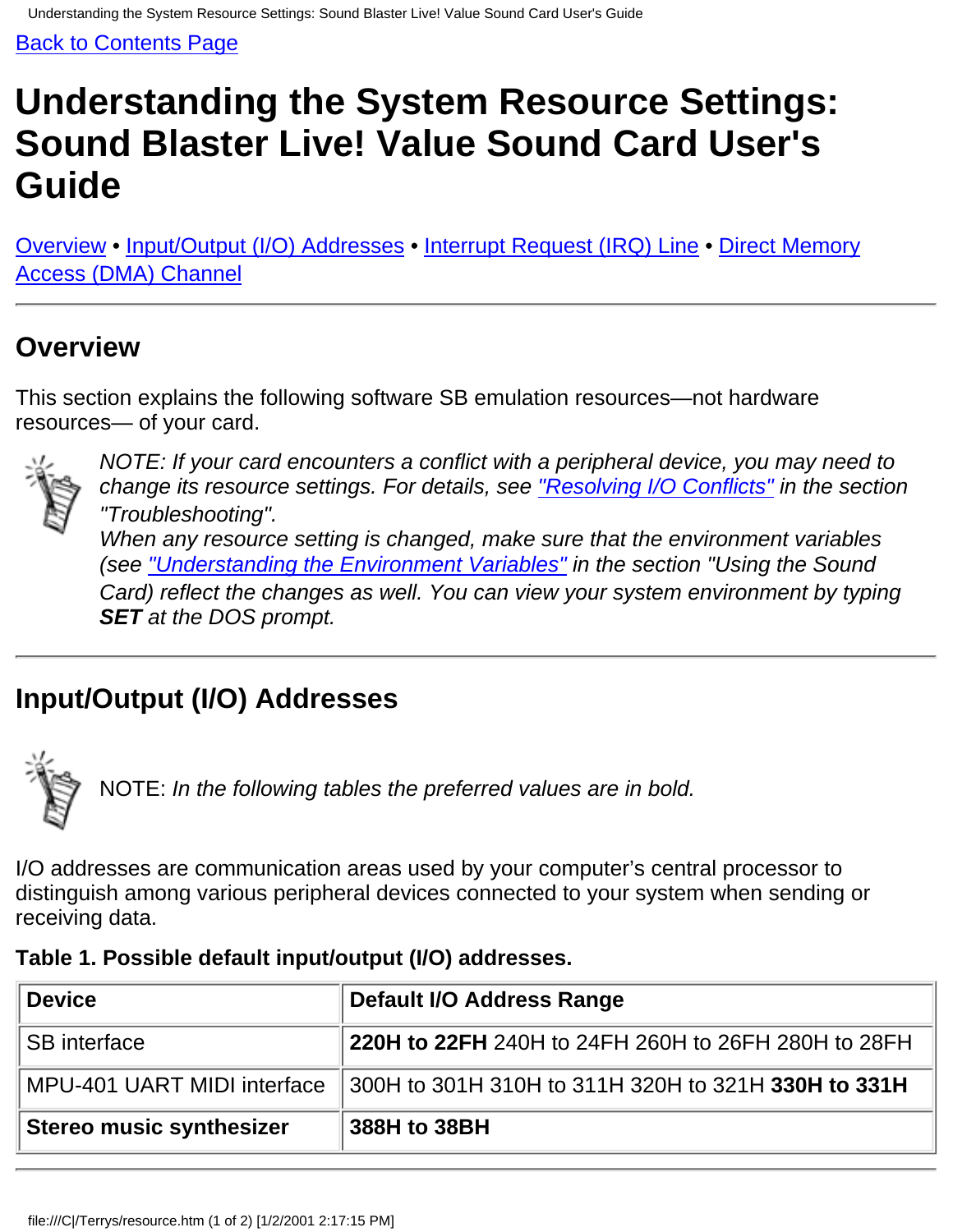## **Interrupt Request (IRQ) Line**

An IRQ line is a signal line that a device uses to notify your computer's central processor that it wants to send or receive data for processing.

#### **Table 2. Possible default interrupt request (IRQ) line assignment.**

| <b>Device</b> | <b>Default IRQ Line</b> |
|---------------|-------------------------|
| SB interface  | 5.<br>7, 9, 10          |

## **Direct Memory Access (DMA) Channel**

A DMA channel is a data channel that a device uses to transfer data directly to and from the system memory.

#### **Table 3. Possible default direct memory access (DMA) channel assignment.**

| ∥Usage             | Default DMA Channel |  |  |  |  |
|--------------------|---------------------|--|--|--|--|
| First DMA channel  | 0, 1, 3             |  |  |  |  |
| Second DMA channel | 5, 6, 7             |  |  |  |  |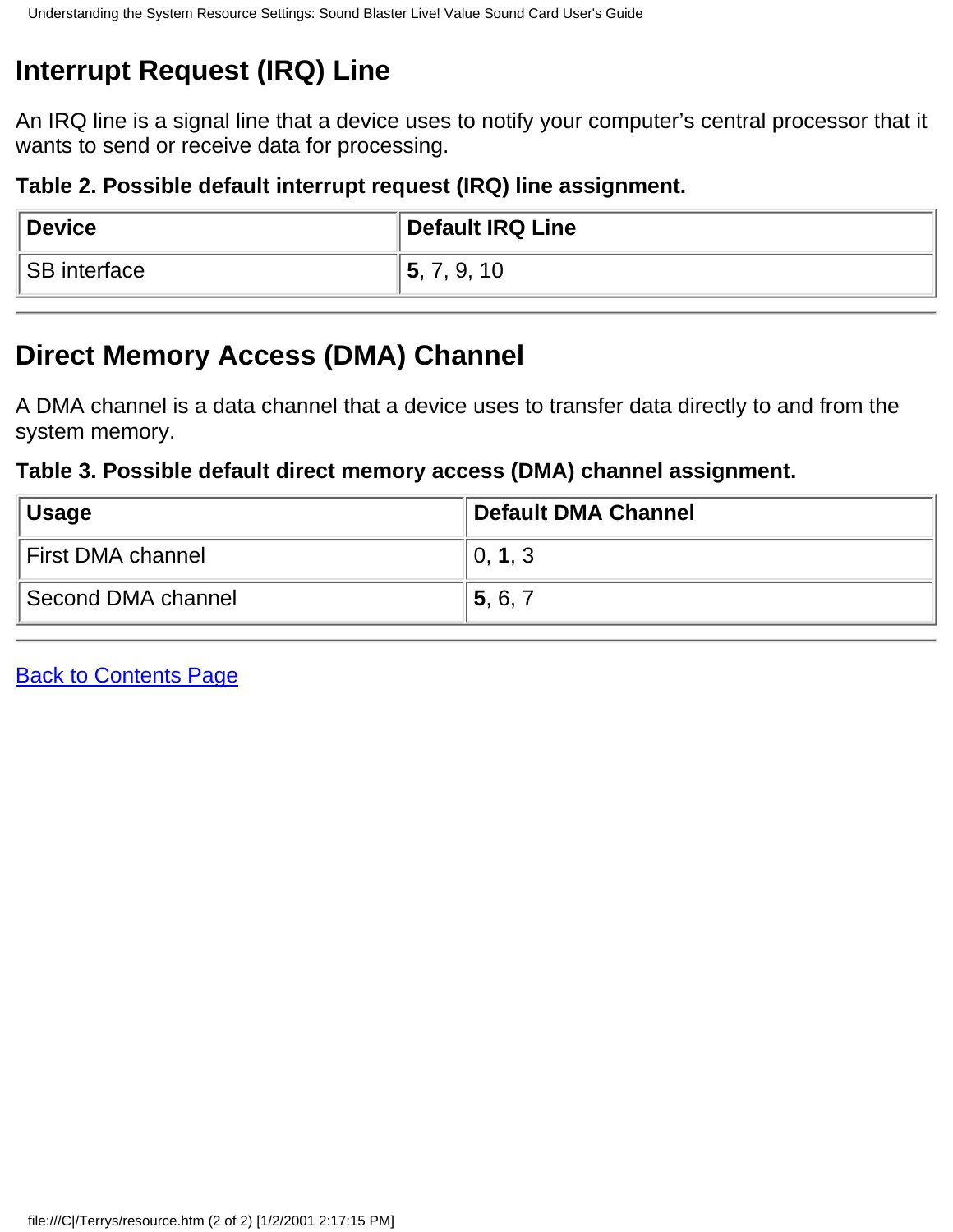# <span id="page-45-0"></span>**Changing Audio Card Settings: Sound Blaster Live! Value Sound Card User's Guide**

Overview • Enabling/Disabling Gameport Joystick Interface • Enabling/Disabling Other Features

### **Overview**

You might want to disable interfaces that you are not using to free up resources, for example, when you do not have enough IRQ lines.

## **Enabling/Disabling Gameport Joystick Interface**

The Gameport Joystick interface on your audio card can be enabled or disabled in Windows.

To enable or disable the interface in Windows:

- 1. Click the Start button, point to Settings, and then click Control Panel.
- 2. In the Control Panel window, double-click the System icon.
- 3. In the System Properties dialog box, click the Device Manager tab.
- Double-click Sound, Video And Game Controllers, and then select Creative Gameport 4. Joystick.
- 5. Click the Properties button.
- 6. In the Properties dialog box: If you have an Original Configuration (Current) check box:
	- To enable the interface, make sure that the check box is selected. To disable it, clear the check box.

If you have a Disable In This Hardware Profile check box:

- To enable the interface, clear the check box.To disable it, make sure that the check box is selected.
- 7. Click OK to restart Windows and for the change to take effect.

When the Gameport Joystick interface is disabled, the entry in Device Manager has a red cross.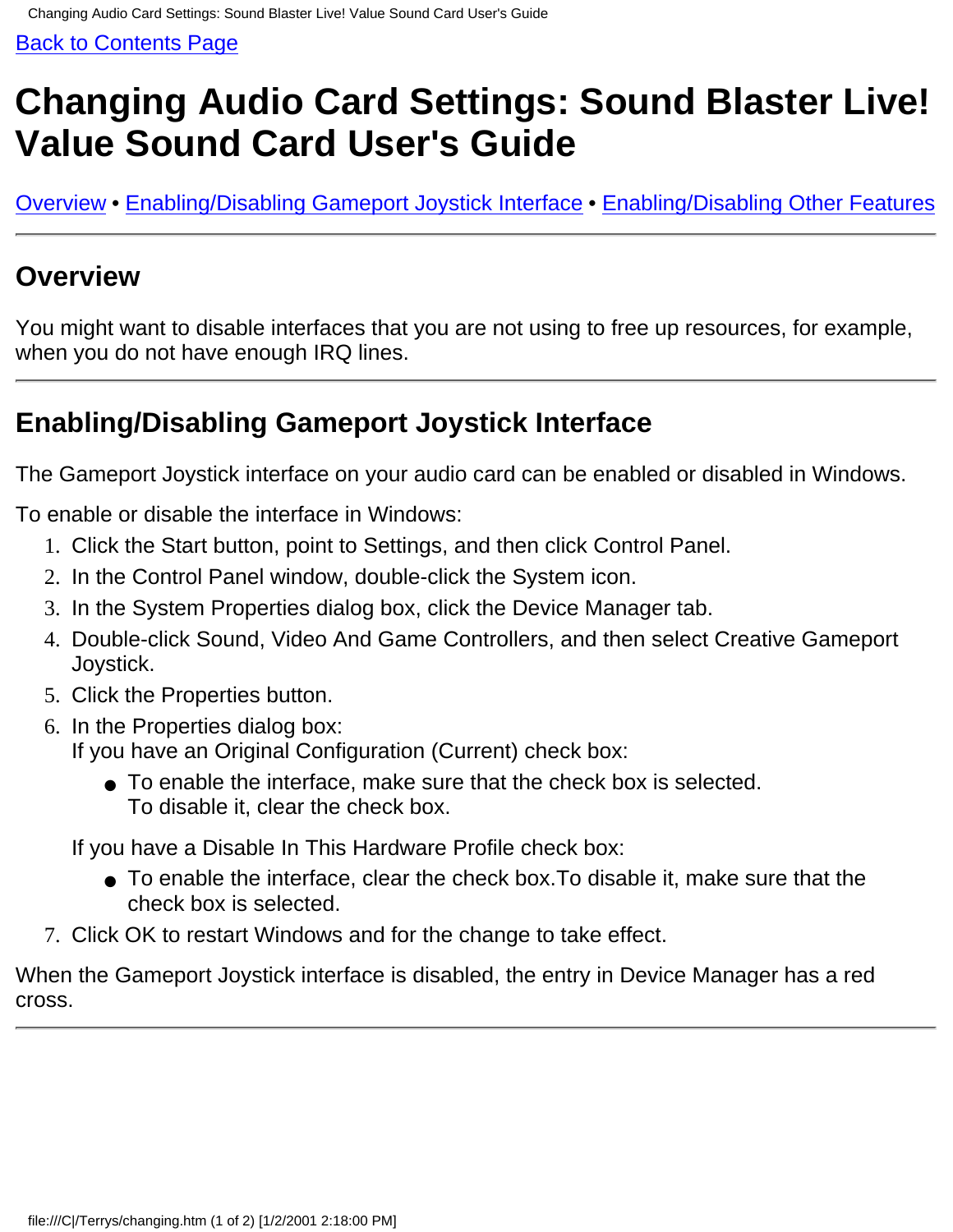## **Enabling/Disabling Other Features**

Use the applets under Creative AudioHQ to enable or disable features such as Stereo Enhancement Effect.

#### **To open an AudioHQ applet from the Sound Blaster menu**

Click the Start button on the taskbar, point to Programs, point to Creative, point to Sound Blaster Live! Value, and then click AudioHQ. Check out the applets within the AudioHQ window.

#### **To open an AudioHQ applet from Creative Launcher**

Click Creative Launcher at the top or bottom of your computer screen, and then click the AudioHQ tab.

Check out the applets indicated by the icons in the second row of Launcher.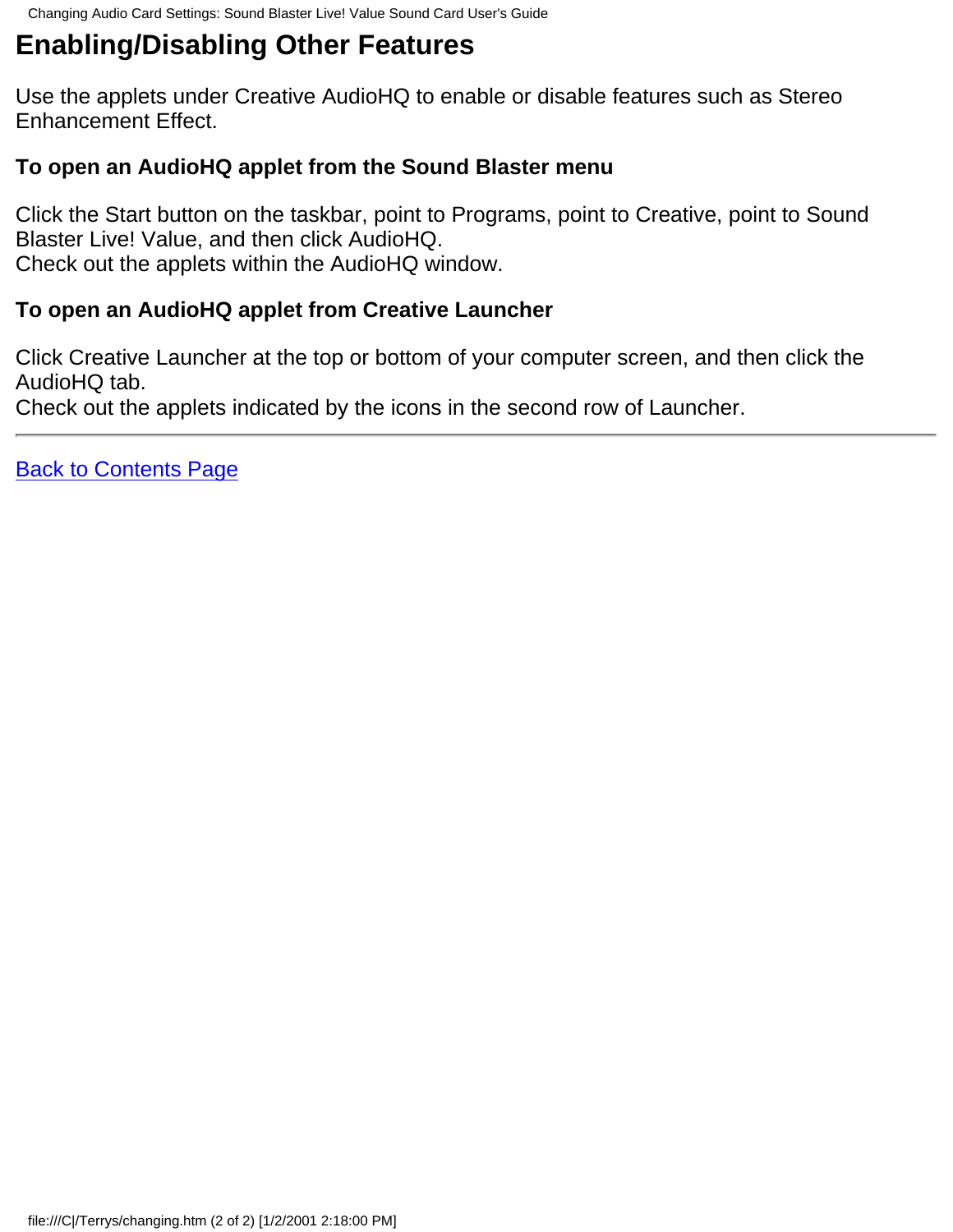# <span id="page-47-0"></span>**Using Sound Blaster Live! Value: Sound Blaster Live! Value Sound Card User's Guide**

Every bundled application provides online help to guide you along when you use it.

For further information, value-added tips, tricks and plug-ins, check the SB Live! owners' Web site frequently at [http://www.sblive.com.](http://www.sblive.com/)

A fast way of getting to the Web site is to click the right-most button (the Environmental Audio icon) on Creative Launcher.

#### **Figure 1. Creative Launcher.**

|  | <b>A</b> CREATIVE Environment Audio <b>AM</b> Sound Blaster Livel Value GE AudioHQ GE Volume GE Settings 20 Demos   CO   CREATIVE   PlayCenter   CO   Recorder   20 Wave Studio |             |  |  |  |
|--|---------------------------------------------------------------------------------------------------------------------------------------------------------------------------------|-------------|--|--|--|
|  |                                                                                                                                                                                 | Wave Studio |  |  |  |

**Creative Launcher** is a one-stop shortcut to quickly start your applications and get to the Creative and the SB Live! owners' Web site. To display Launcher, bring your pointer to the top of the screen.

For details on how to use the Launcher, see its online help.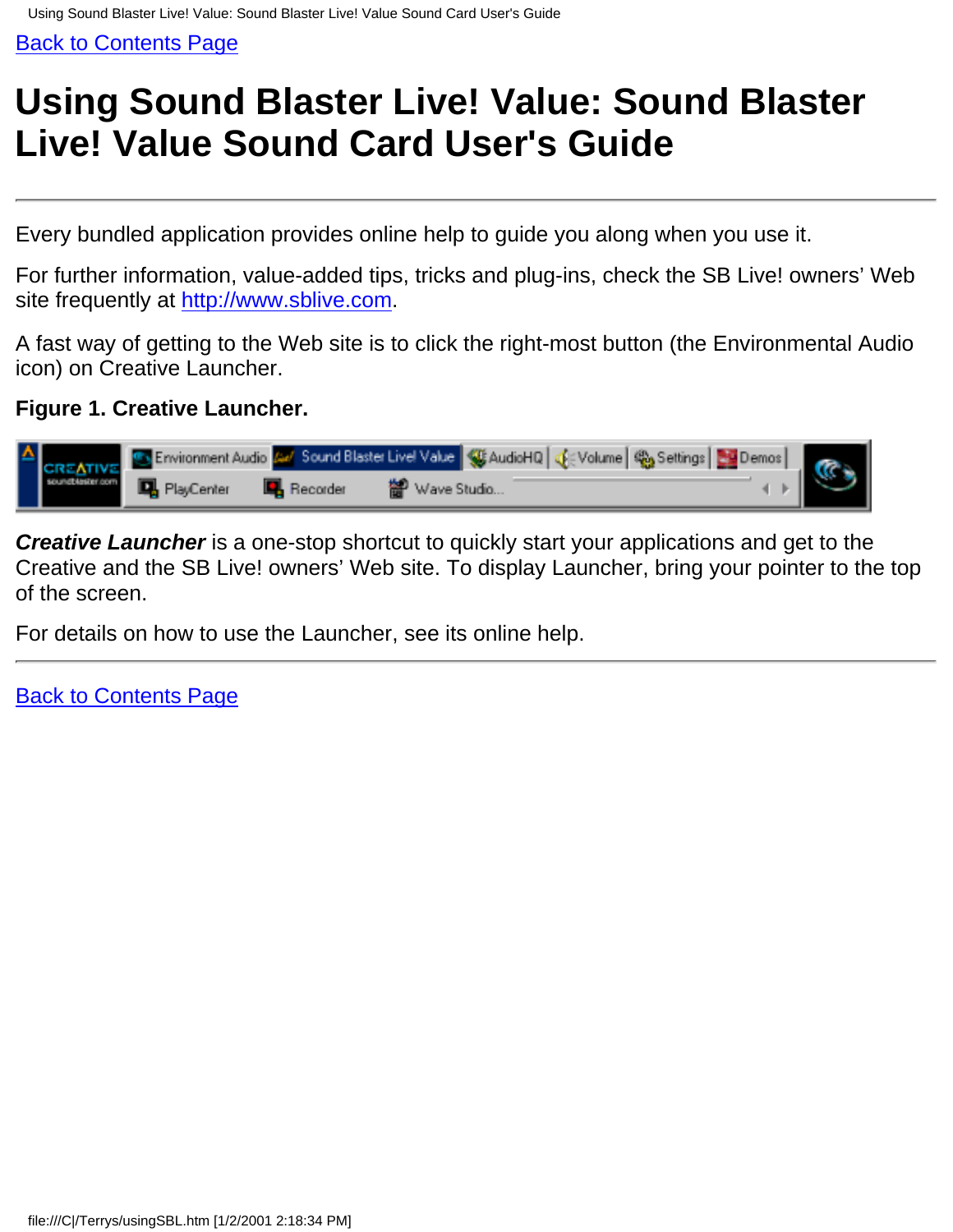# <span id="page-48-0"></span>**Creative Launcher: Sound Blaster Live! Value Sound Card User's Guide**

Overview • Options • Groups

### **Overview**

Creative Launcher allows you to organize your desktop and open Creative applications quickly.

#### **Figure 1. Creative Launcher.**

![](_page_48_Figure_7.jpeg)

Creative Launcher is installed at the top of your screen. If it does not appear, move your mouse pointer to the top of the screen and Launcher should appear. Creative Launcher consists of the system menu icon (the Creative logo at the top left corner), the Web site icon, group tabs, and the group items. The Environmental Audio icon is on the right.

## **Options**

To set the options for the Launcher:

- Click the System Menu icon on Launcher, and then click Properties.The Properties dialog 1. box appears.
- 2. Select or clear the desired options.
- 3. Click the OK button to apply the changes to the Launcher.

### **Groups**

You can place three types of items in Launcher:

- Subgroups
- Shortcuts
- Plug-ins

A *subgroup* is an item within a group that may contain more items.

A *plug-in* is a Creative software module that is integrated into Launcher. Examples are the Volume Control Plugin and the Command Line Plugin.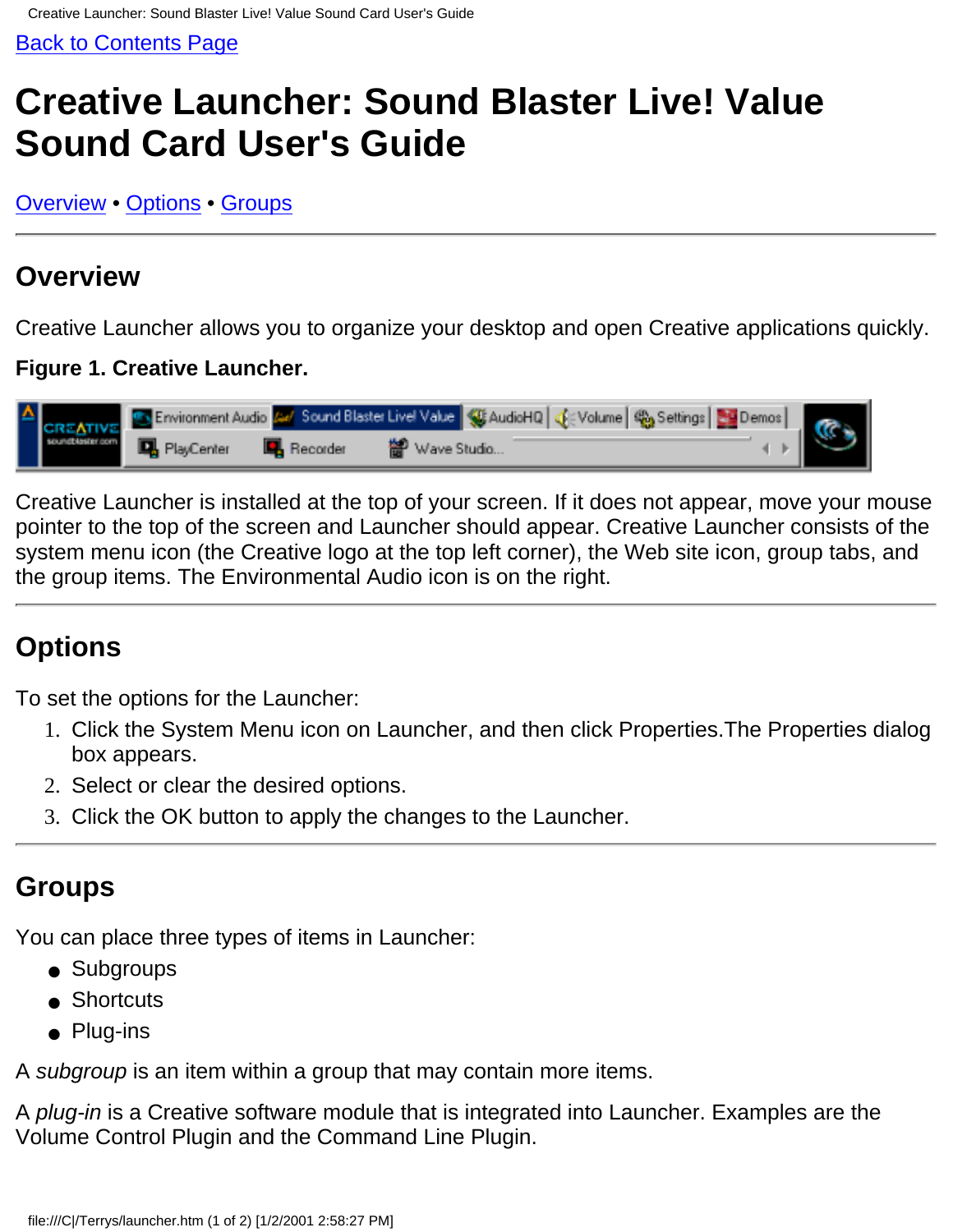The installation creates a number of group tabs in Launcher that may contain shortcuts to Creative applications such as PlayCenter and Control Panel. It may also contain shortcuts to other applications for your hardware settings, volume control, help files, or demonstration programs by Creative.

For details on managing groups and items in Launcher, see its online help.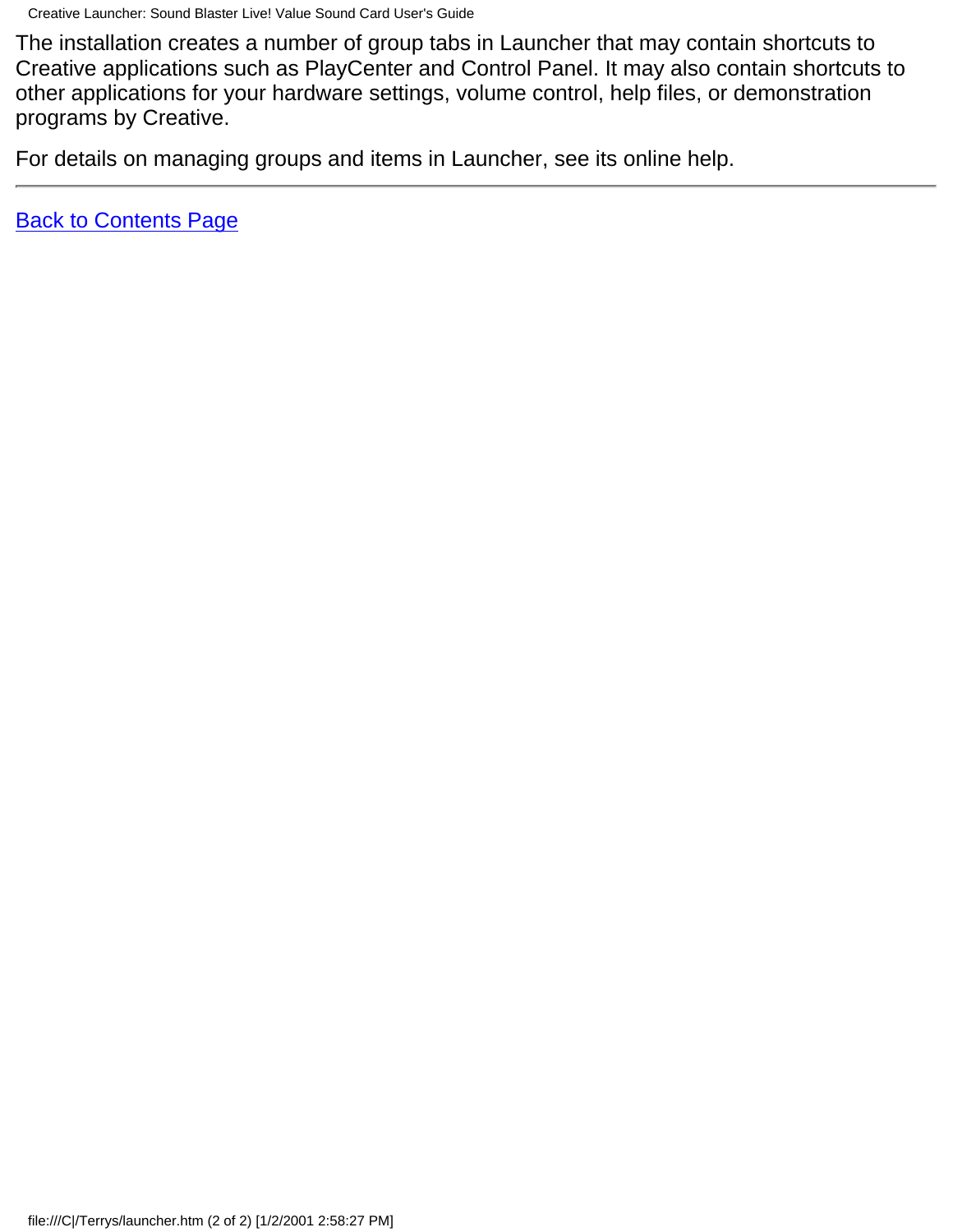# <span id="page-50-0"></span>**Installing the Card and Related Peripherals: Sound Blaster Live! Value Sound Card User's Guide**

Installing the Sound Card • Installing Related Peripherals

## **Installing the Sound Card**

![](_page_50_Picture_5.jpeg)

#### **WARNING: Do not force the audio card into the slot. If it does not fit properly, gently remove it and try again.**

- 1. Switch off your system and all peripheral devices.
- Touch a metal plate on your system to ground yourself and to discharge any static 2. electricity, and then unplug the power cord from the wall outlet.
- 3. Remove the cover from your system.
- 4. Remove the metal plate from an unused PCI expansion slot in your system and put the screw aside, to be used later.
- Align the audio card with the vacant PCI expansion slot. Press the card gently and evenly 5. into the slot as shown. Ensure that the card sits firmly inside the PCI expansion slot.
- 6. Secure the card to the expansion slot with a screw.
- 7. Replace the cover onto your system.
- 8. Plug the power cord back into the wall outlet, and switch on the system.

#### **Figure 1. Securing the audio card to the PCI expansion slot.**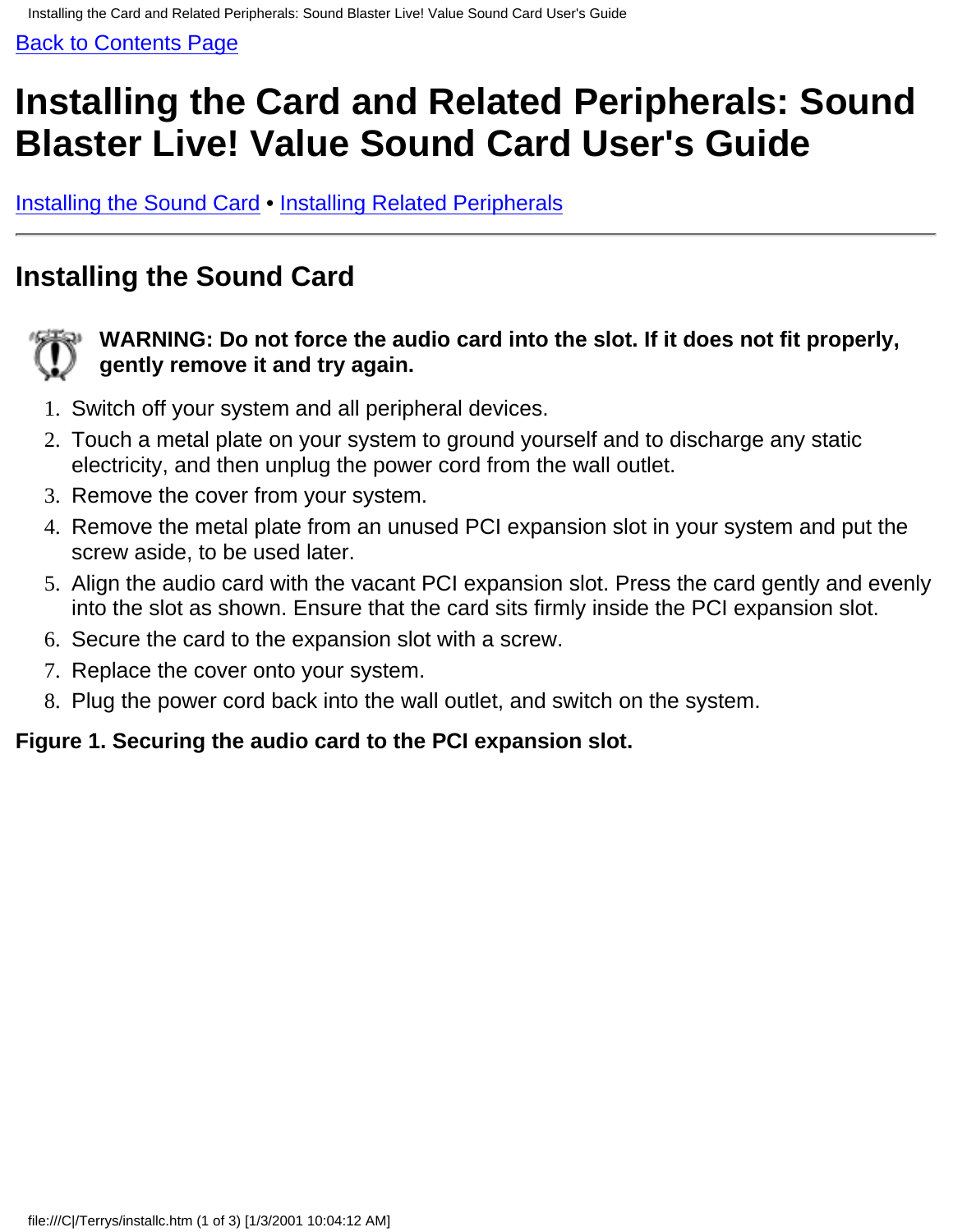Installing the Card and Related Peripherals: Sound Blaster Live! Value Sound Card User's Guide

![](_page_51_Figure_1.jpeg)

![](_page_51_Picture_2.jpeg)

*NOTE: The joystick connector on your audio card is identical to that on a standard PC game control adapter or the game I/O connector. You can connect any analog joystick with a 15-pin D-shell connector or any device compatible with the standard PC joystick. To use two joysticks, you need a Y-cable splitter.*

### **Installing Related Peripherals**

If you are playing games in Windows 98 Second Edition MS-DOS mode (that is, pure DOS mode), you must make sure the CD In connector and the Analog Audio connector of the CD-ROM or DVD-ROM drive are connected

In addition, if you get distorted audio, do not connect the CD SPDIF connector to the Digital Audio connector of the CD-ROM or DVD-ROM drive.

If you connect to the Digital Audio and Analog Audio connectors of the *same* CD- ROM or DVD-ROM drive, make sure that in Surround Mixer or the Play Control view of SB Live! Mixer unmute only one or the other of CD Audio or CD Digital but not both.

#### **Figure 2. Connecting other devices.**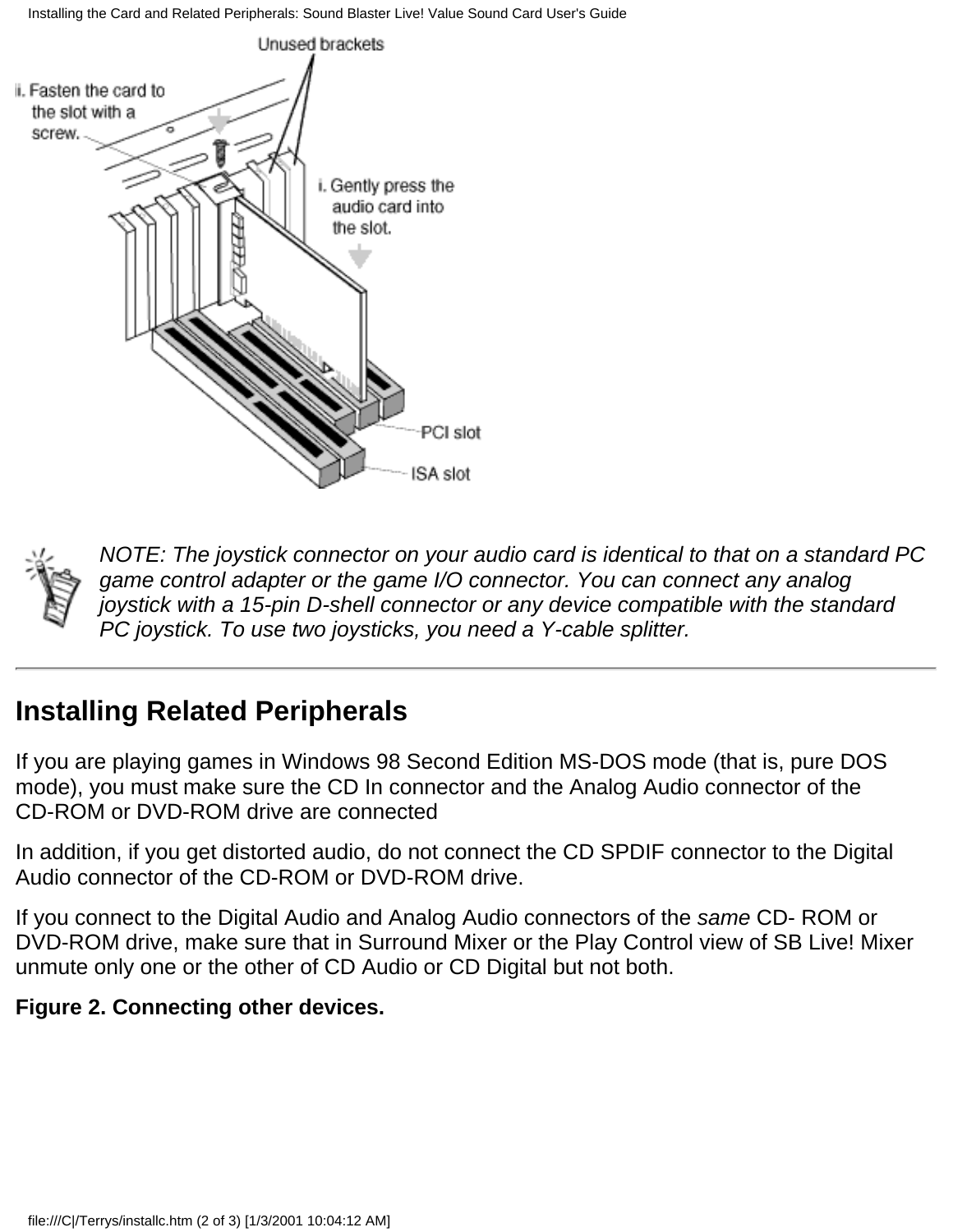Installing the Card and Related Peripherals: Sound Blaster Live! Value Sound Card User's Guide

![](_page_52_Figure_1.jpeg)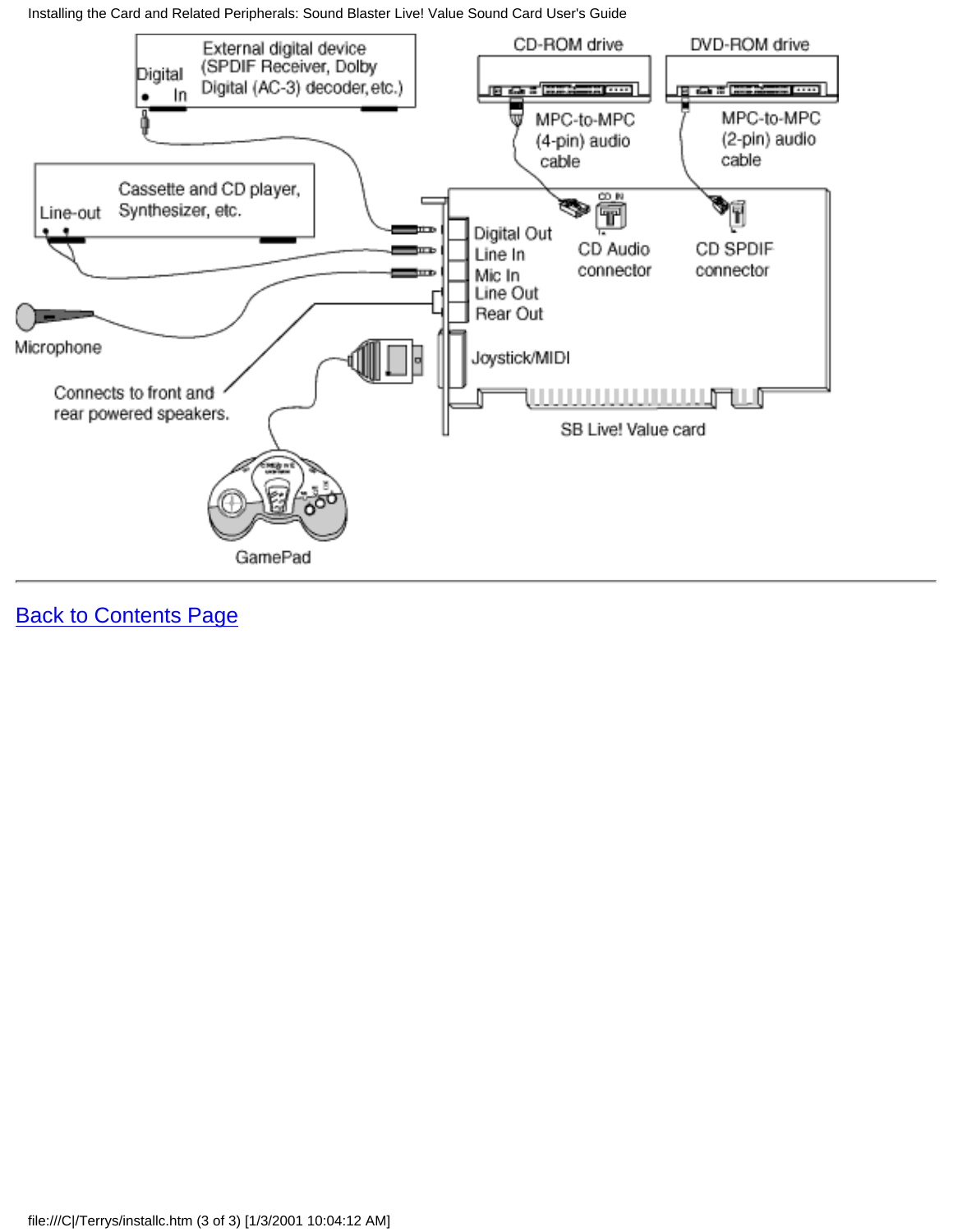# <span id="page-53-0"></span>**Positioning Your Speakers: Sound Blaster Live! Value Sound Card User's Guide**

If you are using four speakers, place them such that they form the corners of a square with you exactly in the center (as in Figure 1) and that they are angled toward you. Make sure the computer monitor is not blocking the path of your front speakers. You may want to adjust the relative positions of the speakers until you get the audio experience you like best. If you have a subwoofer, place the unit in a corner of the room for the best bass experience.

**Figure 1. Recommended speaker positions for the 4-speaker configuration.**

![](_page_53_Figure_5.jpeg)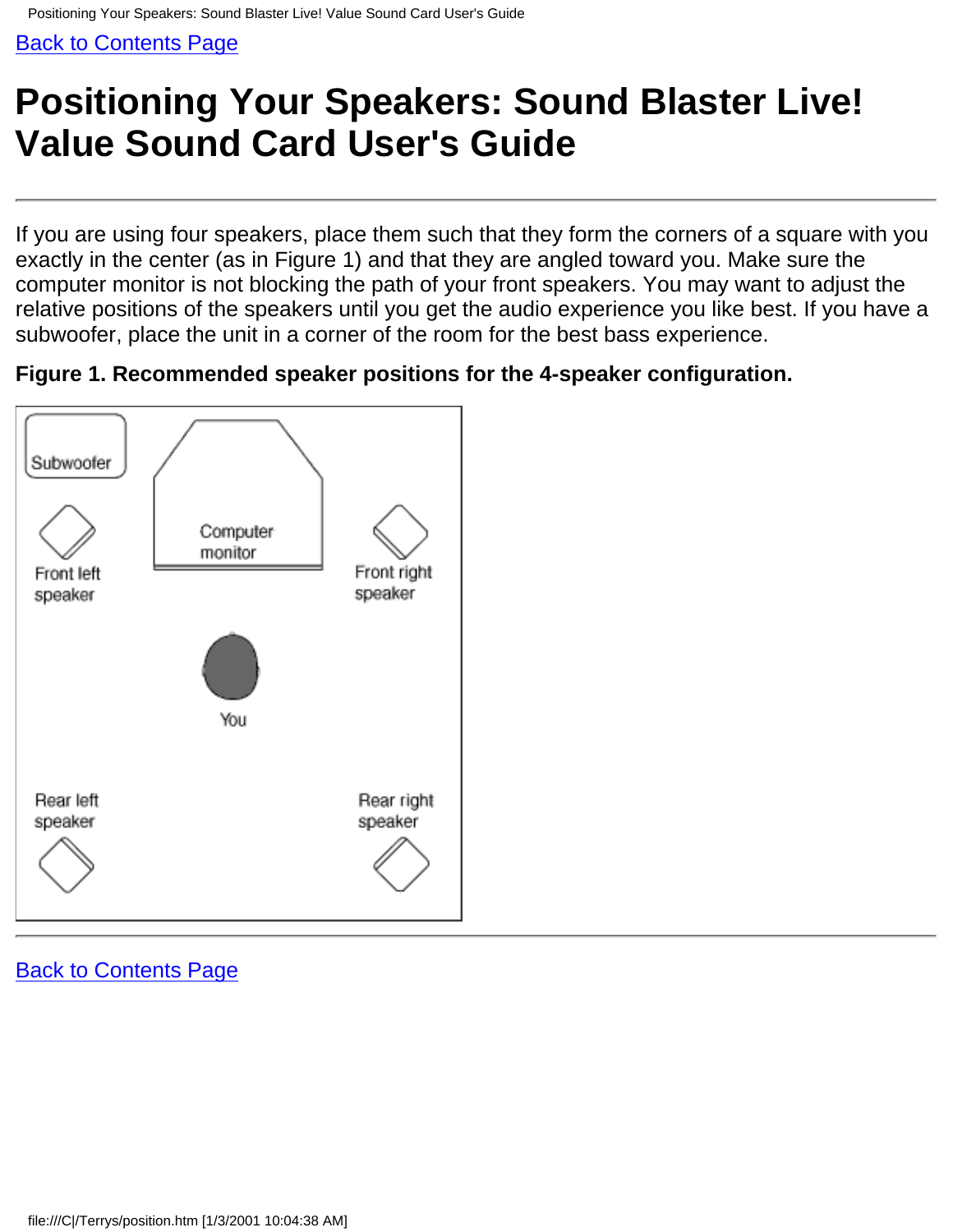# <span id="page-54-0"></span>**Running MS-DOS games in Microsoft Windows: Sound Blaster Live! Value Sound Card User's Guide**

Overview • From the MS-DOS box in Windows• In the Windows 98 Second Edition MS-DOS mode

### **Overview**

Legacy games in the market have been designed for only MS-DOS. SB Live! Value supports MS- DOS games. There are two ways to play MS-DOS games.

## **From the MS-DOS box in Windows**

This is the recommended method.

To open the box:

● Click the Start button on the taskbar of Windows, point to Programs, and then click MS-DOS Prompt.

## **In the Windows 98 Second Edition MS-DOS mode**

There could be times when you do not want to or cannot run a game from the MS-DOS box. The game may be incompatible with Windows 98 Second Edition, or there is insufficient system resources to play the game with Windows 98 Second Edition loaded. In such cases, use the MS-DOS mode, in which only the real-mode portions of Windows 98 Second Edition are loaded.

To restart the system in MS-DOS mode when you are already in Windows 98 Second Edition:

- Click the Start button on the taskbar, and then click Shutdown.
- Click the Restart The Computer In MS-DOS Mode option button, and then click the OK button.

To start the system in MS-DOS mode at system startup:

- At startup as Windows 98 Second Edition is loading, hold the F8 key.
- At the startup menu, choose the Command Prompt Only option, and then press <Enter>.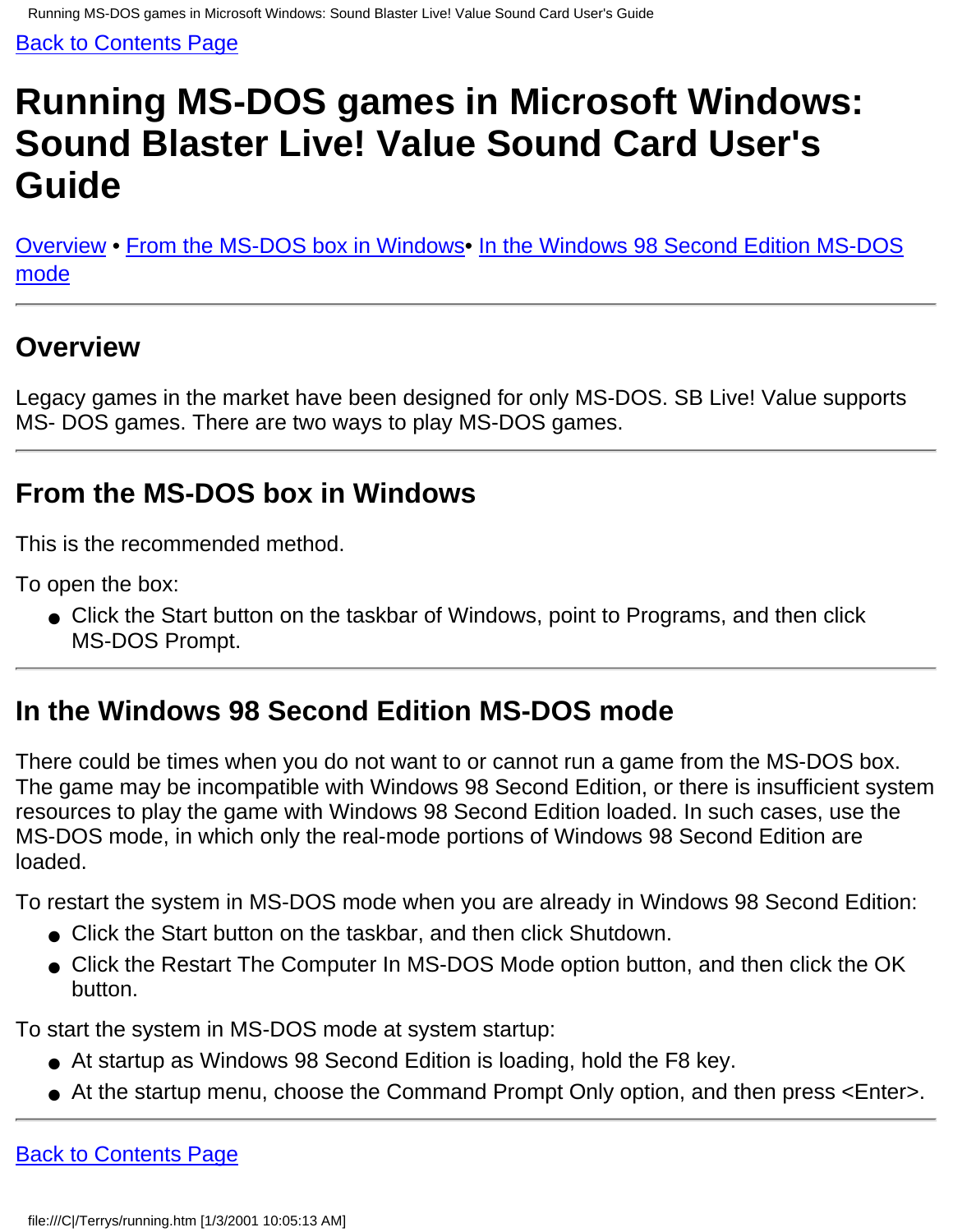# <span id="page-55-0"></span>**Selecting the Best Audio Options in a Game: Sound Blaster Live! Value Sound Card User's Guide**

Overview • Music Options • Digital Audio Options

### **Overview**

Most MS-DOS–based games that provide sound have some procedure for audio setup. These procedures generally present you with a list of popular audio cards or audio devices from which to choose.

The methods used by games to present audio options can vary greatly. Some may present a single choice that corresponds to a particular audio device, that is, Sound Blaster, Sound Blaster 16, Roland Sound Canvas, and so on. Others will provide an option for music and digital audio separately; for example, General MIDI music with Sound Blaster digital audio. In such a case, there are often two separate menus to configure.

Some games allow you to set the MIDI port address and IRQ for music and sound. Make sure that these settings correspond to the values displayed by **SBECFG.EXE** or the Resources tabbed page of the Creative SB Live! SB16 Emulation Properties dialog box.

There are games that offer MPU-401/Roland (General MIDI or MT-32/LAPC-1) as an option. Often these games allow you to set the MIDI port address. Make sure that they match the MIDI address in the Resources list on Resources tabbed page of the Creative SB Live! SB16 Emulation Properties dialog box. The same values can be found under "MPU-401 (General MIDI, Roland MT-32/LAPC-1) Emulation", displayed by SBECFG.EXE in MS-DOS mode. Remember to enable the MT-32 MIDI patch with the **SBEMIXER** program if you select Roland MT-32 or LAPC- 1 for music.

### **Music Options**

Most MS-DOS games offer a menu choice for sound when they start up. If you have a choice between General MIDI and MT-32, always choose General MIDI, since it will provide you with the best sound quality. If you need to use MT-32, you must first switch from the General MIDI instrument set (the default) to the MT-32 instrument set using SBEMIXER. Be sure to switch back to the General MIDI set when you are finished using the MT-32 instrument set.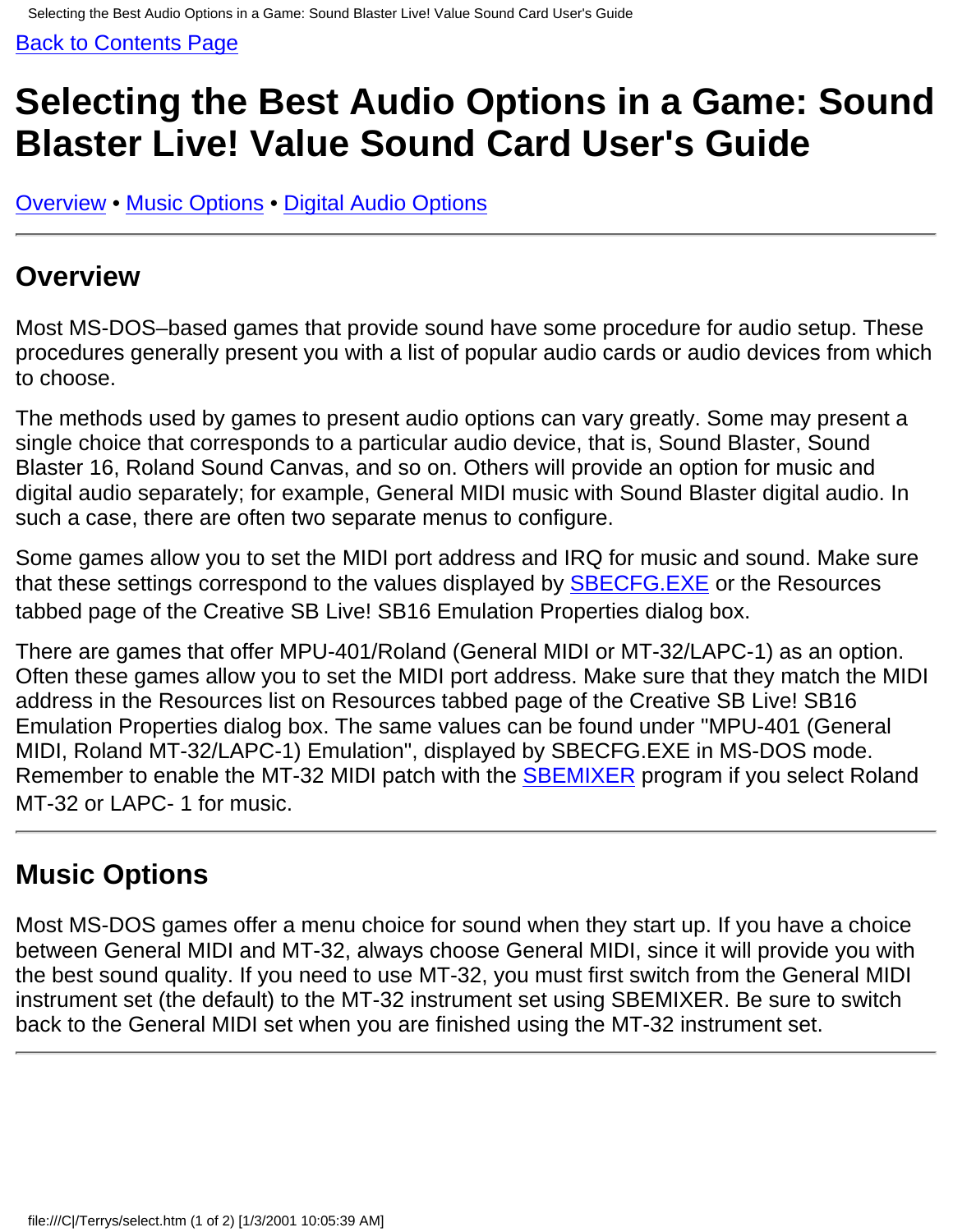## **Digital Audio Options**

SB Live! supports Sound Blaster, Sound Blaster Pro, Sound Blaster 16, and Adlib digital audio emulation. If an application provides all these as options, specify the choices in this order:

- 1. Sound Blaster 16
- 2. Sound Blaster Pro
- 3. Sound Blaster
- 4. Adlib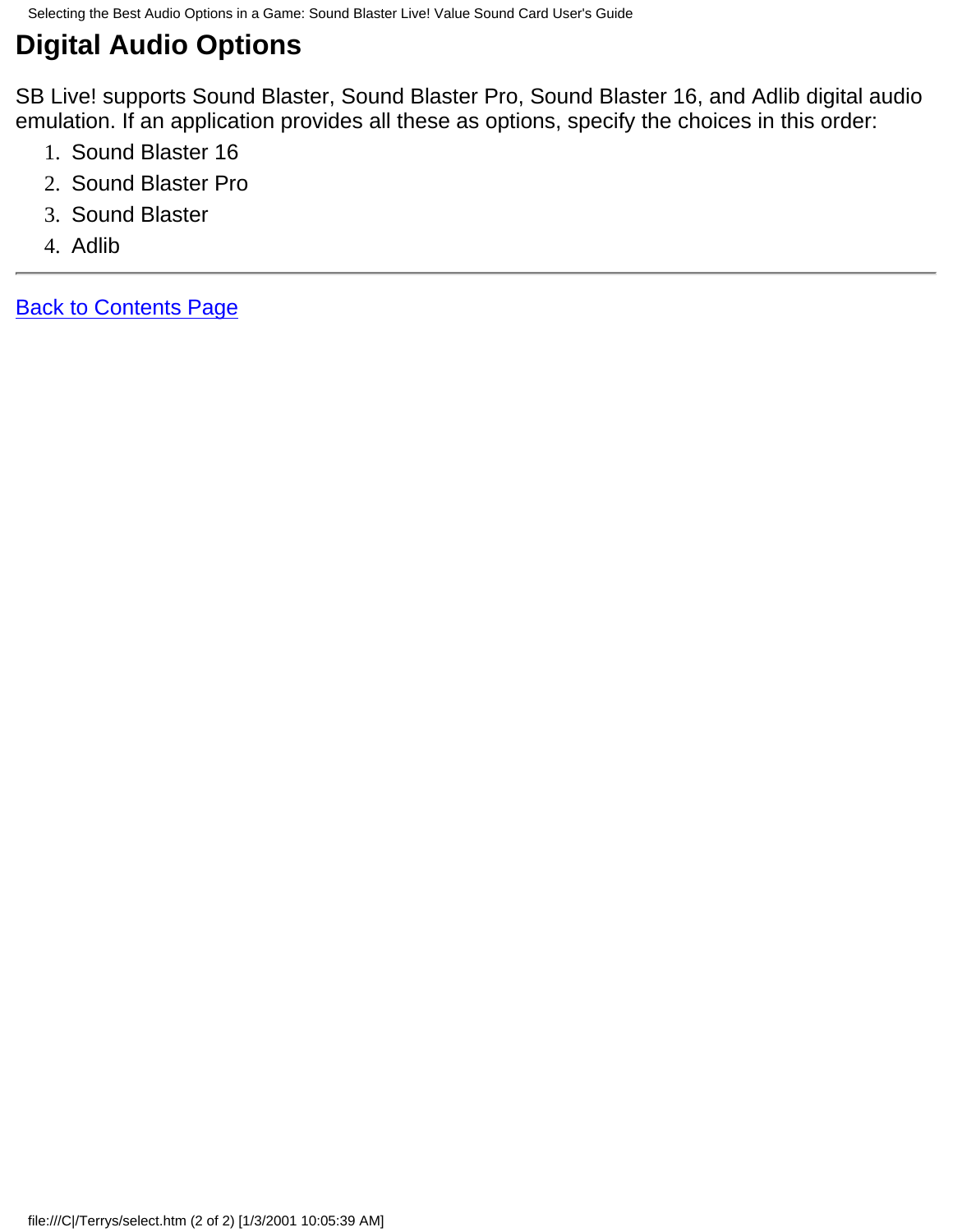# <span id="page-57-0"></span>**Understanding the Installation Program in Windows 98 Second Edition: Sound Blaster Live! Value Sound Card User's Guide**

Overview • The AUTOEXEC.BAT File Settings • The CONFIG.SYS File Settings

### **Overview**

The installation program modifies your AUTOEXEC.BAT and CONFIG.SYS files.

## **The AUTOEXEC.BAT File Settings**

The installation program adds the following statements to the AUTOEXEC.BAT file:

```
 SET CTSYN=C:\WINDOWS
SET BLASTER=A220 I5 D1 H5 P330 T6
C:\PROGRA~1\CREATIVE\SBLIVE\DOSDRV\SBEINIT.COM
```
The first two statements set up the environment variables for your audio card. For an explanation of the variables, see ["Understanding the Environment Variables"](#page-2-0) in the section "Using the Sound Card".

The third statement runs the SBEINIT.COM driver. SBEINIT.COM is the SB Live! MS-DOS driver. It is required for the SB Live! Value card to function properly under MS-DOS mode. The syntax for the statement is as follows:

```
 <SB Live! path>\SBEINIT.COM
```
SBEINIT.COM requires that the HIMEM.SYS and EMM386.EXE files are loaded. If needed, the installation program adds the necessary HIMEM.SYS and EMM386.EXE lines to your CONFIG.SYS file, creating the file if it is not present.

On the rare occasion a program does not work with expanded memory, simply add the NOEMS parameter to your memory manager. For example:

```
 DEVICE=C:\WINDOWS\EMM386.EXE NOEMS
```
if C:\WINDOWS is your Windows directory.

You may load this driver into high memory in the AUTOEXEC.BAT file, even though the default is not. For example:

```
 LOADHIGH=C:\PROGRA~1\CREATIVE\SBLIVE\DOSDRV\SBEINIT.COM
```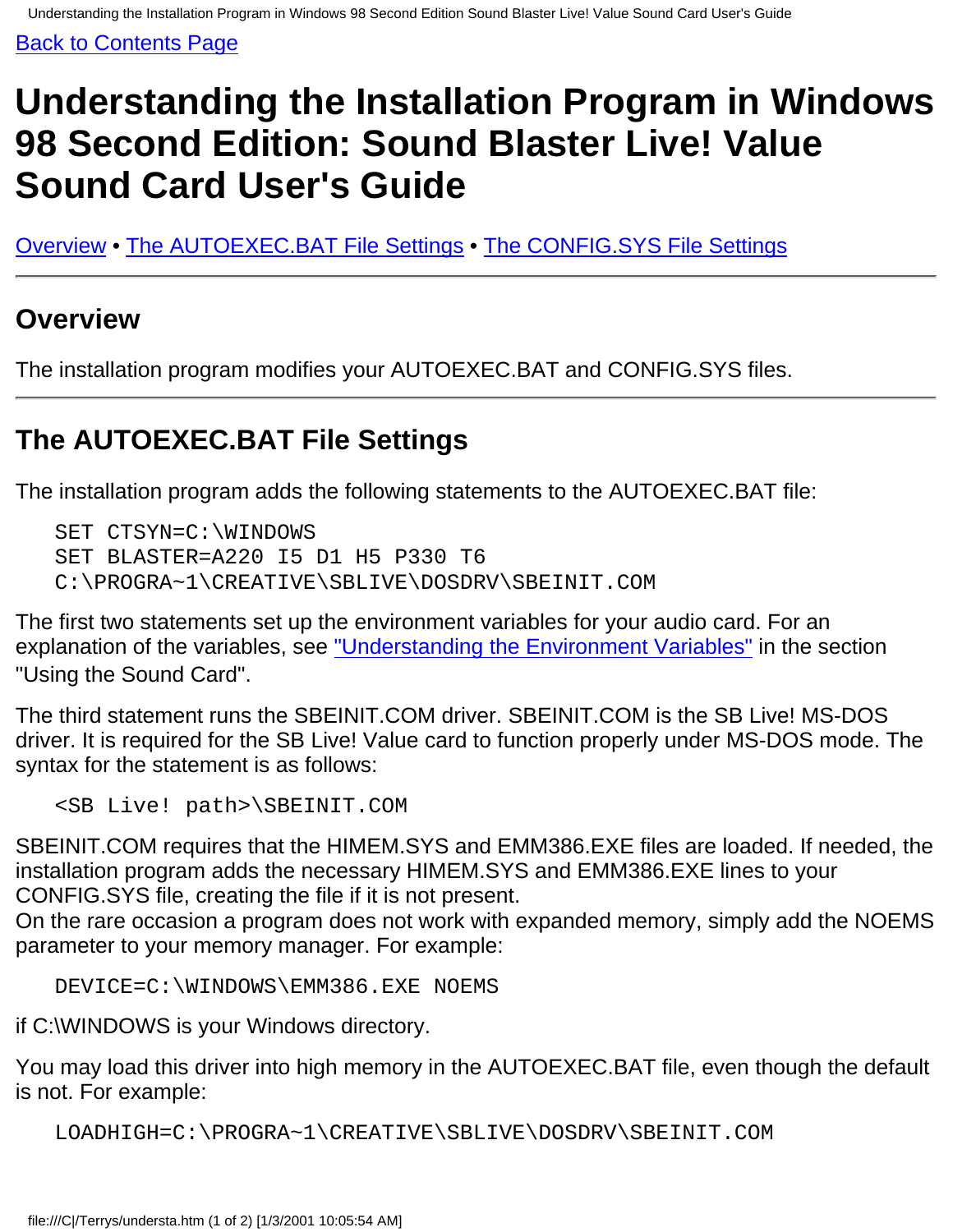Understanding the Installation Program in Windows 98 Second Edition Sound Blaster Live! Value Sound Card User's Guide

Do not remove the memory manager altogether. Do not attempt to load SBEINIT.COM into high memory when using the NOEMS option if SBEINIT.COM fails to run SBELOAD.EXE or SBECFG.EXE.

In the rare case that an MS-DOS game will not work with a memory manager, you will not be able to use the SB Live! Value card with the game.

## **The CONFIG.SYS File Settings**

The installation program adds the following statements to the CONFIG.SYS file:

 DEVICE=C:\WINDOWS\HIMEM.SYS DEVICE=C:\WINDOWS\EMM386.EXE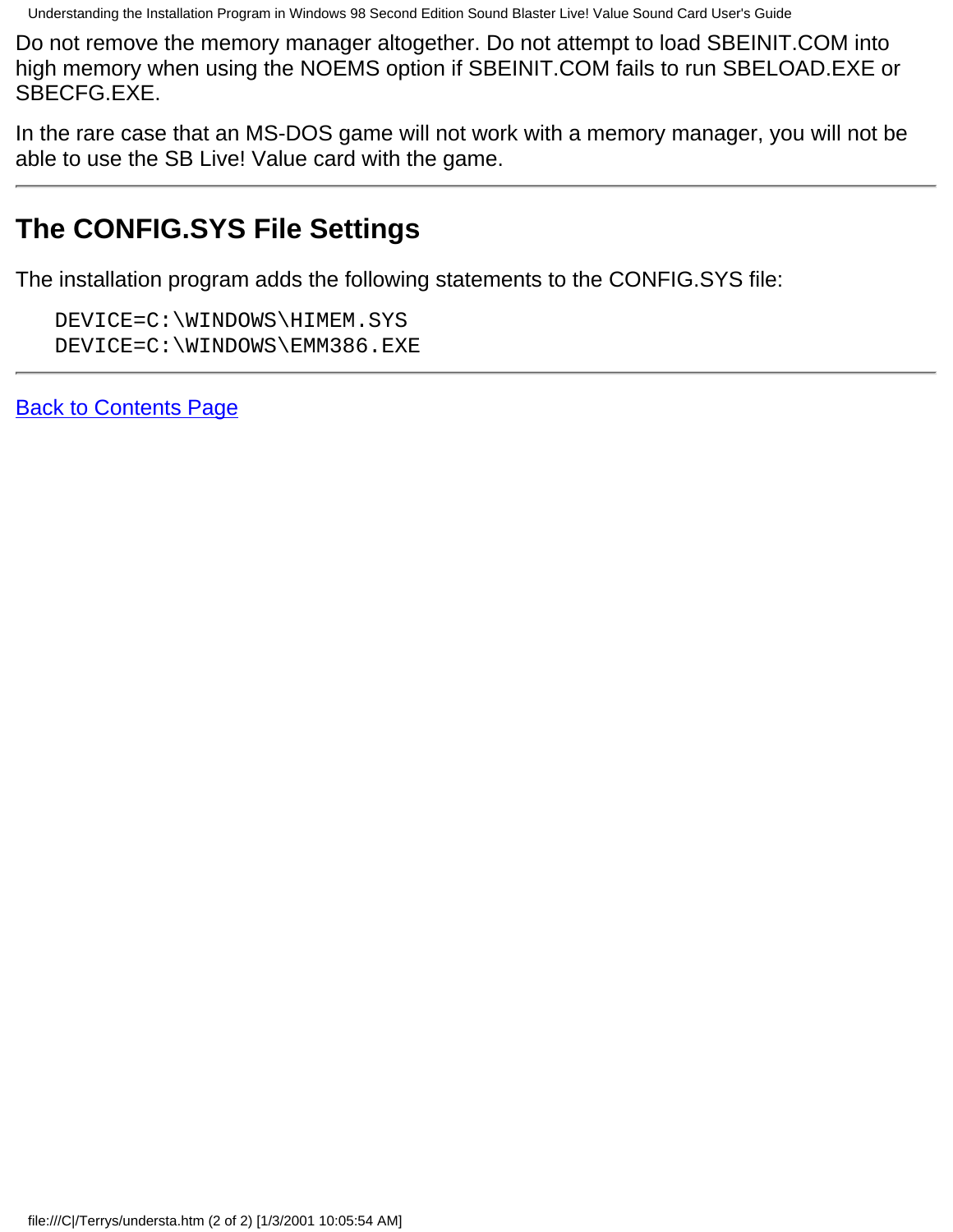# <span id="page-59-0"></span>**Creative Diagnostics: Sound Blaster Live! Value Sound Card User's Guide**

Creative Diagnostics is an application that allows you to test the audio functions of your sound card easily. With Creative Diagnostics, you can check your system's ability to:

- playback digital audio.
- record digital audio.
- playback MIDI on your sound card's internal MIDI synthesizer.
- playback audio CDs.

See the instructions in Creative Diagnostics for details.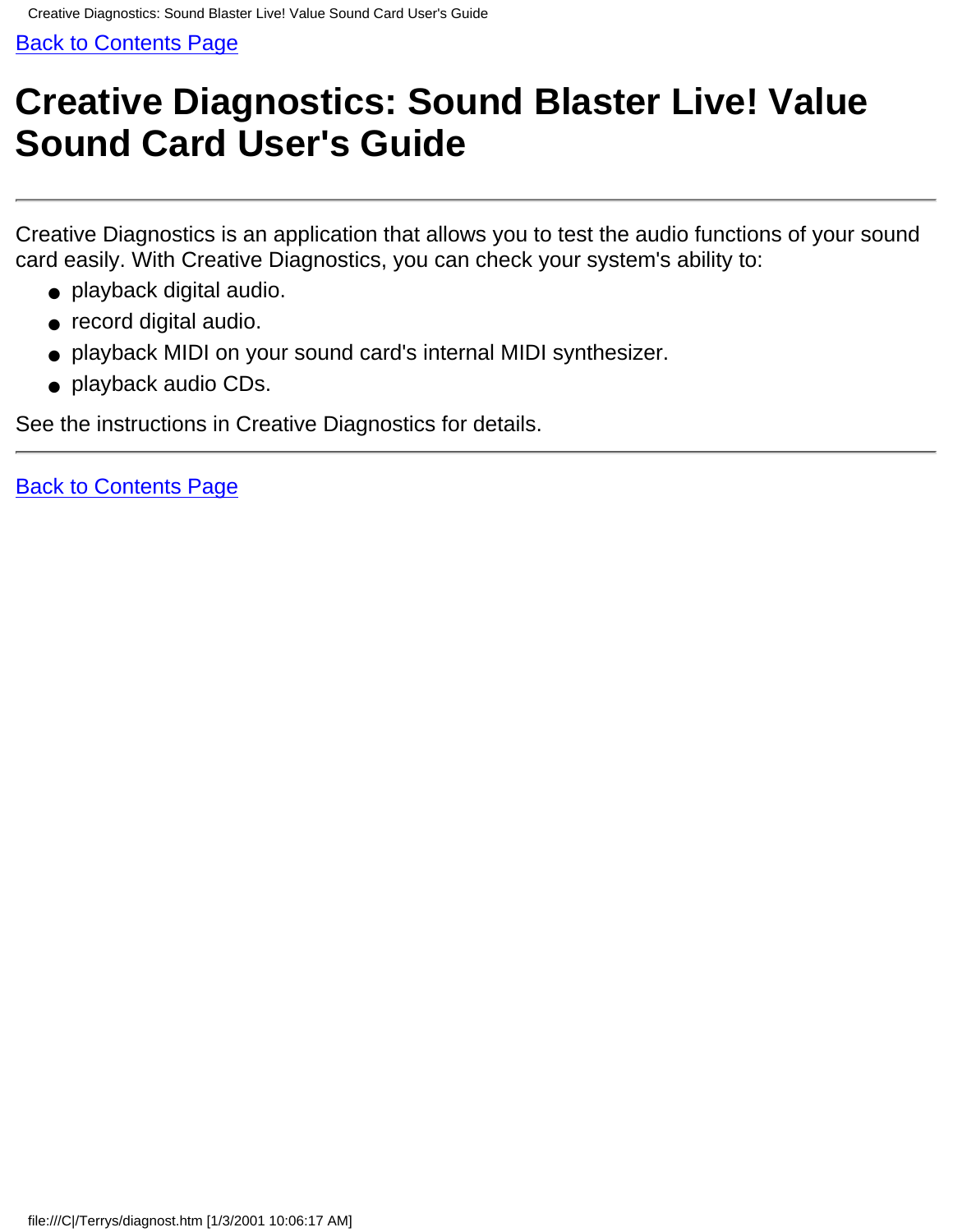# <span id="page-60-0"></span>**SB Live! Experience: Sound Blaster Live! Value Sound Card User's Guide**

Congratulations! You have successfully installed Sound Blaster Live! Value. To enhance your experience, it is highly recommended that you run the SB Live! Experience.

#### **SB Live! Experience**

Demonstrates the many wonderful experiences Sound Blaster Live! can give you.

● To run SB Live! Experience, bring your pointer to the top of the screen to display <u>Creative</u> [Launcher](#page-48-0), click the Sound Blaster Live! Value tab, and then click the SB Live! Experience icon. On the opening screen, click to select the topic that interests you.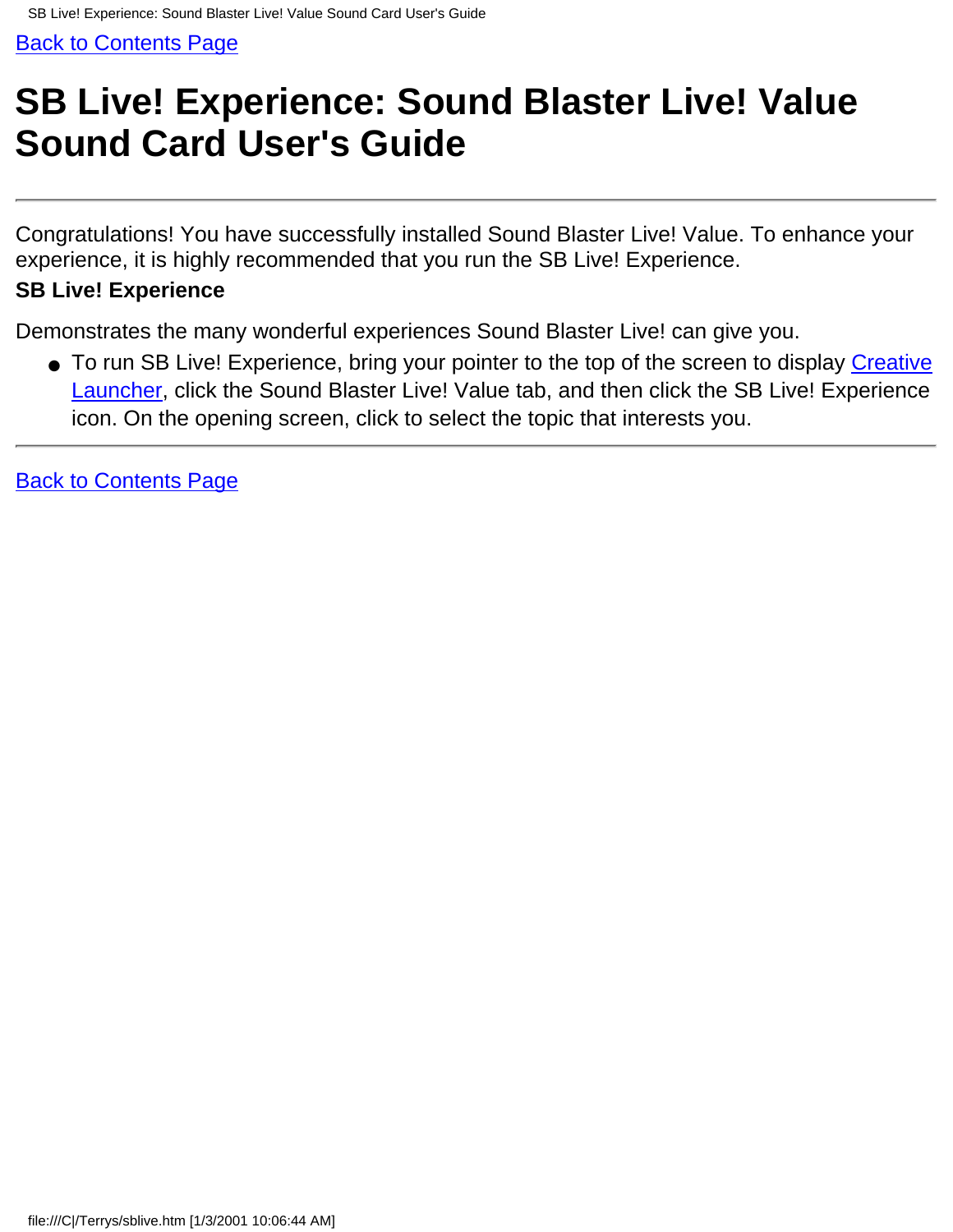# <span id="page-61-0"></span>**Creative WaveStudio: Sound Blaster Live! Value Sound Card User's Guide**

WaveStudio is a Windows-based application that allows you to perform the following sound editing functions easily:

- Play, edit, and record 8-bit (tape quality) and 16-bit (CD quality) Wave data. Enhance your Wave data or create unique sounds with various special effects and editing operations such as rap, reverse, echo, mute, pan, cut, copy, and paste.
- Open and edit several Wave files at the same time.
- Import and export raw (.RAW) data files.

See the online help file for details.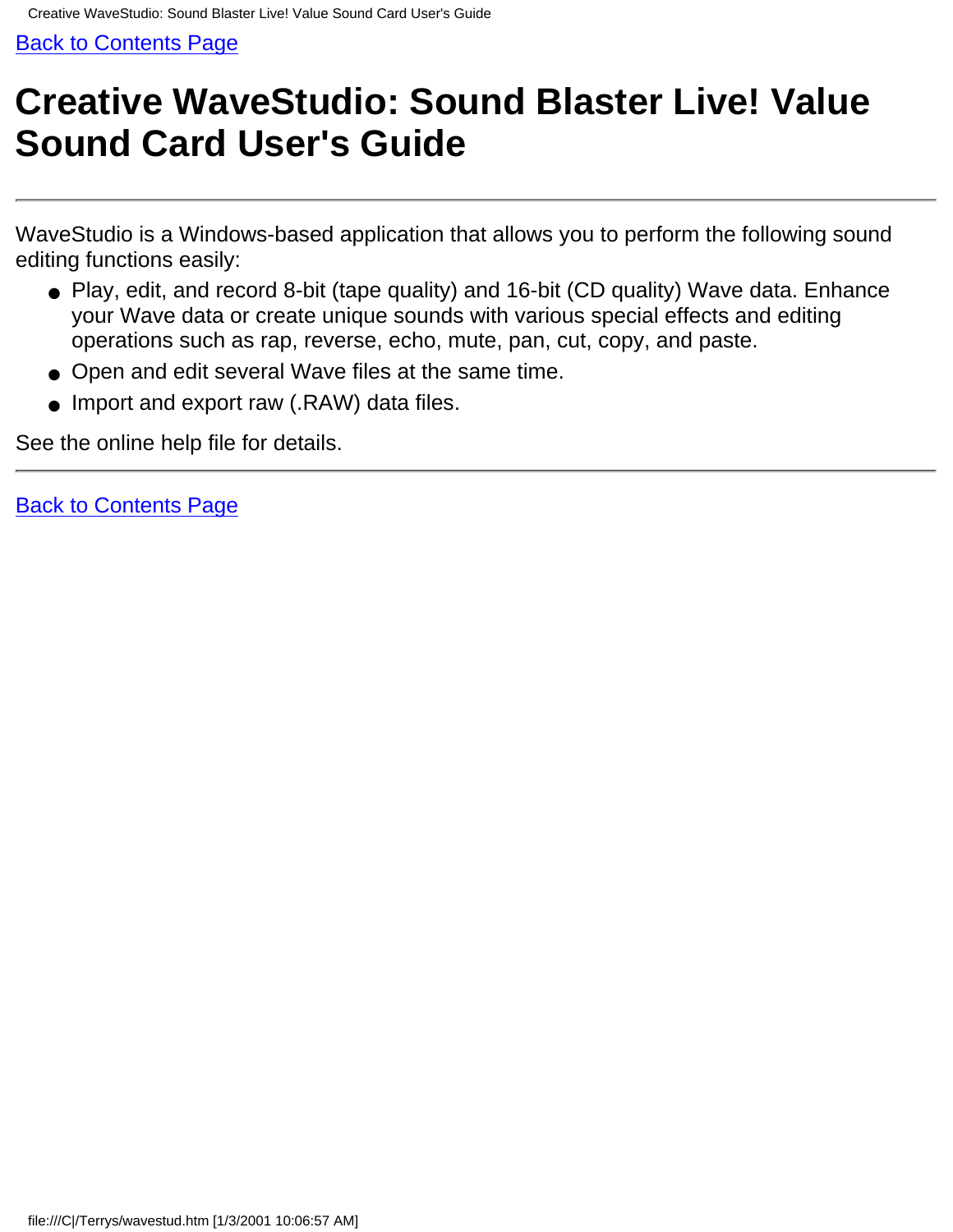# <span id="page-62-0"></span>**Creative Recorder: Sound Blaster Live! Value Sound Card User's Guide**

Recorder is a Windows-based application that allows you to record sounds and music from various input sources (for example, microphone and audio CD) and save them as Wave (.wav) files.

#### **Figure 1. Creative Recorder**

![](_page_62_Picture_5.jpeg)

Useful features include:

- AVRL (Automatic Recording Volume Level) allows you to limit the recording volume level, so that distortion will not occur if the recording volume is too loud.
- Peak Indicator warns you if the recording volume level is too high.

To run Recorder, bring your pointer to the top of the screen to display [Creative Launcher](#page-48-0), click the Programs tab, and then click the Recorder icon.

For details on how to use Recorder, see its online help.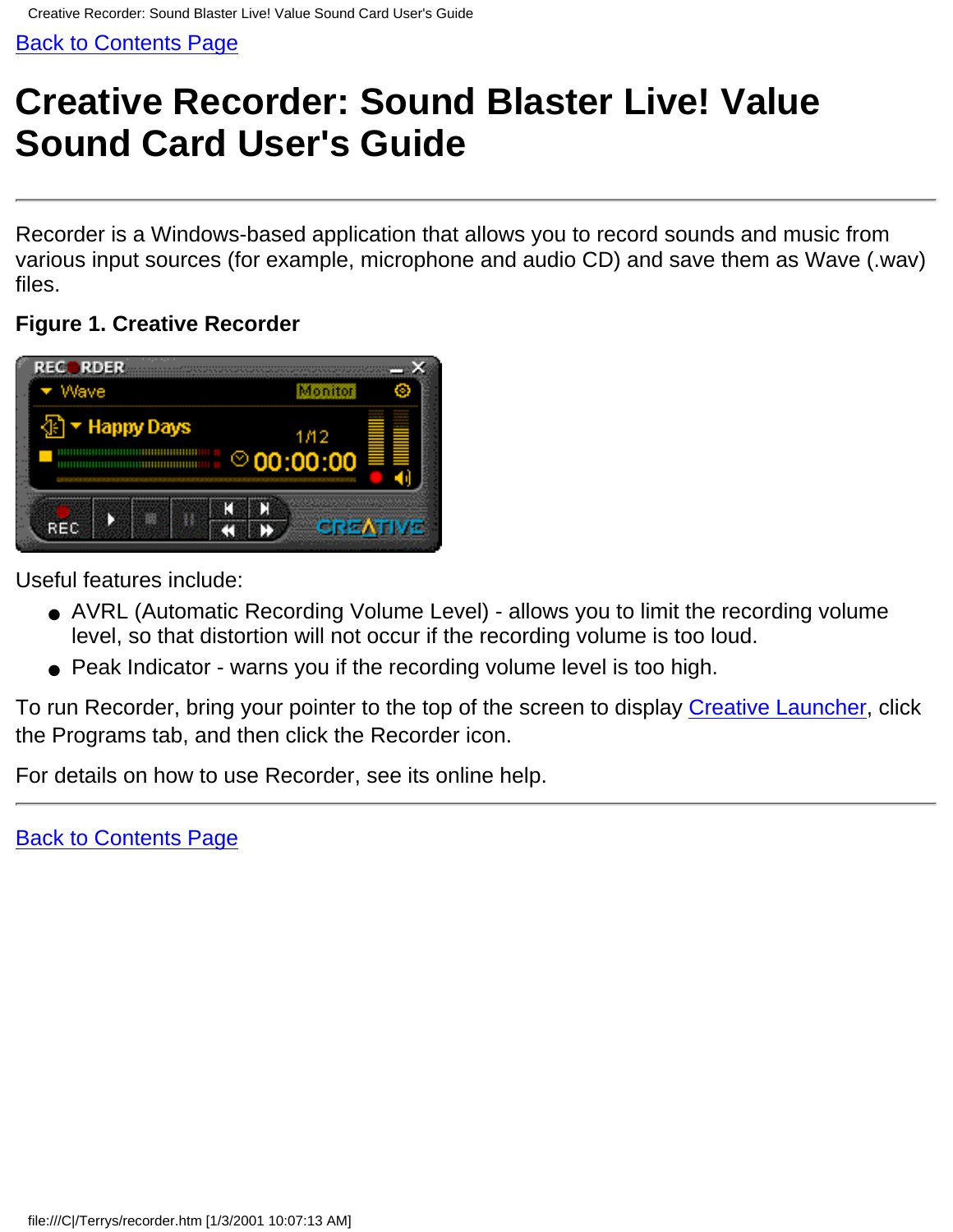# <span id="page-63-0"></span>**Creative PlayCenter: Sound Blaster Live! Value Sound Card User's Guide**

PlayCenter allows you to play most types of media— multimedia files (MIDI, Wave, etc.), audio CDs, and Video CDs—using a single player. Just insert or select your media and PlayCenter does the rest.

**Figure 1. Creative PlayCenter which lets you play most types of media files.**

![](_page_63_Picture_5.jpeg)

To run PlayCenter, bring your pointer to the top of the screen to display [Creative Launcher,](#page-48-0) click the Programs tab, and then click the PlayCenter icon.

For details on how to use PlayCenter, see its online help.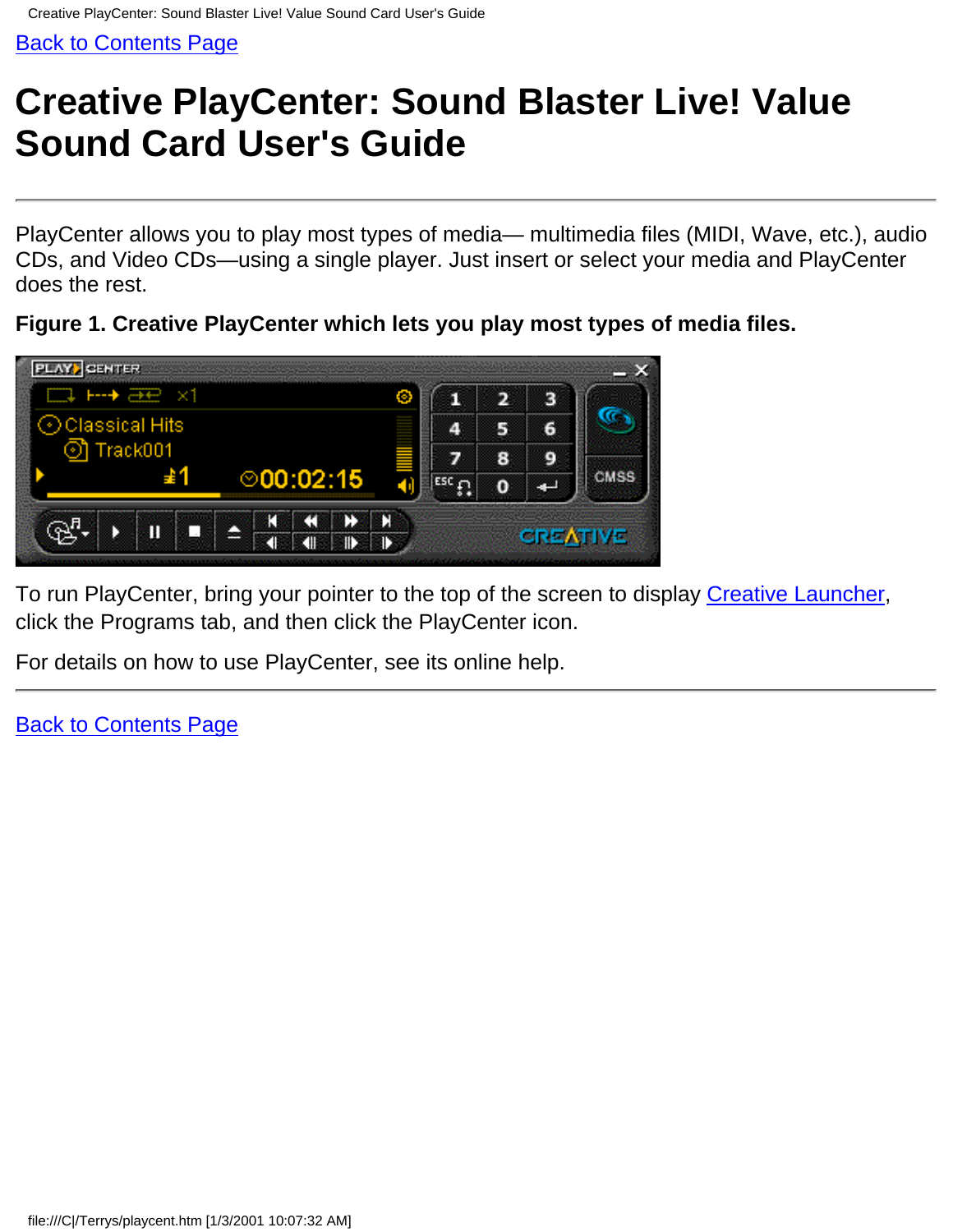# <span id="page-64-0"></span>**Installing Software in Windows 98 Second Edition/Windows Millennium Edition: Sound Blaster Live! Value Sound Card User's Guide**

After you have installed the card and switched on your system:

● When the Add New Hardware Wizard dialog box appears, click the Cancel button. Repeat this step when the Add New Hardware Wizard dialog box appears again.

When you install the applications, the specific audio drivers for your card will be installed.

To install the applications:

- 1. Insert the installation disc into your CD-ROM drive. The AutoPlay screen appears.
- 2. Follow the instructions on the screen to complete the installation.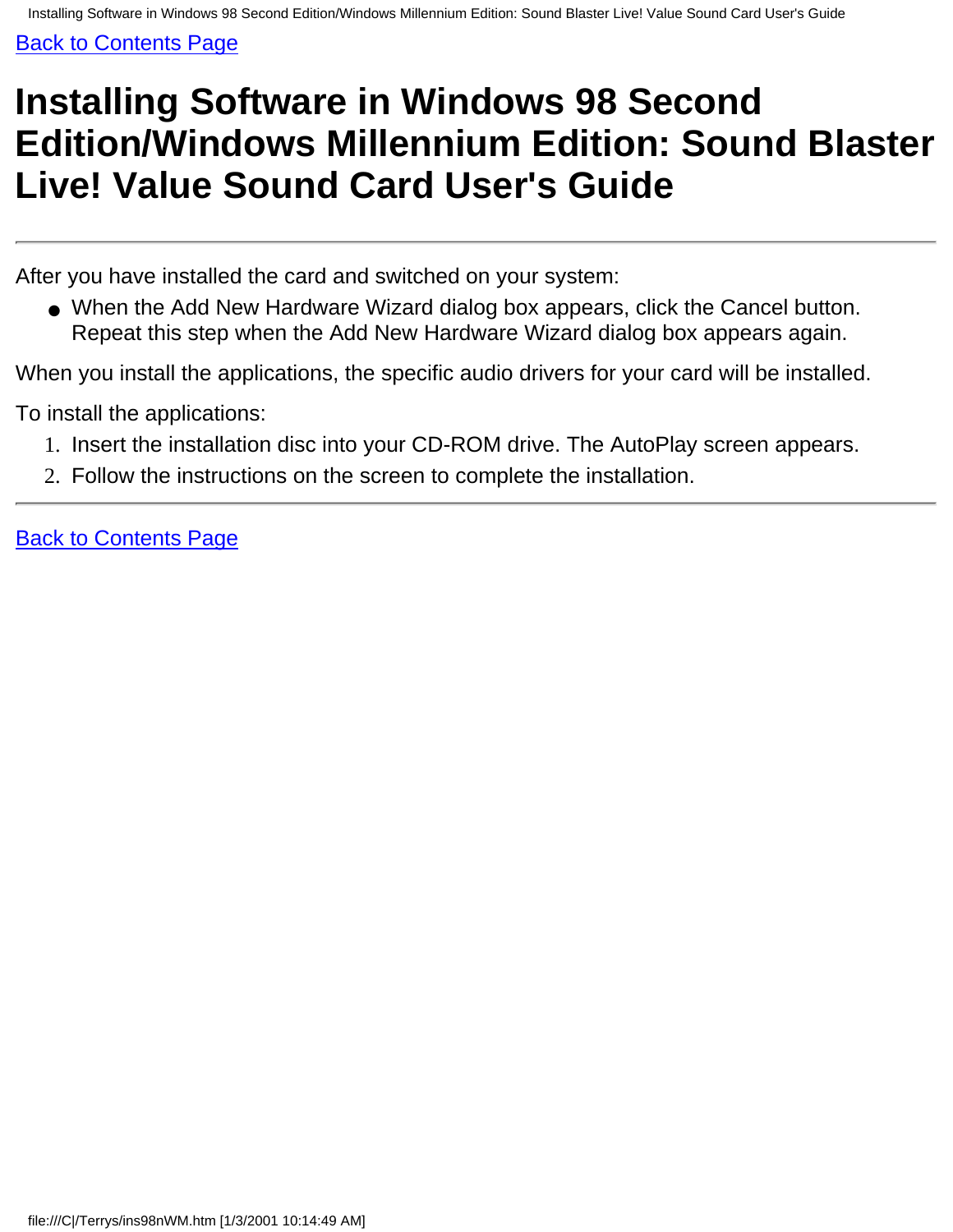# <span id="page-65-0"></span>**Installing Software in Windows NT 4.0: Sound Blaster Live! Value Sound Card User's Guide**

[Installing the Software](#page-65-1) • [Setting Up Joystick Drivers in Windows NT 4.0](#page-65-2)

![](_page_65_Picture_4.jpeg)

*NOTE: You cannot install more than one Sound Blaster audio card of the same type on your computer.*

## <span id="page-65-1"></span>**Installing the Software**

The software installation in NT 4.0 includes the installation of audio drivers.

- 1. Insert the installation disc into your CD-ROM drive. The AutoPlay screen appears.
- 2. Follow the instructions on the screen to complete the installation.

## <span id="page-65-2"></span>**Setting Up Joystick Drivers in Windows NT 4.0**

- 1. Log on to your computer as Administrator.
- 2. Click the Start button, point to Settings, and then click Control Panel.
- 3. Double-click the Multimedia icon, click the Devices tab, and then click the Add button.
- 4. In the List of Drivers box of the Add dialog box, select Unlisted Or Updated Driver, and then click the OK button.
- 5. Insert the Windows NT 4.0 CD-ROM which contains the JOYSTICK.SYS file into the CD-ROM drive.
- 6. In the Install Driver dialog box, type E:\DRVLIB\MULTIMED\JOYSTICK\X86 if E:\ is the CD-ROM drive letter, and then click the OK button.
- 7. In the Add Unlisted Or Updated Driver dialog box, click Analog Joystick Driver, and then click the OK button.
- 8. In the Microsoft Joystick Configuration dialog box, click the OK button.
- 9. Restart your computer when prompted.